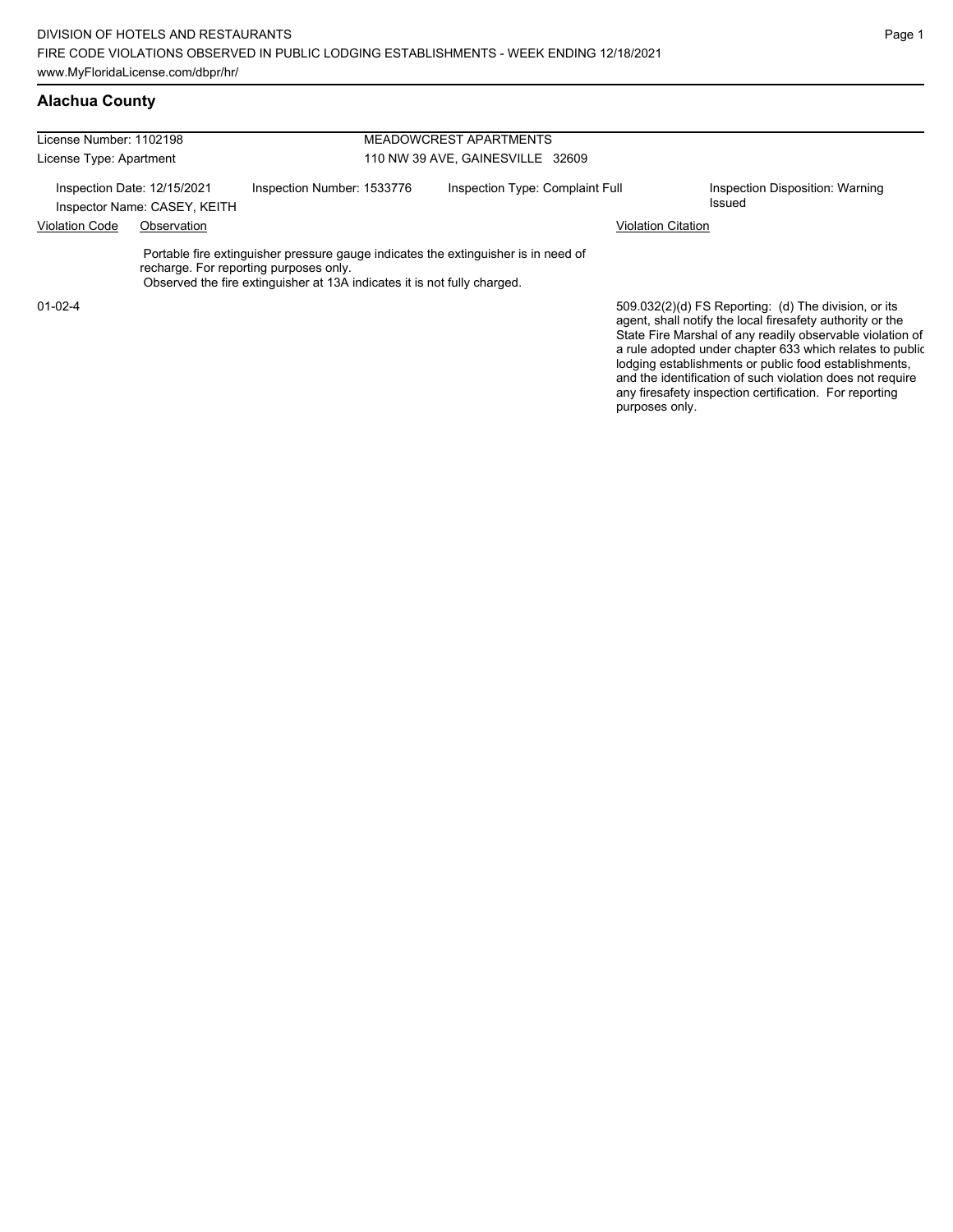|                                                              |  |                                                                                                                                                                                                                                                                                                         | <b>RED ROOF INN</b>                |                                                                                                                                                                                                                                                                                                                                                                  |  |  |  |
|--------------------------------------------------------------|--|---------------------------------------------------------------------------------------------------------------------------------------------------------------------------------------------------------------------------------------------------------------------------------------------------------|------------------------------------|------------------------------------------------------------------------------------------------------------------------------------------------------------------------------------------------------------------------------------------------------------------------------------------------------------------------------------------------------------------|--|--|--|
| License Number: 1200077                                      |  |                                                                                                                                                                                                                                                                                                         |                                    |                                                                                                                                                                                                                                                                                                                                                                  |  |  |  |
| License Type: Motel                                          |  |                                                                                                                                                                                                                                                                                                         | 151 WOODLAWN RD, MACCLENNY 32063   |                                                                                                                                                                                                                                                                                                                                                                  |  |  |  |
| Inspection Date: 12/15/2021<br>Inspector Name: PERRY, DENNIS |  | Inspection Number: 1219555                                                                                                                                                                                                                                                                              | Inspection Type: Routine - Lodging | Inspection Disposition: Warning<br>Issued                                                                                                                                                                                                                                                                                                                        |  |  |  |
| <b>Violation Code</b><br>Observation                         |  |                                                                                                                                                                                                                                                                                                         |                                    | <b>Violation Citation</b>                                                                                                                                                                                                                                                                                                                                        |  |  |  |
|                                                              |  | Portable fire extinguisher missing from it's designated location (sign present<br>indicating designated location). For reporting purposes only.<br>Fire extinguisher by room 209 is missing. Manager is aware, has unit and needs<br>to reinstall holder for extinguisher. ** Corrective Action Taken** |                                    |                                                                                                                                                                                                                                                                                                                                                                  |  |  |  |
| $01-03-4$                                                    |  |                                                                                                                                                                                                                                                                                                         |                                    | 509.032(2)(d) FS Reporting: (d) The division, or its<br>agent, shall notify the local firesafety authority or the<br>State Fire Marshal of any readily observable violation of<br>a rule adopted under chapter 633 which relates to public<br>lodging establishments or public food establishments,<br>and the identification of such violation does not require |  |  |  |

any firesafety inspection certification. For reporting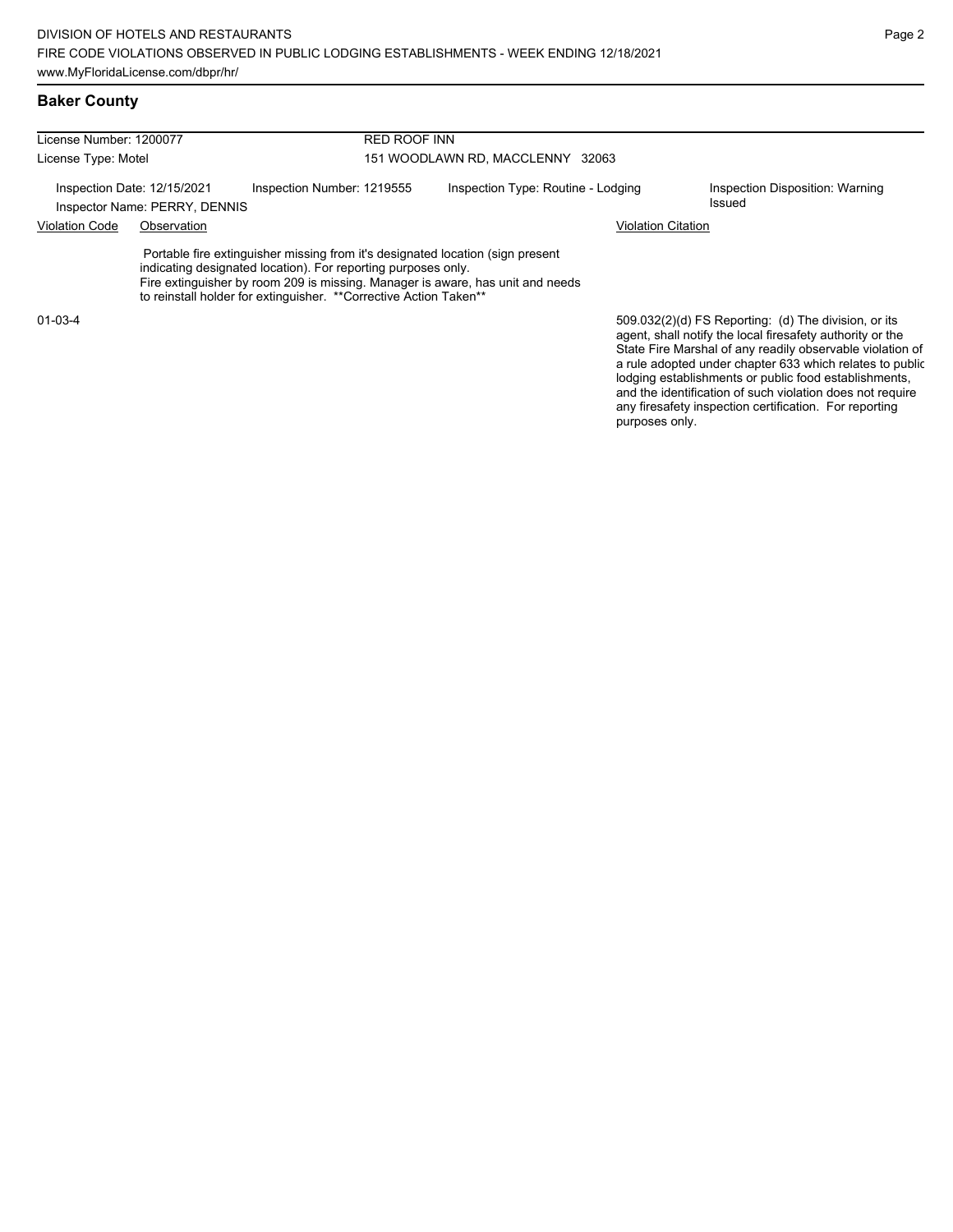# **Broward County**

| License Number: 1620874              |                                                                |                                                                                                                       | <b>HOLIDAY INN EXPRESS &amp; SUITES</b> |                                                                                                                                                                                                                                                                                                                                                                                                                                              |  |  |  |
|--------------------------------------|----------------------------------------------------------------|-----------------------------------------------------------------------------------------------------------------------|-----------------------------------------|----------------------------------------------------------------------------------------------------------------------------------------------------------------------------------------------------------------------------------------------------------------------------------------------------------------------------------------------------------------------------------------------------------------------------------------------|--|--|--|
| License Type: Hotel                  |                                                                |                                                                                                                       | 205 N FEDERAL HWY, DANIA BEACH 33004    |                                                                                                                                                                                                                                                                                                                                                                                                                                              |  |  |  |
|                                      | Inspection Date: 12/14/2021<br>Inspector Name: LONDONO, GLORIA | Inspection Number: 1162580                                                                                            | Inspection Type: Routine - Lodging      | Inspection Disposition: Inspection<br>Completed - No Further Action                                                                                                                                                                                                                                                                                                                                                                          |  |  |  |
| <b>Violation Code</b><br>Observation |                                                                |                                                                                                                       |                                         | <b>Violation Citation</b>                                                                                                                                                                                                                                                                                                                                                                                                                    |  |  |  |
|                                      |                                                                | Trouble/alarm light illuminated on the fire alarm control panel. For reporting<br>purposes only. **Repeat Violation** |                                         |                                                                                                                                                                                                                                                                                                                                                                                                                                              |  |  |  |
| $04 - 01 - 4$                        |                                                                |                                                                                                                       |                                         | 509.032(2)(d) FS Reporting: The division, or its agent,<br>shall notify the local firesafety authority or the State Fire<br>Marshal of any readily observable violation of a rule<br>adopted under chapter 633 which relates to public<br>lodging establishments or public food establishments,<br>and the identification of such violation does not require<br>any firesafety inspection certification. For reporting<br>purposes only.     |  |  |  |
| License Number: 1603033              |                                                                | <b>TROPI ROCK</b>                                                                                                     |                                         |                                                                                                                                                                                                                                                                                                                                                                                                                                              |  |  |  |
| License Type: Motel                  |                                                                |                                                                                                                       | 2900 BELMAR ST, FORT LAUDERDALE 33304   |                                                                                                                                                                                                                                                                                                                                                                                                                                              |  |  |  |
|                                      | Inspection Date: 12/17/2021<br>Inspector Name: BRANN, JUSTIN   | Inspection Number: 1217592                                                                                            | Inspection Type: Routine - Lodging      | Inspection Disposition: Inspection<br>Completed - No Further Action                                                                                                                                                                                                                                                                                                                                                                          |  |  |  |
| <b>Violation Code</b>                | Observation                                                    |                                                                                                                       |                                         | <b>Violation Citation</b>                                                                                                                                                                                                                                                                                                                                                                                                                    |  |  |  |
|                                      |                                                                | Exposed electrical wire(s - West side of building. For reporting purposes only.                                       |                                         |                                                                                                                                                                                                                                                                                                                                                                                                                                              |  |  |  |
| $07 - 01 - 4$                        |                                                                |                                                                                                                       |                                         | 509.032(2)(d) FS Reporting: (d) The division, or its<br>agent, shall notify the local firesafety authority or the<br>State Fire Marshal of any readily observable violation of<br>a rule adopted under chapter 633 which relates to public<br>lodging establishments or public food establishments,<br>and the identification of such violation does not require<br>any firesafety inspection certification. For reporting<br>purposes only. |  |  |  |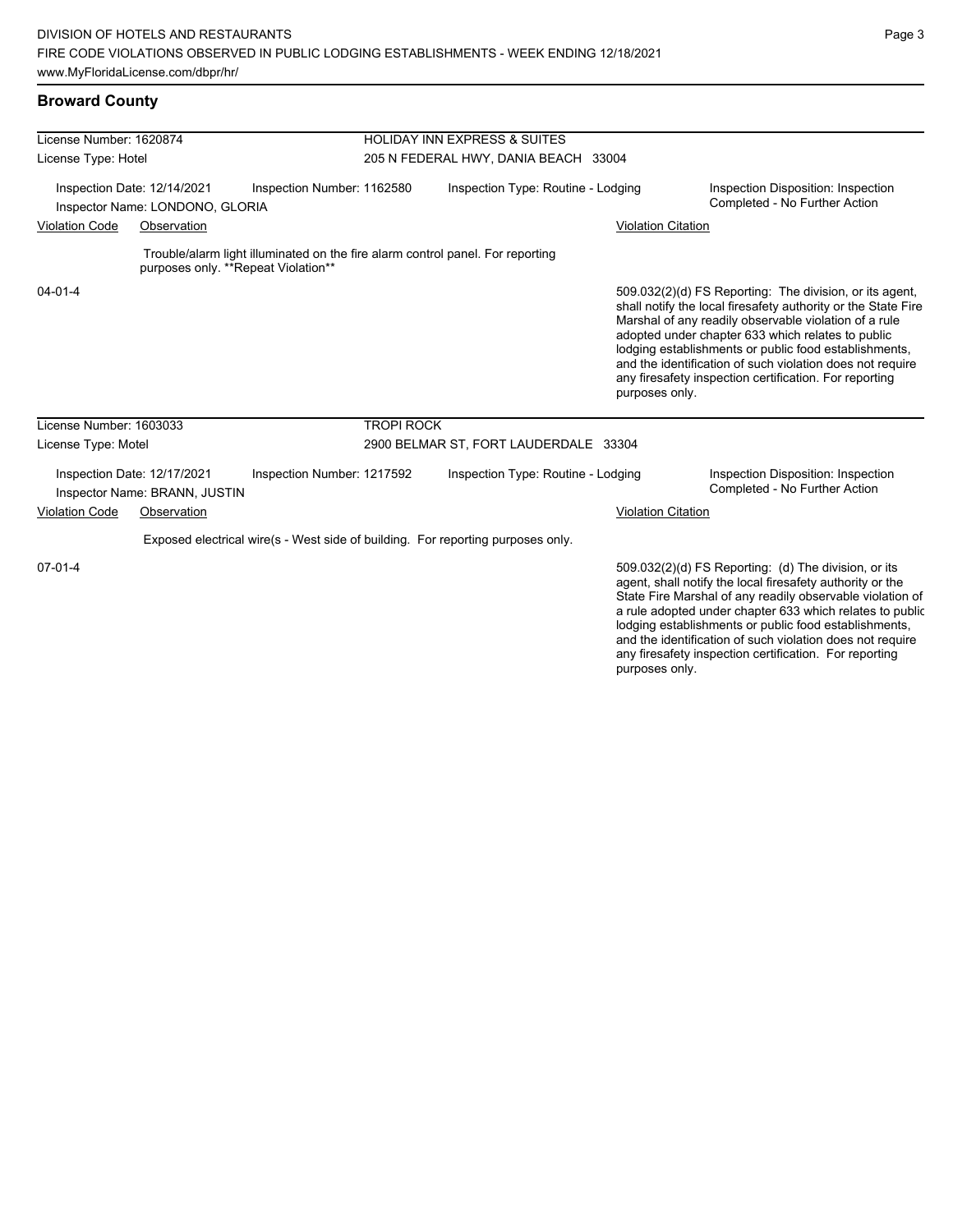# **Collier County**

| License Number: 2101115 |                                                                  | <b>INN OF NAPLES</b>                                                                                                                                                                          |                        |                                    |                           |                                                                                                                                                                                                                                                                                                                                                                                                                                                                                                                                                                                                                                                                                                  |
|-------------------------|------------------------------------------------------------------|-----------------------------------------------------------------------------------------------------------------------------------------------------------------------------------------------|------------------------|------------------------------------|---------------------------|--------------------------------------------------------------------------------------------------------------------------------------------------------------------------------------------------------------------------------------------------------------------------------------------------------------------------------------------------------------------------------------------------------------------------------------------------------------------------------------------------------------------------------------------------------------------------------------------------------------------------------------------------------------------------------------------------|
| License Type: Hotel     |                                                                  |                                                                                                                                                                                               |                        | 4055 TAMIAMI TRL N, NAPLES 34103   |                           |                                                                                                                                                                                                                                                                                                                                                                                                                                                                                                                                                                                                                                                                                                  |
|                         | Inspection Date: 12/17/2021<br>Inspector Name: CESPEDES, SABRINA | Inspection Number: 1161188                                                                                                                                                                    |                        | Inspection Type: Routine - Lodging |                           | Inspection Disposition: Inspection<br>Completed - No Further Action                                                                                                                                                                                                                                                                                                                                                                                                                                                                                                                                                                                                                              |
| <b>Violation Code</b>   | Observation                                                      |                                                                                                                                                                                               |                        |                                    | <b>Violation Citation</b> |                                                                                                                                                                                                                                                                                                                                                                                                                                                                                                                                                                                                                                                                                                  |
|                         |                                                                  | Trouble/alarm light illuminated on the fire alarm control panel. For reporting<br>purposes only. Fire alarm showing trouble.                                                                  |                        |                                    |                           |                                                                                                                                                                                                                                                                                                                                                                                                                                                                                                                                                                                                                                                                                                  |
| 04-01-4                 |                                                                  |                                                                                                                                                                                               |                        |                                    | purposes only.            | 509.032(2)(d) FS Reporting: The division, or its agent,<br>shall notify the local firesafety authority or the State Fire<br>Marshal of any readily observable violation of a rule<br>adopted under chapter 633 which relates to public<br>lodging establishments or public food establishments,<br>and the identification of such violation does not require<br>any firesafety inspection certification. For reporting                                                                                                                                                                                                                                                                           |
| 08-01-4                 |                                                                  |                                                                                                                                                                                               |                        |                                    |                           | 61C-1.004(10) FAC and 509.032(2)(d) FS Reporting:<br>61C-1.004(10) The insurance inspector's boiler report is<br>required annually for power boilers and high<br>pressure/high temperature boilers and biannually for low<br>pressure steam or vapor heating boilers. 509.032(2)(d)<br>The division, or its agent, shall notify the local firesafety<br>authority or the State Fire Marshal of any readily<br>observable violation of a rule adopted under chapter 63.<br>which relates to public lodging establishments or public<br>food establishments, and the identification of such<br>violation does not require any firesafety inspection<br>certification. For reporting purposes only. |
| License Number: 2100977 |                                                                  |                                                                                                                                                                                               |                        | PINE STREET APARTMENTS             |                           |                                                                                                                                                                                                                                                                                                                                                                                                                                                                                                                                                                                                                                                                                                  |
| License Type: Apartment |                                                                  |                                                                                                                                                                                               |                        | 2800 PINE ST, NAPLES 34112         |                           |                                                                                                                                                                                                                                                                                                                                                                                                                                                                                                                                                                                                                                                                                                  |
|                         |                                                                  |                                                                                                                                                                                               |                        |                                    |                           |                                                                                                                                                                                                                                                                                                                                                                                                                                                                                                                                                                                                                                                                                                  |
|                         | Inspection Date: 12/17/2021<br>Inspector Name: GRAVES, PETER     | Inspection Number: 1527429                                                                                                                                                                    |                        | Inspection Type: Routine - Lodging |                           | Inspection Disposition: Inspection<br>Completed - No Further Action                                                                                                                                                                                                                                                                                                                                                                                                                                                                                                                                                                                                                              |
| <b>Violation Code</b>   | Observation                                                      |                                                                                                                                                                                               |                        |                                    | <b>Violation Citation</b> |                                                                                                                                                                                                                                                                                                                                                                                                                                                                                                                                                                                                                                                                                                  |
|                         |                                                                  | Portable fire extinguisher obstructed/not accessible. For reporting purposes<br>only. There is no implement to break the glass to access the fire extinguisher<br>between apartments 1 and 2. |                        |                                    |                           |                                                                                                                                                                                                                                                                                                                                                                                                                                                                                                                                                                                                                                                                                                  |
| $01 - 05 - 4$           |                                                                  |                                                                                                                                                                                               |                        |                                    | purposes only.            | 509.032(2)(d) FS Reporting: (d) The division, or its<br>agent, shall notify the local firesafety authority or the<br>State Fire Marshal of any readily observable violation of<br>a rule adopted under chapter 633 which relates to public<br>lodging establishments or public food establishments,<br>and the identification of such violation does not require<br>any firesafety inspection certification. For reporting                                                                                                                                                                                                                                                                       |
| License Number: 2102752 |                                                                  |                                                                                                                                                                                               | <b>REBECCA'S PLACE</b> |                                    |                           |                                                                                                                                                                                                                                                                                                                                                                                                                                                                                                                                                                                                                                                                                                  |
| License Type: Apartment |                                                                  |                                                                                                                                                                                               |                        | 3230 THOMASSON DR, NAPLES 34112    |                           |                                                                                                                                                                                                                                                                                                                                                                                                                                                                                                                                                                                                                                                                                                  |
|                         | Inspection Date: 12/17/2021                                      | Inspection Number: 1515503                                                                                                                                                                    |                        | Inspection Type: Routine - Lodging |                           | Inspection Disposition: Inspection                                                                                                                                                                                                                                                                                                                                                                                                                                                                                                                                                                                                                                                               |
|                         | Inspector Name: GRAVES, PETER                                    |                                                                                                                                                                                               |                        |                                    |                           | Completed - No Further Action                                                                                                                                                                                                                                                                                                                                                                                                                                                                                                                                                                                                                                                                    |
| <b>Violation Code</b>   | Observation                                                      |                                                                                                                                                                                               |                        |                                    | <b>Violation Citation</b> |                                                                                                                                                                                                                                                                                                                                                                                                                                                                                                                                                                                                                                                                                                  |
|                         |                                                                  | Portable fire extinguisher obstructed/not accessible. For reporting purposes<br>only. No tool to break glass on upstairs fire extinguisher building 3270.                                     |                        |                                    |                           |                                                                                                                                                                                                                                                                                                                                                                                                                                                                                                                                                                                                                                                                                                  |
| $01 - 05 - 4$           |                                                                  |                                                                                                                                                                                               |                        |                                    | purposes only.            | 509.032(2)(d) FS Reporting (d) The division, or its<br>agent, shall notify the local firesafety authority or the<br>State Fire Marshal of any readily observable violation of<br>a rule adopted under chapter 633 which relates to public<br>lodging establishments or public food establishments,<br>and the identification of such violation does not require<br>any firesafety inspection certification. For reporting                                                                                                                                                                                                                                                                        |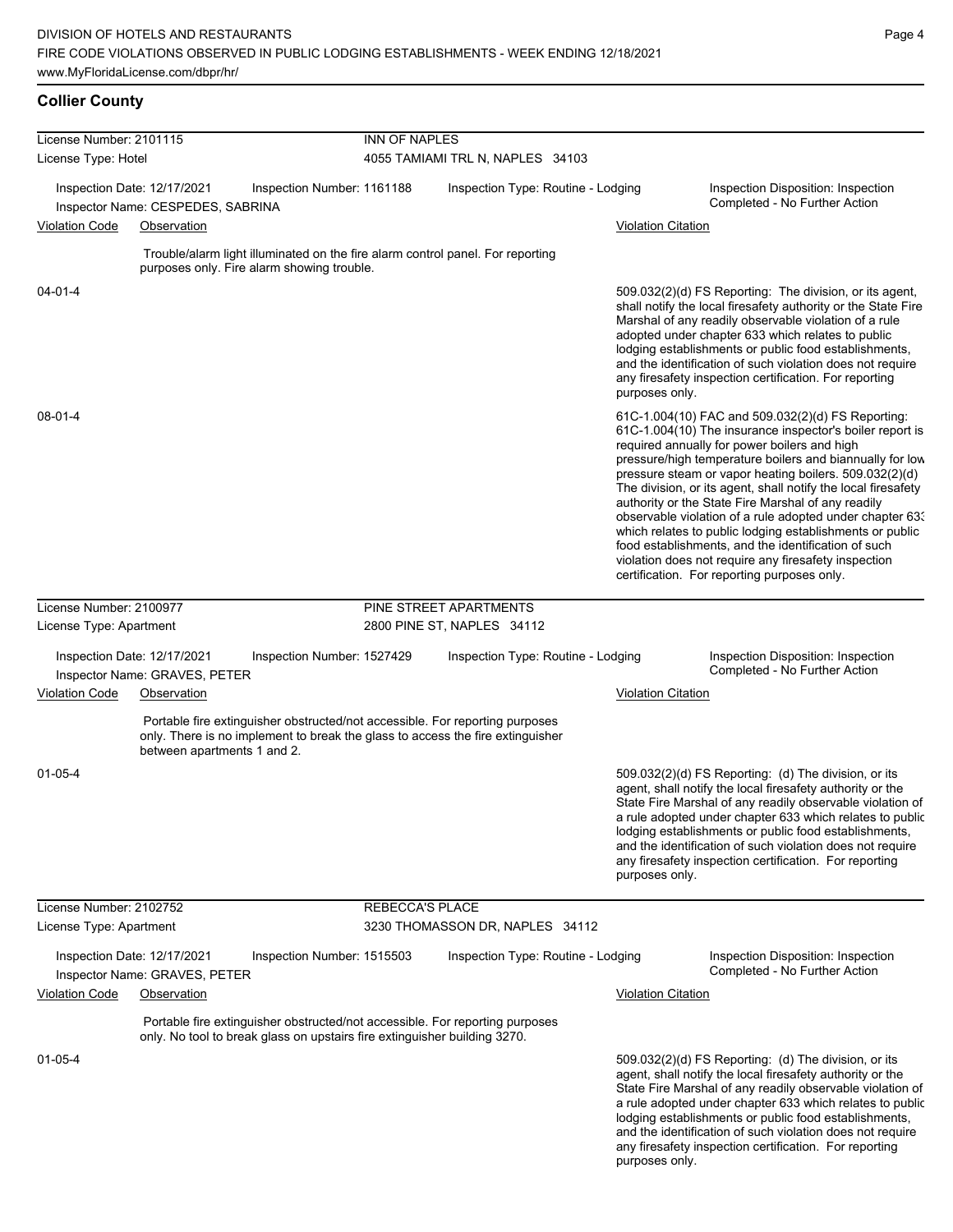| License Number: 2329403                            |                                                                 |                                                                                                                       | <b>GUILD (THE)</b>                 |                                    |  |                                                                     |                                                                                                                                                                                                                                                                                                                                                                                                                                                                                                                                                                                                                                                                                                  |  |
|----------------------------------------------------|-----------------------------------------------------------------|-----------------------------------------------------------------------------------------------------------------------|------------------------------------|------------------------------------|--|---------------------------------------------------------------------|--------------------------------------------------------------------------------------------------------------------------------------------------------------------------------------------------------------------------------------------------------------------------------------------------------------------------------------------------------------------------------------------------------------------------------------------------------------------------------------------------------------------------------------------------------------------------------------------------------------------------------------------------------------------------------------------------|--|
| License Type: Hotel                                |                                                                 |                                                                                                                       | 230 NE 4 ST, MIAMI 33128           |                                    |  |                                                                     |                                                                                                                                                                                                                                                                                                                                                                                                                                                                                                                                                                                                                                                                                                  |  |
|                                                    | Inspection Date: 12/14/2021<br>Inspector Name: CUDEMOS, VIRNA   | Inspection Number: 1162146                                                                                            | Inspection Type: Routine - Lodging |                                    |  | Inspection Disposition: Inspection<br>Completed - No Further Action |                                                                                                                                                                                                                                                                                                                                                                                                                                                                                                                                                                                                                                                                                                  |  |
| <b>Violation Code</b>                              | Observation                                                     |                                                                                                                       |                                    |                                    |  | <b>Violation Citation</b>                                           |                                                                                                                                                                                                                                                                                                                                                                                                                                                                                                                                                                                                                                                                                                  |  |
|                                                    |                                                                 |                                                                                                                       |                                    |                                    |  |                                                                     |                                                                                                                                                                                                                                                                                                                                                                                                                                                                                                                                                                                                                                                                                                  |  |
|                                                    | purposes only.                                                  | Trouble/alarm light illuminated on the fire alarm control panel. For reporting                                        |                                    |                                    |  |                                                                     |                                                                                                                                                                                                                                                                                                                                                                                                                                                                                                                                                                                                                                                                                                  |  |
| 04-01-4                                            |                                                                 |                                                                                                                       |                                    |                                    |  | purposes only.                                                      | 509.032(2)(d) FS Reporting: The division, or its agent,<br>shall notify the local firesafety authority or the State Fire<br>Marshal of any readily observable violation of a rule<br>adopted under chapter 633 which relates to public<br>lodging establishments or public food establishments,<br>and the identification of such violation does not require<br>any firesafety inspection certification. For reporting                                                                                                                                                                                                                                                                           |  |
| $08 - 01 - 4$                                      |                                                                 |                                                                                                                       |                                    |                                    |  |                                                                     | 61C-1.004(10) FAC and 509.032(2)(d) FS Reporting:<br>61C-1.004(10) The insurance inspector's boiler report is<br>required annually for power boilers and high<br>pressure/high temperature boilers and biannually for low<br>pressure steam or vapor heating boilers. 509.032(2)(d)<br>The division, or its agent, shall notify the local firesafety<br>authority or the State Fire Marshal of any readily<br>observable violation of a rule adopted under chapter 63.<br>which relates to public lodging establishments or public<br>food establishments, and the identification of such<br>violation does not require any firesafety inspection<br>certification. For reporting purposes only. |  |
| License Number: 2311691                            |                                                                 |                                                                                                                       | CHOOJOO LLC                        |                                    |  |                                                                     |                                                                                                                                                                                                                                                                                                                                                                                                                                                                                                                                                                                                                                                                                                  |  |
| License Type: Apartment                            |                                                                 |                                                                                                                       |                                    | 1045 SW 4 ST, MIAMI 33130          |  |                                                                     |                                                                                                                                                                                                                                                                                                                                                                                                                                                                                                                                                                                                                                                                                                  |  |
|                                                    |                                                                 |                                                                                                                       |                                    |                                    |  |                                                                     |                                                                                                                                                                                                                                                                                                                                                                                                                                                                                                                                                                                                                                                                                                  |  |
|                                                    | Inspection Date: 12/10/2021<br>Inspector Name: CABANAS, NATALIE | Inspection Number: 1523733                                                                                            |                                    | Inspection Type: Routine - Lodging |  |                                                                     | Inspection Disposition: Inspection<br>Completed - No Further Action                                                                                                                                                                                                                                                                                                                                                                                                                                                                                                                                                                                                                              |  |
| Violation Code                                     | Observation                                                     |                                                                                                                       |                                    |                                    |  | <b>Violation Citation</b>                                           |                                                                                                                                                                                                                                                                                                                                                                                                                                                                                                                                                                                                                                                                                                  |  |
|                                                    | only.                                                           | No portable fire extinguisher present on the premises. For reporting purposes                                         |                                    |                                    |  |                                                                     |                                                                                                                                                                                                                                                                                                                                                                                                                                                                                                                                                                                                                                                                                                  |  |
| $01 - 04 - 4$                                      |                                                                 |                                                                                                                       |                                    |                                    |  | purposes only.                                                      | 509.032(2)(d) FS Reporting: (d) The division, or its<br>agent, shall notify the local firesafety authority or the<br>State Fire Marshal of any readily observable violation of<br>a rule adopted under chapter 633 which relates to public<br>lodging establishments or public food establishments,<br>and the identification of such violation does not require<br>any firesafety inspection certification. For reporting                                                                                                                                                                                                                                                                       |  |
|                                                    |                                                                 |                                                                                                                       |                                    |                                    |  |                                                                     |                                                                                                                                                                                                                                                                                                                                                                                                                                                                                                                                                                                                                                                                                                  |  |
| License Number: 2330175<br>License Type: Apartment |                                                                 |                                                                                                                       | 14 PLAZA CORP                      |                                    |  |                                                                     |                                                                                                                                                                                                                                                                                                                                                                                                                                                                                                                                                                                                                                                                                                  |  |
|                                                    |                                                                 |                                                                                                                       |                                    | 1420/1424 NE MIAMI PL, MIAMI 33132 |  |                                                                     |                                                                                                                                                                                                                                                                                                                                                                                                                                                                                                                                                                                                                                                                                                  |  |
|                                                    | Inspection Date: 12/15/2021<br>Inspector Name: CUDEMOS, VIRNA   | Inspection Number: 1517244                                                                                            |                                    | Inspection Type: Routine - Lodging |  |                                                                     | Inspection Disposition: Inspection<br>Completed - No Further Action                                                                                                                                                                                                                                                                                                                                                                                                                                                                                                                                                                                                                              |  |
| <b>Violation Code</b>                              | Observation                                                     |                                                                                                                       |                                    |                                    |  | <b>Violation Citation</b>                                           |                                                                                                                                                                                                                                                                                                                                                                                                                                                                                                                                                                                                                                                                                                  |  |
|                                                    |                                                                 | Trouble/alarm light illuminated on the fire alarm control panel. For reporting<br>purposes only. **Repeat Violation** |                                    |                                    |  |                                                                     |                                                                                                                                                                                                                                                                                                                                                                                                                                                                                                                                                                                                                                                                                                  |  |
| 04-01-4                                            |                                                                 |                                                                                                                       |                                    |                                    |  | purposes only.                                                      | 509.032(2)(d) FS Reporting: The division, or its agent,<br>shall notify the local firesafety authority or the State Fire<br>Marshal of any readily observable violation of a rule<br>adopted under chapter 633 which relates to public<br>lodging establishments or public food establishments,<br>and the identification of such violation does not require<br>any firesafety inspection certification. For reporting                                                                                                                                                                                                                                                                           |  |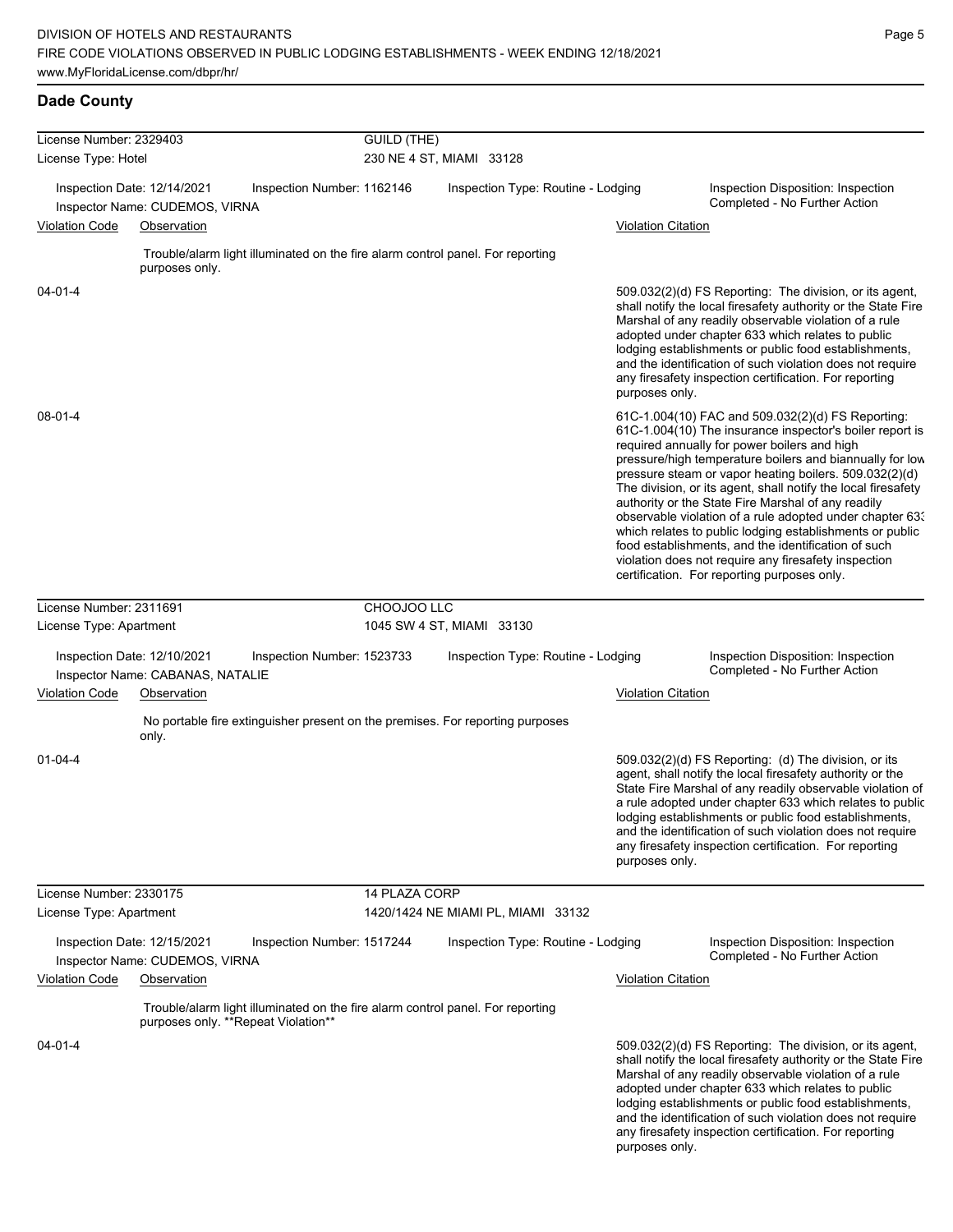| License Number: 2308026                                                                      |                                                                  |                                                                                                                                                                                                                                   | <b>GONZALEZ APTS</b> |                                                                                       |                           |                                                                                                                                                                                                                                                                                                                                                                                                                                                                                                                                                                                           |
|----------------------------------------------------------------------------------------------|------------------------------------------------------------------|-----------------------------------------------------------------------------------------------------------------------------------------------------------------------------------------------------------------------------------|----------------------|---------------------------------------------------------------------------------------|---------------------------|-------------------------------------------------------------------------------------------------------------------------------------------------------------------------------------------------------------------------------------------------------------------------------------------------------------------------------------------------------------------------------------------------------------------------------------------------------------------------------------------------------------------------------------------------------------------------------------------|
| License Type: Apartment                                                                      |                                                                  |                                                                                                                                                                                                                                   |                      | 1380 SW 6 ST, MIAMI 331353930                                                         |                           |                                                                                                                                                                                                                                                                                                                                                                                                                                                                                                                                                                                           |
| Inspection Date: 12/13/2021<br>Inspection Number: 1532356<br>Inspector Name: GARCIA, B OSCAR |                                                                  |                                                                                                                                                                                                                                   |                      | Inspection Type: Routine - Lodging                                                    |                           | Inspection Disposition: Call Back -<br>Complied                                                                                                                                                                                                                                                                                                                                                                                                                                                                                                                                           |
| <b>Violation Code</b>                                                                        | Observation                                                      |                                                                                                                                                                                                                                   |                      |                                                                                       | <b>Violation Citation</b> |                                                                                                                                                                                                                                                                                                                                                                                                                                                                                                                                                                                           |
|                                                                                              |                                                                  | - From initial inspection : Portable fire extinguisher locked in a box with no<br>means of access to the fire extinguisher. For reporting purposes only.<br>**Warning** - From follow-up inspection 2021-12-13: **Time Extended** |                      |                                                                                       |                           |                                                                                                                                                                                                                                                                                                                                                                                                                                                                                                                                                                                           |
| 01-06-4                                                                                      |                                                                  |                                                                                                                                                                                                                                   |                      |                                                                                       | purposes only.            | 509.032(2)(d) FS Reporting: (d) The division, or its<br>agent, shall notify the local firesafety authority or the<br>State Fire Marshal of any readily observable violation of<br>a rule adopted under chapter 633 which relates to public<br>lodging establishments or public food establishments,<br>and the identification of such violation does not require<br>any firesafety inspection certification. For reporting                                                                                                                                                                |
| License Number: 2303509                                                                      |                                                                  |                                                                                                                                                                                                                                   |                      | 1030-1034 JEFFERSON AVE APTS                                                          |                           |                                                                                                                                                                                                                                                                                                                                                                                                                                                                                                                                                                                           |
| License Type: Apartment                                                                      |                                                                  |                                                                                                                                                                                                                                   |                      | 1030 JEFFERSON AVENUE, MIAMI BEACH 33139                                              |                           |                                                                                                                                                                                                                                                                                                                                                                                                                                                                                                                                                                                           |
|                                                                                              | Inspection Date: 12/14/2021<br>Inspector Name: WILLIAMS, ALFREDA | Inspection Number: 1518442                                                                                                                                                                                                        |                      | Inspection Type: Routine - Lodging                                                    |                           | Inspection Disposition: Warning<br>Issued                                                                                                                                                                                                                                                                                                                                                                                                                                                                                                                                                 |
| <b>Violation Code</b>                                                                        | Observation                                                      |                                                                                                                                                                                                                                   |                      |                                                                                       | <b>Violation Citation</b> |                                                                                                                                                                                                                                                                                                                                                                                                                                                                                                                                                                                           |
|                                                                                              |                                                                  | extinguisher. For reporting purposes only. Near apparent 4 and 5                                                                                                                                                                  |                      | Portable fire extinguisher locked in a box with no means of access to the fire        |                           |                                                                                                                                                                                                                                                                                                                                                                                                                                                                                                                                                                                           |
| 01-06-4                                                                                      |                                                                  |                                                                                                                                                                                                                                   |                      |                                                                                       | purposes only.            | 509.032(2)(d) FS Reporting: (d) The division, or its<br>agent, shall notify the local firesafety authority or the<br>State Fire Marshal of any readily observable violation of<br>a rule adopted under chapter 633 which relates to public<br>lodging establishments or public food establishments,<br>and the identification of such violation does not require<br>any firesafety inspection certification. For reporting                                                                                                                                                                |
| License Number: 2304637                                                                      |                                                                  |                                                                                                                                                                                                                                   | <b>TIFFANY HOTEL</b> |                                                                                       |                           |                                                                                                                                                                                                                                                                                                                                                                                                                                                                                                                                                                                           |
| License Type: Hotel                                                                          |                                                                  |                                                                                                                                                                                                                                   |                      | 801 COLLINS AVE, MIAMI BEACH 33139                                                    |                           |                                                                                                                                                                                                                                                                                                                                                                                                                                                                                                                                                                                           |
|                                                                                              | Inspection Date: 12/17/2021<br>Inspector Name: WILLIAMS, ALFREDA | Inspection Number: 1163233                                                                                                                                                                                                        |                      | Inspection Type: Routine - Lodging                                                    |                           | Inspection Disposition: Call Back -<br>Complied                                                                                                                                                                                                                                                                                                                                                                                                                                                                                                                                           |
| <b>Violation Code</b>                                                                        | Observation                                                      |                                                                                                                                                                                                                                   |                      |                                                                                       | <b>Violation Citation</b> |                                                                                                                                                                                                                                                                                                                                                                                                                                                                                                                                                                                           |
|                                                                                              |                                                                  | expired. For reporting purposes only.                                                                                                                                                                                             |                      | - From initial inspection : Boiler certificate or insurance inspector's boiler report |                           |                                                                                                                                                                                                                                                                                                                                                                                                                                                                                                                                                                                           |
|                                                                                              |                                                                  | 121050 exp 6/19/20, 121051 exp 6/19/20<br>2021-12-17: 121050 exp 6/19/20, 121051 exp 6/19/20 ** Time Extended**                                                                                                                   |                      | - From follow-up inspection                                                           |                           |                                                                                                                                                                                                                                                                                                                                                                                                                                                                                                                                                                                           |
| $08 - 01 - 4$                                                                                |                                                                  |                                                                                                                                                                                                                                   |                      |                                                                                       |                           | 61C-1.004(10) FAC and 509.032(2)(d) FS Reporting:<br>61C-1.004(10) The insurance inspector's boiler report is<br>required annually for power boilers and high<br>pressure/high temperature boilers and biannually for low<br>pressure steam or vapor heating boilers. 509.032(2)(d)<br>The division, or its agent, shall notify the local firesafety<br>authority or the State Fire Marshal of any readily<br>observable violation of a rule adopted under chapter 63.<br>which relates to public lodging establishments or public<br>food establishments, and the identification of such |

violation does not require any firesafety inspection certification. For reporting purposes only.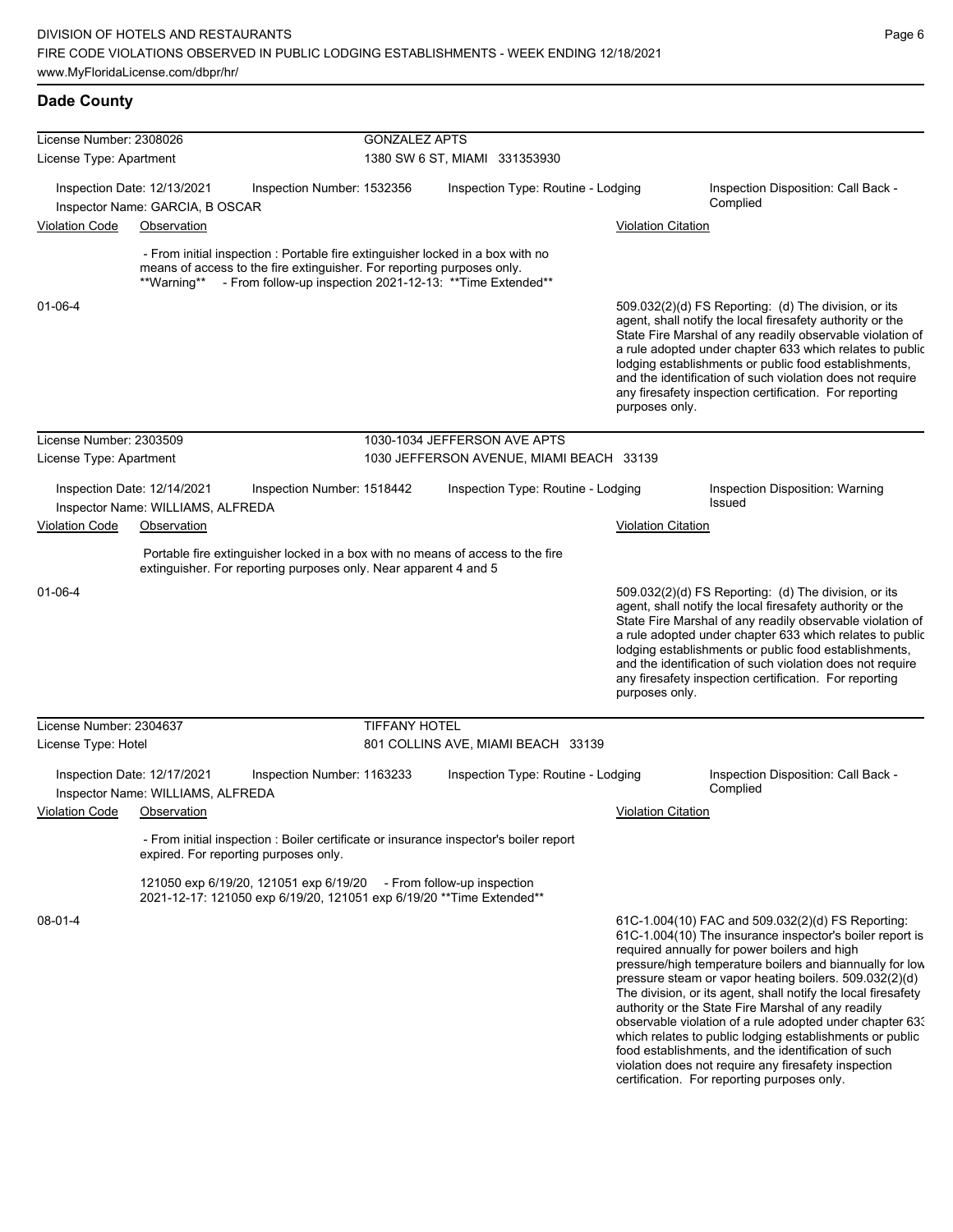| License Number: 2304737                                                                                                                                 |                            | 1040 JEFFERSON AVE APTS                                                                |                           |                                                                                                                                                                                                                                                                                                                                                                                                                            |  |  |  |
|---------------------------------------------------------------------------------------------------------------------------------------------------------|----------------------------|----------------------------------------------------------------------------------------|---------------------------|----------------------------------------------------------------------------------------------------------------------------------------------------------------------------------------------------------------------------------------------------------------------------------------------------------------------------------------------------------------------------------------------------------------------------|--|--|--|
| License Type: Apartment                                                                                                                                 |                            | 1040 JEFFERSON AVENUE, MIAMI BEACH 33139                                               |                           |                                                                                                                                                                                                                                                                                                                                                                                                                            |  |  |  |
| Inspection Date: 12/14/2021<br>Inspector Name: WILLIAMS, ALFREDA                                                                                        | Inspection Number: 1513568 | Inspection Type: Routine - Lodging<br>Inspection Disposition: Warning<br><b>Issued</b> |                           |                                                                                                                                                                                                                                                                                                                                                                                                                            |  |  |  |
| <b>Violation Code</b><br>Observation                                                                                                                    |                            |                                                                                        | <b>Violation Citation</b> |                                                                                                                                                                                                                                                                                                                                                                                                                            |  |  |  |
| Portable fire extinguisher locked in a box with no means of access to the fire<br>extinguisher. For reporting purposes only.<br>Observed on first floor |                            |                                                                                        |                           |                                                                                                                                                                                                                                                                                                                                                                                                                            |  |  |  |
| 01-06-4                                                                                                                                                 |                            |                                                                                        | purposes only.            | 509.032(2)(d) FS Reporting: (d) The division, or its<br>agent, shall notify the local firesafety authority or the<br>State Fire Marshal of any readily observable violation of<br>a rule adopted under chapter 633 which relates to public<br>lodging establishments or public food establishments,<br>and the identification of such violation does not require<br>any firesafety inspection certification. For reporting |  |  |  |
| License Number: 2305549                                                                                                                                 | PLYMOUTH HOTEL             |                                                                                        |                           |                                                                                                                                                                                                                                                                                                                                                                                                                            |  |  |  |
| License Type: Hotel                                                                                                                                     |                            | 336 21 ST, MIAMI BEACH 33139                                                           |                           |                                                                                                                                                                                                                                                                                                                                                                                                                            |  |  |  |
| Inspection Date: 12/13/2021<br>Inspector Name: HODGE, KRISTEN                                                                                           | Inspection Number: 1160512 | Inspection Type: Routine - Lodging                                                     |                           | Inspection Disposition: Warning<br><b>Issued</b>                                                                                                                                                                                                                                                                                                                                                                           |  |  |  |
| <b>Violation Code</b><br>Observation                                                                                                                    |                            |                                                                                        | <b>Violation Citation</b> |                                                                                                                                                                                                                                                                                                                                                                                                                            |  |  |  |
| Trouble/alarm light illuminated on the fire alarm control panel located behind<br>front desk. For reporting purposes only.                              |                            |                                                                                        |                           |                                                                                                                                                                                                                                                                                                                                                                                                                            |  |  |  |
| $04 - 01 - 4$                                                                                                                                           |                            |                                                                                        | purposes only.            | 509.032(2)(d) FS Reporting: The division, or its agent,<br>shall notify the local firesafety authority or the State Fire<br>Marshal of any readily observable violation of a rule<br>adopted under chapter 633 which relates to public<br>lodging establishments or public food establishments,<br>and the identification of such violation does not require<br>any firesafety inspection certification. For reporting     |  |  |  |
| License Number: 2325471                                                                                                                                 |                            | THE EDROY REALTY LLC                                                                   |                           |                                                                                                                                                                                                                                                                                                                                                                                                                            |  |  |  |
| License Type: Apartment                                                                                                                                 |                            | 1200 PENNSYLVANIA AVE, MIAMI BEACH 33139                                               |                           |                                                                                                                                                                                                                                                                                                                                                                                                                            |  |  |  |
| Inspection Date: 12/15/2021<br>Inspector Name: WILLIAMS, ALFREDA                                                                                        | Inspection Number: 1519209 | Inspection Type: Routine - Lodging                                                     |                           | Inspection Disposition: Administrative<br>complaint recommended                                                                                                                                                                                                                                                                                                                                                            |  |  |  |
| <b>Violation Code</b><br>Observation                                                                                                                    |                            |                                                                                        | <b>Violation Citation</b> |                                                                                                                                                                                                                                                                                                                                                                                                                            |  |  |  |
| Portable fire extinguisher locked in a box with no means of access to the fire<br>extinguisher. For reporting purposes only.                            |                            |                                                                                        |                           |                                                                                                                                                                                                                                                                                                                                                                                                                            |  |  |  |
| $01 - 06 - 4$                                                                                                                                           |                            |                                                                                        |                           | 509.032(2)(d) FS Reporting: (d) The division, or its<br>agent, shall notify the local firesafety authority or the<br>State Fire Marshal of any readily observable violation of<br>a rule adopted under chapter 633 which relates to public<br>lodging establishments or public food establishments,<br>and the identification of such violation does not require                                                           |  |  |  |

any firesafety inspection certification. For reporting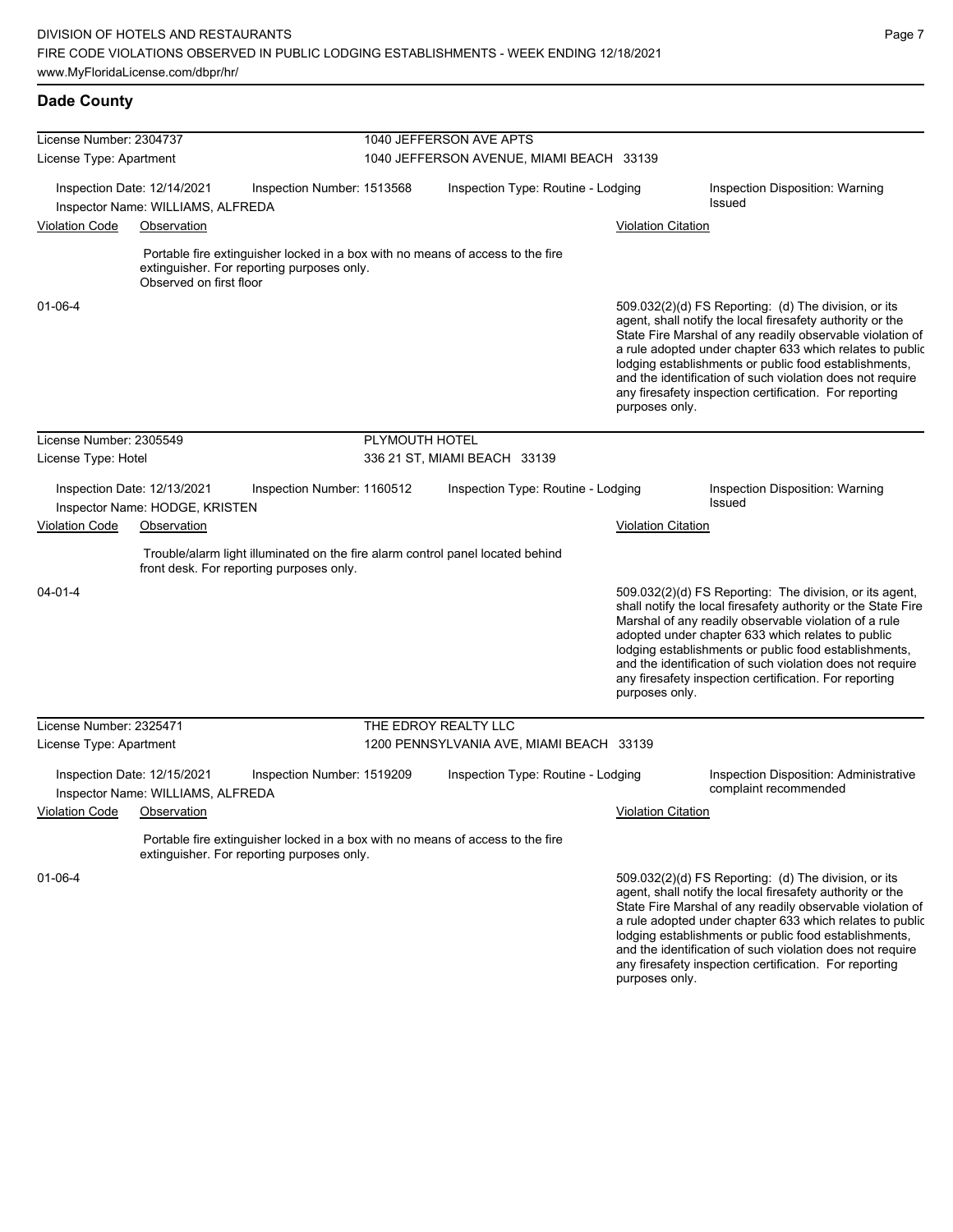| License Number: 2328176 |                                                                  |                                                                                                                                                                                                                                       | <b>TOWNHOUSE HOTEL</b>       |                                                  |  |                           |                                                                                                                                                                                                                                                                                                                                                                                                                                                                                                                                                                                                                                                                                                  |  |
|-------------------------|------------------------------------------------------------------|---------------------------------------------------------------------------------------------------------------------------------------------------------------------------------------------------------------------------------------|------------------------------|--------------------------------------------------|--|---------------------------|--------------------------------------------------------------------------------------------------------------------------------------------------------------------------------------------------------------------------------------------------------------------------------------------------------------------------------------------------------------------------------------------------------------------------------------------------------------------------------------------------------------------------------------------------------------------------------------------------------------------------------------------------------------------------------------------------|--|
| License Type: Hotel     |                                                                  |                                                                                                                                                                                                                                       | 150 20 ST, MIAMI BEACH 33139 |                                                  |  |                           |                                                                                                                                                                                                                                                                                                                                                                                                                                                                                                                                                                                                                                                                                                  |  |
|                         | Inspection Date: 12/13/2021                                      | Inspection Number: 1163350                                                                                                                                                                                                            |                              | Inspection Type: Lodging-Licensing<br>Inspection |  |                           | Inspection Disposition: Inspection<br>Completed - No Further Action                                                                                                                                                                                                                                                                                                                                                                                                                                                                                                                                                                                                                              |  |
| <b>Violation Code</b>   | Inspector Name: HODGE, KRISTEN<br>Observation                    |                                                                                                                                                                                                                                       |                              |                                                  |  | <b>Violation Citation</b> |                                                                                                                                                                                                                                                                                                                                                                                                                                                                                                                                                                                                                                                                                                  |  |
|                         |                                                                  | Trouble/alarm light illuminated on the fire alarm control panel. Building is a<br>shared structure with several restaurants located within the same building, issue<br>is related to MYN-TU restaurant. For reporting purposes only.  |                              |                                                  |  |                           |                                                                                                                                                                                                                                                                                                                                                                                                                                                                                                                                                                                                                                                                                                  |  |
| $04 - 01 - 4$           |                                                                  |                                                                                                                                                                                                                                       |                              |                                                  |  | purposes only.            | 509.032(2)(d) FS Reporting: The division, or its agent,<br>shall notify the local firesafety authority or the State Fire<br>Marshal of any readily observable violation of a rule<br>adopted under chapter 633 which relates to public<br>lodging establishments or public food establishments,<br>and the identification of such violation does not require<br>any firesafety inspection certification. For reporting                                                                                                                                                                                                                                                                           |  |
| License Number: 2329100 |                                                                  |                                                                                                                                                                                                                                       | THE SETAI HOTEL              |                                                  |  |                           |                                                                                                                                                                                                                                                                                                                                                                                                                                                                                                                                                                                                                                                                                                  |  |
| License Type: Hotel     |                                                                  |                                                                                                                                                                                                                                       |                              | 2001 COLLINS AVE, MIAMI BEACH 33139              |  |                           |                                                                                                                                                                                                                                                                                                                                                                                                                                                                                                                                                                                                                                                                                                  |  |
|                         | Inspection Date: 12/13/2021<br>Inspector Name: HODGE, KRISTEN    | Inspection Number: 1159387                                                                                                                                                                                                            |                              | Inspection Type: Routine - Lodging               |  |                           | Inspection Disposition: Call Back -<br>Complied                                                                                                                                                                                                                                                                                                                                                                                                                                                                                                                                                                                                                                                  |  |
| Violation Code          | Observation                                                      |                                                                                                                                                                                                                                       |                              |                                                  |  | <b>Violation Citation</b> |                                                                                                                                                                                                                                                                                                                                                                                                                                                                                                                                                                                                                                                                                                  |  |
|                         | only.                                                            | - From initial inspection : Trouble/alarm light illuminated on the fire alarm control<br>panel due to construction/renovation on hotel property. For reporting purposes<br>- From follow-up inspection 2021-12-13: ** Time Extended** |                              |                                                  |  |                           |                                                                                                                                                                                                                                                                                                                                                                                                                                                                                                                                                                                                                                                                                                  |  |
| $04 - 01 - 4$           |                                                                  |                                                                                                                                                                                                                                       |                              |                                                  |  | purposes only.            | 509.032(2)(d) FS Reporting: The division, or its agent,<br>shall notify the local firesafety authority or the State Fire<br>Marshal of any readily observable violation of a rule<br>adopted under chapter 633 which relates to public<br>lodging establishments or public food establishments,<br>and the identification of such violation does not require<br>any firesafety inspection certification. For reporting                                                                                                                                                                                                                                                                           |  |
| 08-01-4                 |                                                                  |                                                                                                                                                                                                                                       |                              |                                                  |  |                           | 61C-1.004(10) FAC and 509.032(2)(d) FS Reporting:<br>61C-1.004(10) The insurance inspector's boiler report is<br>required annually for power boilers and high<br>pressure/high temperature boilers and biannually for low<br>pressure steam or vapor heating boilers. 509.032(2)(d)<br>The division, or its agent, shall notify the local firesafety<br>authority or the State Fire Marshal of any readily<br>observable violation of a rule adopted under chapter 63.<br>which relates to public lodging establishments or public<br>food establishments, and the identification of such<br>violation does not require any firesafety inspection<br>certification. For reporting purposes only. |  |
| License Number: 2329201 |                                                                  |                                                                                                                                                                                                                                       | <b>METROPOLE HOTEL</b>       |                                                  |  |                           |                                                                                                                                                                                                                                                                                                                                                                                                                                                                                                                                                                                                                                                                                                  |  |
| License Type: Hotel     |                                                                  |                                                                                                                                                                                                                                       |                              | 635 COLLINS AVE, MIAMI BEACH 33139               |  |                           |                                                                                                                                                                                                                                                                                                                                                                                                                                                                                                                                                                                                                                                                                                  |  |
|                         | Inspection Date: 12/13/2021<br>Inspector Name: WILLIAMS, ALFREDA | Inspection Number: 1160433                                                                                                                                                                                                            |                              | Inspection Type: Routine - Lodging               |  |                           | Inspection Disposition: Warning<br><b>Issued</b>                                                                                                                                                                                                                                                                                                                                                                                                                                                                                                                                                                                                                                                 |  |
| Violation Code          | Observation                                                      |                                                                                                                                                                                                                                       |                              |                                                  |  | <b>Violation Citation</b> |                                                                                                                                                                                                                                                                                                                                                                                                                                                                                                                                                                                                                                                                                                  |  |
|                         | purposes only.                                                   | Trouble/alarm light illuminated on the fire alarm control panel. For reporting                                                                                                                                                        |                              |                                                  |  |                           |                                                                                                                                                                                                                                                                                                                                                                                                                                                                                                                                                                                                                                                                                                  |  |
| 04-01-4                 |                                                                  |                                                                                                                                                                                                                                       |                              |                                                  |  |                           | 509.032(2)(d) FS Reporting: The division, or its agent,<br>shall notify the local firesafety authority or the State Fire<br>Marshal of any readily observable violation of a rule<br>adopted under chapter 633 which relates to public<br>lodging establishments or public food establishments,<br>and the identification of such violation does not require                                                                                                                                                                                                                                                                                                                                     |  |

any firesafety inspection certification. For reporting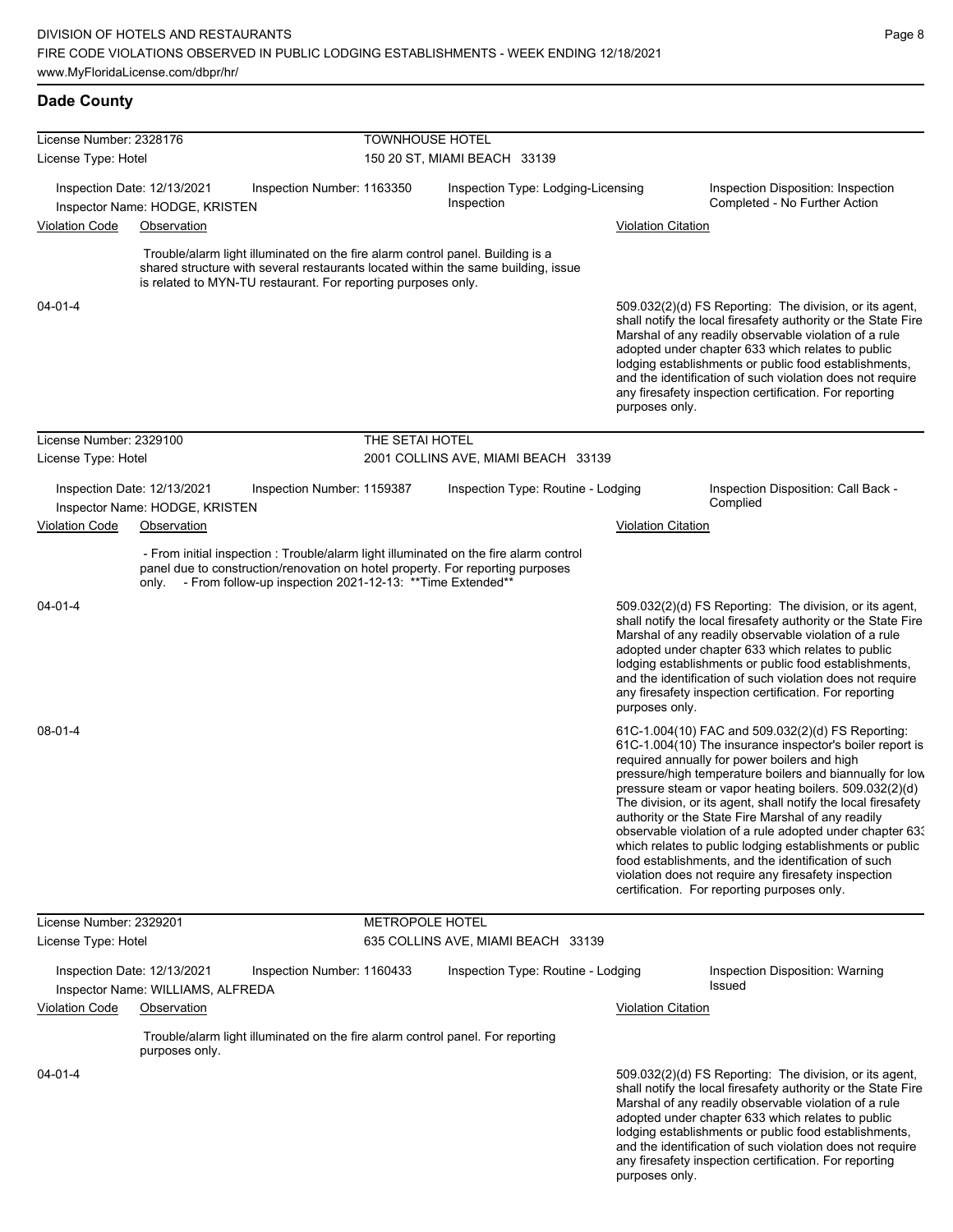| License Number: 2329344 |                                                                  |                                                                                                                                                                                                                  |                                     | 751 MERIDIAN HOUSE                               |                                                                 |                                                                                                                                                                                                                                                                                                                                                                                                                            |  |  |
|-------------------------|------------------------------------------------------------------|------------------------------------------------------------------------------------------------------------------------------------------------------------------------------------------------------------------|-------------------------------------|--------------------------------------------------|-----------------------------------------------------------------|----------------------------------------------------------------------------------------------------------------------------------------------------------------------------------------------------------------------------------------------------------------------------------------------------------------------------------------------------------------------------------------------------------------------------|--|--|
| License Type: Apartment |                                                                  |                                                                                                                                                                                                                  | 751 MERIDIAN AVE, MIAMI BEACH 33139 |                                                  |                                                                 |                                                                                                                                                                                                                                                                                                                                                                                                                            |  |  |
|                         | Inspection Date: 12/15/2021<br>Inspector Name: WILLIAMS, ALFREDA | Inspection Number: 1522069                                                                                                                                                                                       |                                     | Inspection Type: Routine - Lodging               | Inspection Disposition: Administrative<br>complaint recommended |                                                                                                                                                                                                                                                                                                                                                                                                                            |  |  |
| <b>Violation Code</b>   | Observation                                                      |                                                                                                                                                                                                                  |                                     |                                                  | <b>Violation Citation</b>                                       |                                                                                                                                                                                                                                                                                                                                                                                                                            |  |  |
|                         |                                                                  | Trouble/alarm light illuminated on the fire alarm control panel. For reporting                                                                                                                                   |                                     |                                                  |                                                                 |                                                                                                                                                                                                                                                                                                                                                                                                                            |  |  |
|                         | purposes only.                                                   |                                                                                                                                                                                                                  |                                     |                                                  |                                                                 |                                                                                                                                                                                                                                                                                                                                                                                                                            |  |  |
| $04 - 01 - 4$           |                                                                  |                                                                                                                                                                                                                  |                                     |                                                  | purposes only.                                                  | 509.032(2)(d) FS Reporting: The division, or its agent,<br>shall notify the local firesafety authority or the State Fire<br>Marshal of any readily observable violation of a rule<br>adopted under chapter 633 which relates to public<br>lodging establishments or public food establishments,<br>and the identification of such violation does not require<br>any firesafety inspection certification. For reporting     |  |  |
| License Number: 2329347 |                                                                  |                                                                                                                                                                                                                  |                                     | 1355 DREXEL AVENUE LLC                           |                                                                 |                                                                                                                                                                                                                                                                                                                                                                                                                            |  |  |
| License Type: Hotel     |                                                                  |                                                                                                                                                                                                                  |                                     | 1355 57 DREXEL AVE, 440 14 ST, MIAMI BEACH 33139 |                                                                 |                                                                                                                                                                                                                                                                                                                                                                                                                            |  |  |
|                         | Inspection Date: 12/15/2021<br>Inspector Name: WILLIAMS, ALFREDA | Inspection Number: 1160951                                                                                                                                                                                       |                                     | Inspection Type: Routine - Lodging               |                                                                 | Inspection Disposition: Warning<br>Issued                                                                                                                                                                                                                                                                                                                                                                                  |  |  |
| <b>Violation Code</b>   | Observation                                                      |                                                                                                                                                                                                                  |                                     |                                                  | <b>Violation Citation</b>                                       |                                                                                                                                                                                                                                                                                                                                                                                                                            |  |  |
|                         |                                                                  | Portable fire extinguisher locked in a box with no means of access to the fire                                                                                                                                   |                                     |                                                  |                                                                 |                                                                                                                                                                                                                                                                                                                                                                                                                            |  |  |
|                         |                                                                  | extinguisher. For reporting purposes only. Near room 12                                                                                                                                                          |                                     |                                                  |                                                                 |                                                                                                                                                                                                                                                                                                                                                                                                                            |  |  |
| $01 - 06 - 4$           |                                                                  |                                                                                                                                                                                                                  |                                     |                                                  | purposes only.                                                  | 509.032(2)(d) FS Reporting: (d) The division, or its<br>agent, shall notify the local firesafety authority or the<br>State Fire Marshal of any readily observable violation of<br>a rule adopted under chapter 633 which relates to public<br>lodging establishments or public food establishments,<br>and the identification of such violation does not require<br>any firesafety inspection certification. For reporting |  |  |
| 04-04-4                 |                                                                  |                                                                                                                                                                                                                  |                                     |                                                  | purposes only.                                                  | 509.032(2)(d) FS Reporting: The division, or its agent,<br>shall notify the local firesafety authority or the State Fire<br>Marshal of any readily observable violation of a rule<br>adopted under chapter 633 which relates to public<br>lodging establishments or public food establishments,<br>and the identification of such violation does not require<br>any firesafety inspection certification. For reporting     |  |  |
| License Number: 2329478 |                                                                  |                                                                                                                                                                                                                  |                                     | THE GABRIEL SOUTH BEACH                          |                                                                 |                                                                                                                                                                                                                                                                                                                                                                                                                            |  |  |
| License Type: Hotel     |                                                                  |                                                                                                                                                                                                                  |                                     | 620-650 OCEAN DRIVE, MIAMI BEACH 33139           |                                                                 |                                                                                                                                                                                                                                                                                                                                                                                                                            |  |  |
|                         | Inspection Date: 12/17/2021<br>Inspector Name: WILLIAMS, ALFREDA | Inspection Number: 1162010                                                                                                                                                                                       |                                     | Inspection Type: Routine - Lodging               |                                                                 | Inspection Disposition: Call Back -<br>Admin. complaint recommended                                                                                                                                                                                                                                                                                                                                                        |  |  |
| <b>Violation Code</b>   | Observation                                                      |                                                                                                                                                                                                                  |                                     |                                                  | <b>Violation Citation</b>                                       |                                                                                                                                                                                                                                                                                                                                                                                                                            |  |  |
|                         |                                                                  | - From initial inspection : Trouble/alarm light illuminated on the fire alarm control<br>panel. For reporting purposes only.<br>626 and 620 buildings with trouble alarm light.<br>2021-12-17: **Time Extended** |                                     | - From follow-up inspection                      |                                                                 |                                                                                                                                                                                                                                                                                                                                                                                                                            |  |  |
| 04-01-4                 |                                                                  |                                                                                                                                                                                                                  |                                     |                                                  |                                                                 | 509.032(2)(d) FS Reporting: The division, or its agent,<br>shall notify the local firesafety authority or the State Fire<br>Marshal of any readily observable violation of a rule<br>adopted under chapter 633 which relates to public<br>lodging establishments or public food establishments,<br>and the identification of such violation does not require<br>any firesafety inspection certification. For reporting     |  |  |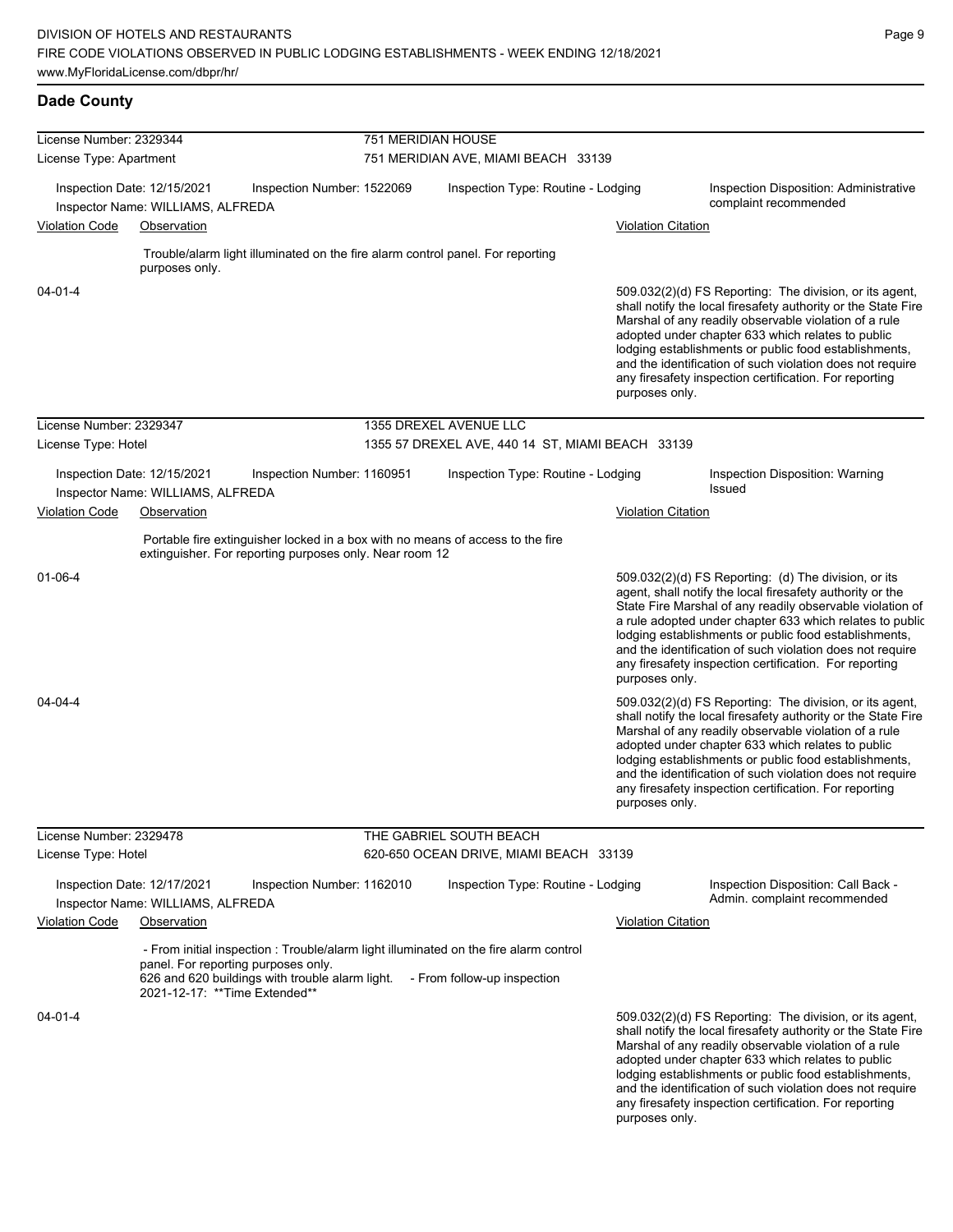| License Number: 2327192<br>License Type: Hotel                 |                                                                |                                                                                                                                                              | <b>RED SOUTH BEACH</b>    |                                                                                  |                           |                                                                                                                                                                                                                                                                                                                                                                                                                                                                                                                                                                                                                                                                                                                                                                                                                                                                                                                                                                                                                                                                                                                                                                                                                                                                                                                                                                                                      |  |  |
|----------------------------------------------------------------|----------------------------------------------------------------|--------------------------------------------------------------------------------------------------------------------------------------------------------------|---------------------------|----------------------------------------------------------------------------------|---------------------------|------------------------------------------------------------------------------------------------------------------------------------------------------------------------------------------------------------------------------------------------------------------------------------------------------------------------------------------------------------------------------------------------------------------------------------------------------------------------------------------------------------------------------------------------------------------------------------------------------------------------------------------------------------------------------------------------------------------------------------------------------------------------------------------------------------------------------------------------------------------------------------------------------------------------------------------------------------------------------------------------------------------------------------------------------------------------------------------------------------------------------------------------------------------------------------------------------------------------------------------------------------------------------------------------------------------------------------------------------------------------------------------------------|--|--|
|                                                                |                                                                |                                                                                                                                                              |                           | 3010 COLLINS AVE, MIAMI BEACH 33140                                              |                           |                                                                                                                                                                                                                                                                                                                                                                                                                                                                                                                                                                                                                                                                                                                                                                                                                                                                                                                                                                                                                                                                                                                                                                                                                                                                                                                                                                                                      |  |  |
| Inspection Date: 12/15/2021<br>Inspector Name: PRIETO, VICENTE |                                                                | Inspection Number: 1160931                                                                                                                                   |                           | Inspection Type: Routine - Lodging                                               |                           | Inspection Disposition: Inspection<br>Completed - No Further Action                                                                                                                                                                                                                                                                                                                                                                                                                                                                                                                                                                                                                                                                                                                                                                                                                                                                                                                                                                                                                                                                                                                                                                                                                                                                                                                                  |  |  |
| <b>Violation Code</b>                                          | Observation                                                    |                                                                                                                                                              |                           |                                                                                  | <b>Violation Citation</b> |                                                                                                                                                                                                                                                                                                                                                                                                                                                                                                                                                                                                                                                                                                                                                                                                                                                                                                                                                                                                                                                                                                                                                                                                                                                                                                                                                                                                      |  |  |
|                                                                |                                                                | Boiler certificate or insurance inspector's boiler report expired. For reporting<br>purposes only. **Repeat Violation**                                      |                           |                                                                                  |                           |                                                                                                                                                                                                                                                                                                                                                                                                                                                                                                                                                                                                                                                                                                                                                                                                                                                                                                                                                                                                                                                                                                                                                                                                                                                                                                                                                                                                      |  |  |
| $08 - 01 - 4$<br>08-03-4                                       |                                                                |                                                                                                                                                              |                           |                                                                                  |                           | 61C-1.004(10) FAC and 509.032(2)(d) FS Reporting:<br>61C-1.004(10) The insurance inspector's boiler report is<br>required annually for power boilers and high<br>pressure/high temperature boilers and biannually for low<br>pressure steam or vapor heating boilers. 509.032(2)(d)<br>The division, or its agent, shall notify the local firesafety<br>authority or the State Fire Marshal of any readily<br>observable violation of a rule adopted under chapter 63.<br>which relates to public lodging establishments or public<br>food establishments, and the identification of such<br>violation does not require any firesafety inspection<br>certification. For reporting purposes only.<br>61C-1.004(10) FAC and 509.032(2)(d) FS Reporting:<br>61C-1.004(10) The insurance inspector's boiler report is<br>required annually for power boilers and high<br>pressure/high temperature boilers and biannually for low<br>pressure steam or vapor heating boilers. 509.032(2)(d)<br>The division, or its agent, shall notify the local firesafety<br>authority or the State Fire Marshal of any readily<br>observable violation of a rule adopted under chapter 63.<br>which relates to public lodging establishments or public<br>food establishments, and the identification of such<br>violation does not require any firesafety inspection<br>certification. For reporting purposes only. |  |  |
| License Number: 2326199                                        |                                                                |                                                                                                                                                              | <b>FININVEST BAY CORP</b> |                                                                                  |                           |                                                                                                                                                                                                                                                                                                                                                                                                                                                                                                                                                                                                                                                                                                                                                                                                                                                                                                                                                                                                                                                                                                                                                                                                                                                                                                                                                                                                      |  |  |
| License Type: Apartment                                        |                                                                |                                                                                                                                                              |                           | 7050 BONITA DR, MIAMI BEACH 33141                                                |                           |                                                                                                                                                                                                                                                                                                                                                                                                                                                                                                                                                                                                                                                                                                                                                                                                                                                                                                                                                                                                                                                                                                                                                                                                                                                                                                                                                                                                      |  |  |
|                                                                | Inspection Date: 12/14/2021<br>Inspector Name: PRIETO, VICENTE | Inspection Number: 1528142                                                                                                                                   |                           | Inspection Type: Routine - Lodging                                               |                           | Inspection Disposition: Inspection<br>Completed - No Further Action                                                                                                                                                                                                                                                                                                                                                                                                                                                                                                                                                                                                                                                                                                                                                                                                                                                                                                                                                                                                                                                                                                                                                                                                                                                                                                                                  |  |  |
| <b>Violation Code</b>                                          | Observation                                                    |                                                                                                                                                              |                           |                                                                                  | <b>Violation Citation</b> |                                                                                                                                                                                                                                                                                                                                                                                                                                                                                                                                                                                                                                                                                                                                                                                                                                                                                                                                                                                                                                                                                                                                                                                                                                                                                                                                                                                                      |  |  |
|                                                                |                                                                | Portable fire extinguisher obstructed/not accessible. For reporting purposes<br>only. Observed missing breaking device in fire extinguisher boxes by unit 14 |                           | (front side) and second story back side by units 19 and 22. **Repeat Violation** |                           |                                                                                                                                                                                                                                                                                                                                                                                                                                                                                                                                                                                                                                                                                                                                                                                                                                                                                                                                                                                                                                                                                                                                                                                                                                                                                                                                                                                                      |  |  |
| $01 - 05 - 4$                                                  |                                                                |                                                                                                                                                              |                           |                                                                                  |                           | $509.032(2)(d)$ FS Reporting: (d) The division, or its<br>agent, shall notify the local firesafety authority or the<br>State Fire Marshal of any readily observable violation of<br>a rule adopted under chapter 633 which relates to public<br>lodging establishments or public food establishments,                                                                                                                                                                                                                                                                                                                                                                                                                                                                                                                                                                                                                                                                                                                                                                                                                                                                                                                                                                                                                                                                                                |  |  |

and the identification of such violation does not require any firesafety inspection certification. For reporting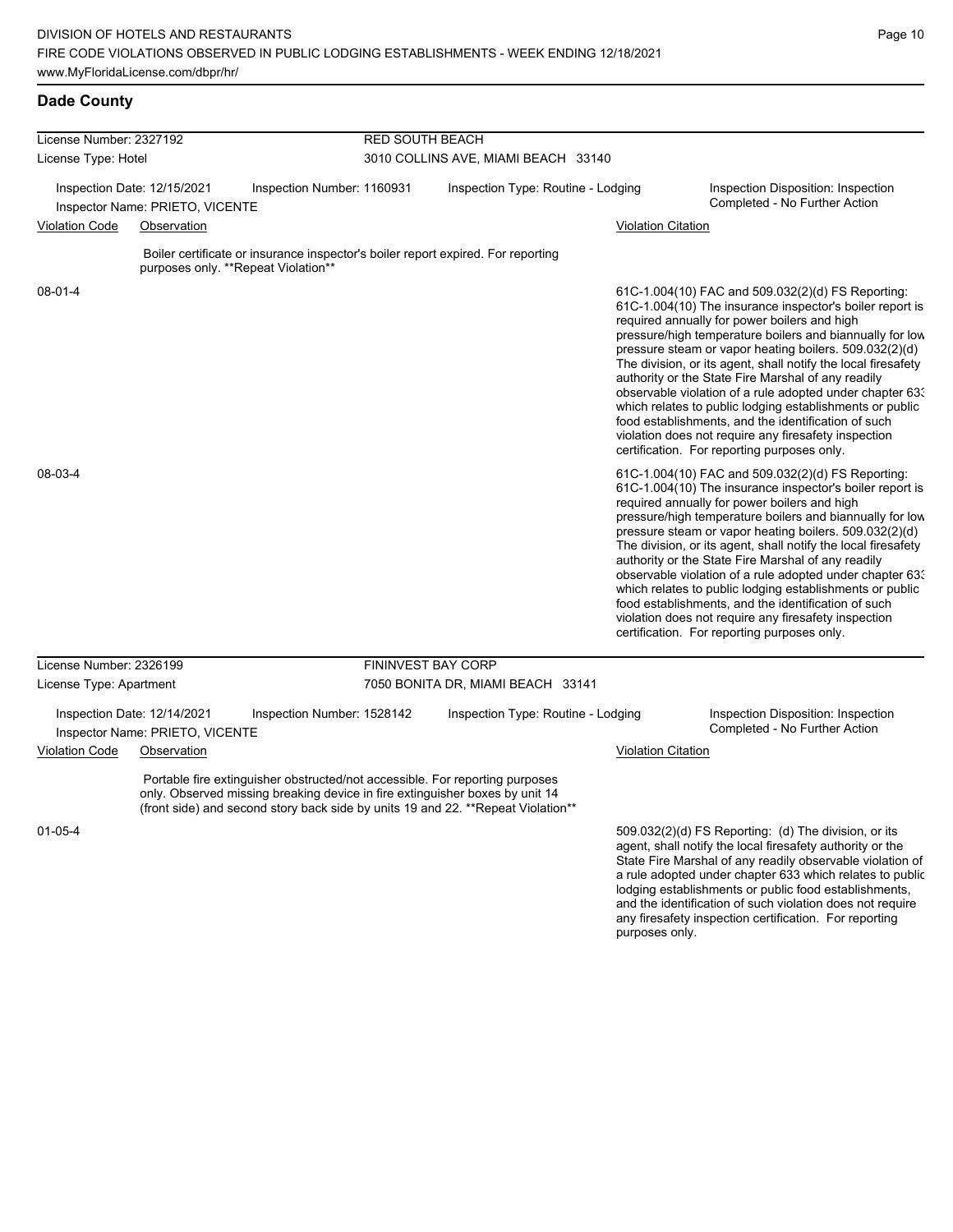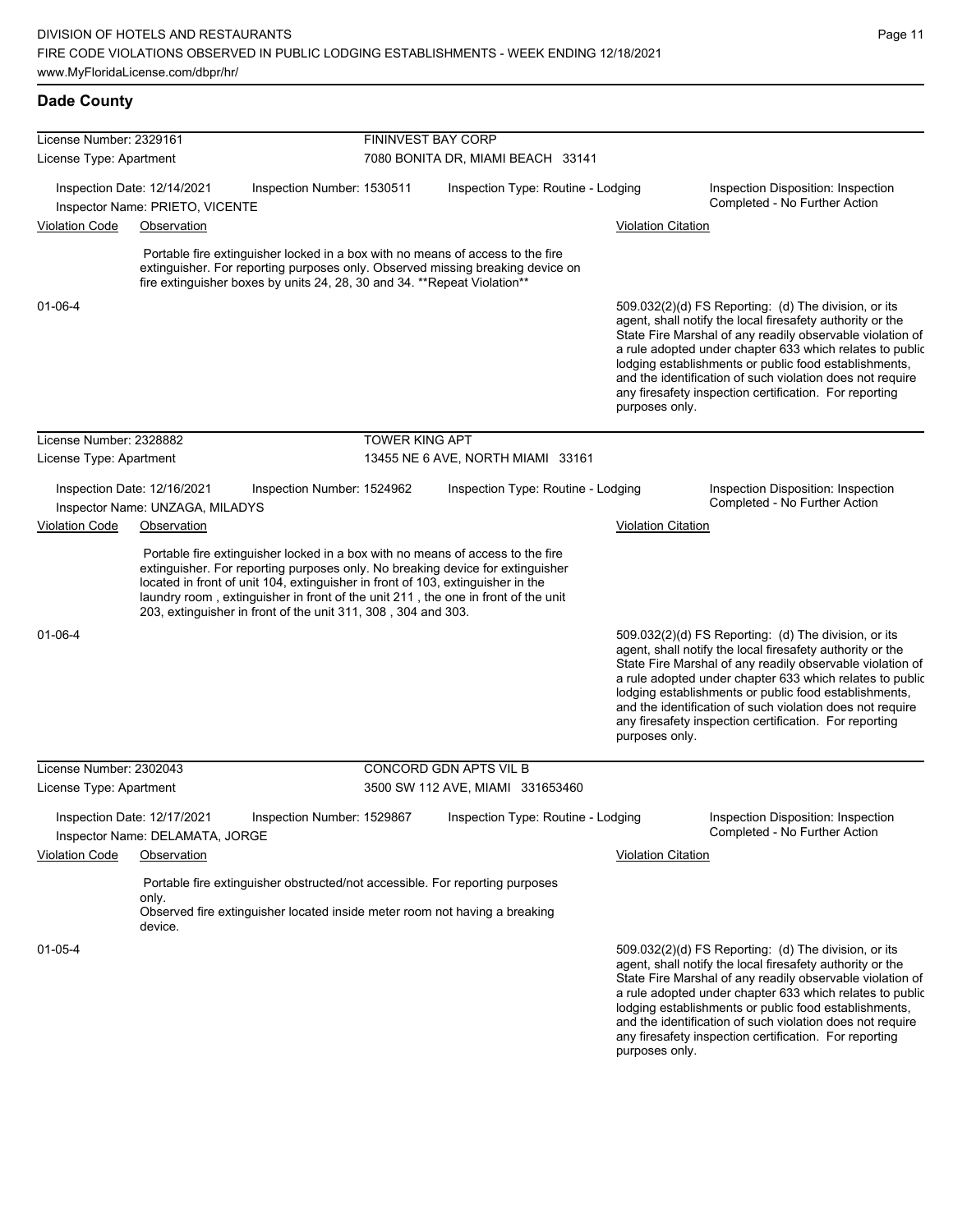| License Number: 2327833 |                                                               |                                                                                                                                                                                                                                                                                                                                                                                                                              | MIAMI AIRPORT WEST/DORAL TOWNEPLACE SUITES |                           |                                                                                                                                                                                                                                                                                                                                                                                                                                                                                                                                                                                                                                                                                                  |  |  |  |
|-------------------------|---------------------------------------------------------------|------------------------------------------------------------------------------------------------------------------------------------------------------------------------------------------------------------------------------------------------------------------------------------------------------------------------------------------------------------------------------------------------------------------------------|--------------------------------------------|---------------------------|--------------------------------------------------------------------------------------------------------------------------------------------------------------------------------------------------------------------------------------------------------------------------------------------------------------------------------------------------------------------------------------------------------------------------------------------------------------------------------------------------------------------------------------------------------------------------------------------------------------------------------------------------------------------------------------------------|--|--|--|
| License Type: Hotel     |                                                               |                                                                                                                                                                                                                                                                                                                                                                                                                              | 10505 NW 36 ST, MIAMI 33178                |                           |                                                                                                                                                                                                                                                                                                                                                                                                                                                                                                                                                                                                                                                                                                  |  |  |  |
|                         | Inspection Date: 12/14/2021<br>Inspector Name: CURRAS, YANLEE | Inspection Number: 1159660                                                                                                                                                                                                                                                                                                                                                                                                   | Inspection Type: Routine - Lodging         |                           | Inspection Disposition: Call Back -<br>Complied                                                                                                                                                                                                                                                                                                                                                                                                                                                                                                                                                                                                                                                  |  |  |  |
| <b>Violation Code</b>   | Observation                                                   |                                                                                                                                                                                                                                                                                                                                                                                                                              |                                            | <b>Violation Citation</b> |                                                                                                                                                                                                                                                                                                                                                                                                                                                                                                                                                                                                                                                                                                  |  |  |  |
|                         |                                                               | - From initial inspection : Boiler certificate or insurance inspector's boiler report<br>expired. For reporting purposes only.<br>At the time of the inspection observed boiler certificate expired on 3/14/2021.<br>From follow-up inspection 2021-12-09: t the time of the inspection observed<br>boiler certificate expired on 3/14/2021. **Time Extended** - From follow-up<br>inspection 2021-12-14: ** Time Extended** |                                            |                           |                                                                                                                                                                                                                                                                                                                                                                                                                                                                                                                                                                                                                                                                                                  |  |  |  |
| $08 - 01 - 4$           |                                                               |                                                                                                                                                                                                                                                                                                                                                                                                                              |                                            |                           | 61C-1.004(10) FAC and 509.032(2)(d) FS Reporting:<br>61C-1.004(10) The insurance inspector's boiler report is<br>required annually for power boilers and high<br>pressure/high temperature boilers and biannually for low<br>pressure steam or vapor heating boilers. 509.032(2)(d)<br>The division, or its agent, shall notify the local firesafety<br>authority or the State Fire Marshal of any readily<br>observable violation of a rule adopted under chapter 63.<br>which relates to public lodging establishments or public<br>food establishments, and the identification of such<br>violation does not require any firesafety inspection<br>certification. For reporting purposes only. |  |  |  |
| License Number: 2329192 |                                                               |                                                                                                                                                                                                                                                                                                                                                                                                                              | COURTYARD MIAMI WEST FLORIDA TURNPIKE      |                           |                                                                                                                                                                                                                                                                                                                                                                                                                                                                                                                                                                                                                                                                                                  |  |  |  |
| License Type: Hotel     |                                                               |                                                                                                                                                                                                                                                                                                                                                                                                                              | 11580 NW 105 ST, MIAMI 33178               |                           |                                                                                                                                                                                                                                                                                                                                                                                                                                                                                                                                                                                                                                                                                                  |  |  |  |
|                         | Inspection Date: 12/13/2021<br>Inspector Name: CURRAS, YANLEE | Inspection Number: 1162313                                                                                                                                                                                                                                                                                                                                                                                                   | Inspection Type: Routine - Lodging         |                           | Inspection Disposition: Inspection<br>Completed - No Further Action                                                                                                                                                                                                                                                                                                                                                                                                                                                                                                                                                                                                                              |  |  |  |
| <b>Violation Code</b>   | Observation                                                   |                                                                                                                                                                                                                                                                                                                                                                                                                              |                                            | <b>Violation Citation</b> |                                                                                                                                                                                                                                                                                                                                                                                                                                                                                                                                                                                                                                                                                                  |  |  |  |
|                         | purposes only.                                                | Trouble/alarm light illuminated on the fire alarm control panel. For reporting                                                                                                                                                                                                                                                                                                                                               |                                            |                           |                                                                                                                                                                                                                                                                                                                                                                                                                                                                                                                                                                                                                                                                                                  |  |  |  |
| $04 - 01 - 4$           |                                                               |                                                                                                                                                                                                                                                                                                                                                                                                                              |                                            |                           | 509.032(2)(d) FS Reporting: The division, or its agent,<br>shall notify the local firesafety authority or the State Fire<br>Marshal of any readily observable violation of a rule<br>adopted under chapter 633 which relates to public<br>lodging establishments or public food establishments,                                                                                                                                                                                                                                                                                                                                                                                                  |  |  |  |

and the identification of such violation does not require any firesafety inspection certification. For reporting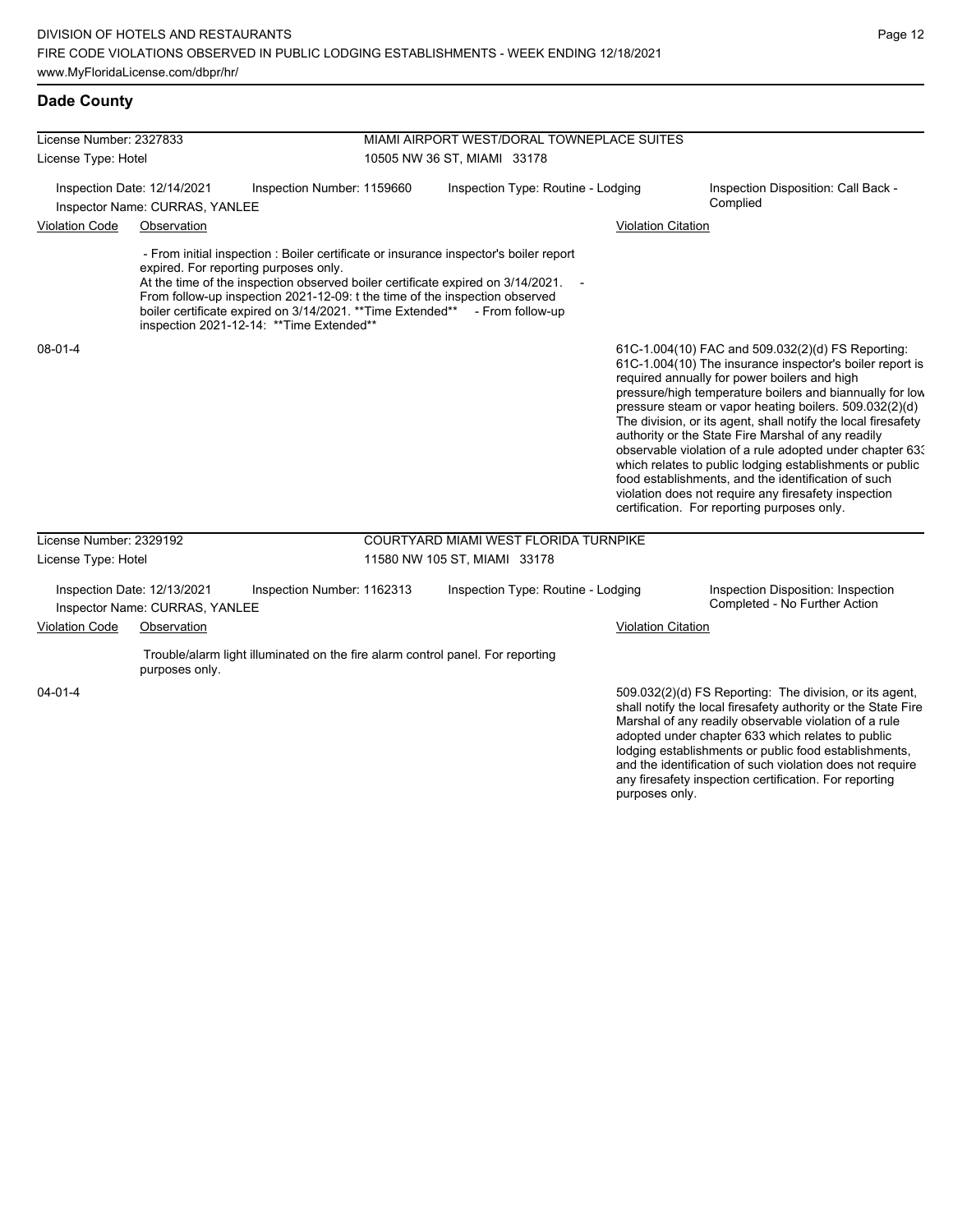#### **DeSoto County**

| License Number: 2400261                                      |  |                                                                                                                                        | <b>VERANDA HOUSE</b>        |                                    |                                                                                                                                                                                                                                        |  |  |
|--------------------------------------------------------------|--|----------------------------------------------------------------------------------------------------------------------------------------|-----------------------------|------------------------------------|----------------------------------------------------------------------------------------------------------------------------------------------------------------------------------------------------------------------------------------|--|--|
| License Type: Apartment                                      |  |                                                                                                                                        | 305 W OAK ST, ARCADIA 34266 |                                    |                                                                                                                                                                                                                                        |  |  |
| Inspection Date: 12/17/2021<br>Inspector Name: JACKS, ALBERT |  | Inspection Number: 1533657                                                                                                             | Inspection                  | Inspection Type: Lodging-Licensing | Inspection Disposition: Inspection<br>Completed - No Further Action                                                                                                                                                                    |  |  |
| <b>Violation Code</b><br>Observation                         |  |                                                                                                                                        |                             |                                    | <b>Violation Citation</b>                                                                                                                                                                                                              |  |  |
|                                                              |  | Trouble/alarm light illuminated on the fire alarm control panel. For reporting<br>purposes only. Trouble light, due to missing strobe. |                             |                                    |                                                                                                                                                                                                                                        |  |  |
| $04 - 01 - 4$                                                |  |                                                                                                                                        |                             |                                    | 509.032(2)(d) FS Reporting: The division, or its agent,<br>shall notify the local firesafety authority or the State Fire<br>Marshal of any readily observable violation of a rule<br>adopted under chapter 633 which relates to public |  |  |

adopted under chapter 633 which relates to public lodging establishments or public food establishments, and the identification of such violation does not require any firesafety inspection certification. For reporting purposes only.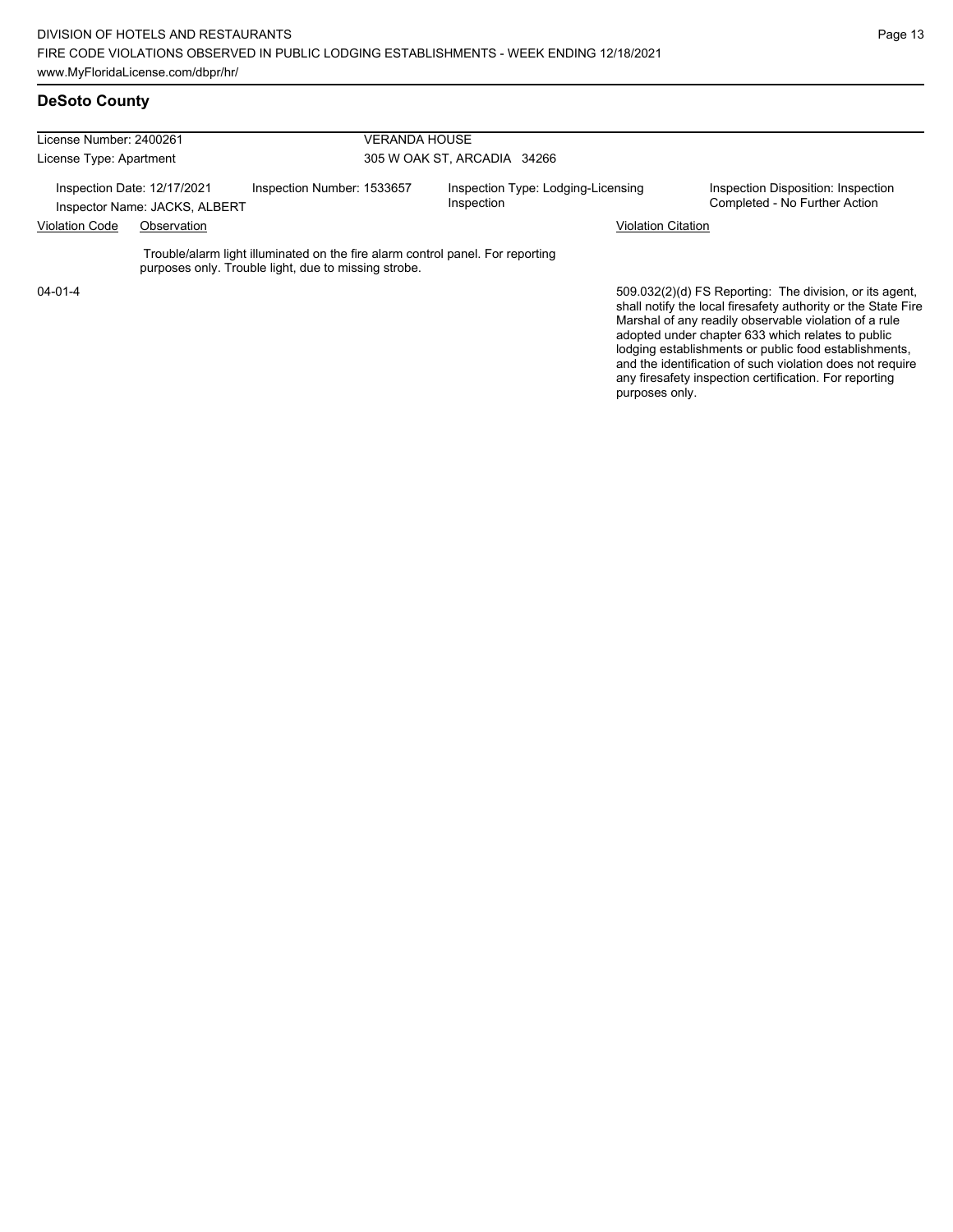# **Duval County**

| License Number: 2613042                                                                               |                                                               | <b>BELL RIVERSIDE</b>                                                  |                                        |                                                                                                                                                                             |                                                                     |                                                                                                                                                                                                                                                                                                                                                                                                                                                                                                                                                                                                                                                                                                  |
|-------------------------------------------------------------------------------------------------------|---------------------------------------------------------------|------------------------------------------------------------------------|----------------------------------------|-----------------------------------------------------------------------------------------------------------------------------------------------------------------------------|---------------------------------------------------------------------|--------------------------------------------------------------------------------------------------------------------------------------------------------------------------------------------------------------------------------------------------------------------------------------------------------------------------------------------------------------------------------------------------------------------------------------------------------------------------------------------------------------------------------------------------------------------------------------------------------------------------------------------------------------------------------------------------|
| License Type: Apartment                                                                               |                                                               |                                                                        | 2054 RIVERSIDE AVE, JACKSONVILLE 32204 |                                                                                                                                                                             |                                                                     |                                                                                                                                                                                                                                                                                                                                                                                                                                                                                                                                                                                                                                                                                                  |
| Inspection Date: 12/13/2021<br>Inspection Number: 1533634<br>Inspector Name: ESPINOSA-BECKERT, ILIANA |                                                               |                                                                        | Inspection Type: Complaint Full        |                                                                                                                                                                             | Inspection Disposition: Inspection<br>Completed - No Further Action |                                                                                                                                                                                                                                                                                                                                                                                                                                                                                                                                                                                                                                                                                                  |
| <b>Violation Code</b>                                                                                 | Observation                                                   |                                                                        |                                        |                                                                                                                                                                             | <b>Violation Citation</b>                                           |                                                                                                                                                                                                                                                                                                                                                                                                                                                                                                                                                                                                                                                                                                  |
|                                                                                                       | **Corrected On-Site**                                         | recharge. For reporting purposes only. Apt 2304, employee exchanged it |                                        | Portable fire extinguisher pressure gauge indicates the extinguisher is in need of                                                                                          |                                                                     |                                                                                                                                                                                                                                                                                                                                                                                                                                                                                                                                                                                                                                                                                                  |
| $01 - 02 - 4$                                                                                         |                                                               |                                                                        |                                        |                                                                                                                                                                             | purposes only.                                                      | 509.032(2)(d) FS Reporting: (d) The division, or its<br>agent, shall notify the local firesafety authority or the<br>State Fire Marshal of any readily observable violation of<br>a rule adopted under chapter 633 which relates to public<br>lodging establishments or public food establishments,<br>and the identification of such violation does not require<br>any firesafety inspection certification. For reporting                                                                                                                                                                                                                                                                       |
| License Number: 2612439                                                                               |                                                               |                                                                        |                                        | <b>EXTENDED STAY AMERICA</b>                                                                                                                                                |                                                                     |                                                                                                                                                                                                                                                                                                                                                                                                                                                                                                                                                                                                                                                                                                  |
| License Type: Hotel                                                                                   |                                                               |                                                                        |                                        | 8801 PERIMETER PARK BLVD, JACKSONVILLE 32216                                                                                                                                |                                                                     |                                                                                                                                                                                                                                                                                                                                                                                                                                                                                                                                                                                                                                                                                                  |
|                                                                                                       | Inspection Date: 12/13/2021<br>Inspector Name: VILBRUN, JOSUE | Inspection Number: 1160598                                             |                                        | Inspection Type: Routine - Lodging                                                                                                                                          |                                                                     | Inspection Disposition: Inspection<br>Completed - No Further Action                                                                                                                                                                                                                                                                                                                                                                                                                                                                                                                                                                                                                              |
| <b>Violation Code</b><br>Observation                                                                  |                                                               |                                                                        |                                        |                                                                                                                                                                             | <b>Violation Citation</b>                                           |                                                                                                                                                                                                                                                                                                                                                                                                                                                                                                                                                                                                                                                                                                  |
|                                                                                                       | purposes only.<br>boilers were removed                        |                                                                        |                                        | No boiler certificate or insurance inspector's boiler report available. For reporting<br>Operator has 2 new installations boilers but no certificate provided. Two previous |                                                                     |                                                                                                                                                                                                                                                                                                                                                                                                                                                                                                                                                                                                                                                                                                  |
| 08-03-4                                                                                               |                                                               |                                                                        |                                        |                                                                                                                                                                             |                                                                     | 61C-1.004(10) FAC and 509.032(2)(d) FS Reporting:<br>61C-1.004(10) The insurance inspector's boiler report is<br>required annually for power boilers and high<br>pressure/high temperature boilers and biannually for low<br>pressure steam or vapor heating boilers. 509.032(2)(d)<br>The division, or its agent, shall notify the local firesafety<br>authority or the State Fire Marshal of any readily<br>observable violation of a rule adopted under chapter 63.<br>which relates to public lodging establishments or public<br>food establishments, and the identification of such<br>violation does not require any firesafety inspection<br>certification. For reporting purposes only. |
| License Number: 2613259                                                                               |                                                               |                                                                        |                                        | FAIRFIELD INN & SUITES JACKSONVILLE WEST                                                                                                                                    |                                                                     |                                                                                                                                                                                                                                                                                                                                                                                                                                                                                                                                                                                                                                                                                                  |
| License Type: Hotel                                                                                   |                                                               |                                                                        |                                        | 561 CHAFFEE POINT BLVD, JACKSONVILLE 32221                                                                                                                                  |                                                                     |                                                                                                                                                                                                                                                                                                                                                                                                                                                                                                                                                                                                                                                                                                  |
|                                                                                                       | Inspection Date: 12/17/2021<br>Inspector Name: MERCER, THOMAS | Inspection Number: 1159676                                             |                                        | Inspection Type: Routine - Lodging                                                                                                                                          |                                                                     | Inspection Disposition: Inspection<br>Completed - No Further Action                                                                                                                                                                                                                                                                                                                                                                                                                                                                                                                                                                                                                              |
| <b>Violation Code</b>                                                                                 | Observation                                                   |                                                                        |                                        |                                                                                                                                                                             | <b>Violation Citation</b>                                           |                                                                                                                                                                                                                                                                                                                                                                                                                                                                                                                                                                                                                                                                                                  |
|                                                                                                       | Fire extinguisher near room 328.                              | recharge. For reporting purposes only.                                 |                                        | Portable fire extinguisher pressure gauge indicates the extinguisher is in need of                                                                                          |                                                                     |                                                                                                                                                                                                                                                                                                                                                                                                                                                                                                                                                                                                                                                                                                  |
| 01-02-4                                                                                               |                                                               |                                                                        |                                        |                                                                                                                                                                             | purposes only.                                                      | 509.032(2)(d) FS Reporting (d) The division, or its<br>agent, shall notify the local firesafety authority or the<br>State Fire Marshal of any readily observable violation of<br>a rule adopted under chapter 633 which relates to public<br>lodging establishments or public food establishments,<br>and the identification of such violation does not require<br>any firesafety inspection certification. For reporting                                                                                                                                                                                                                                                                        |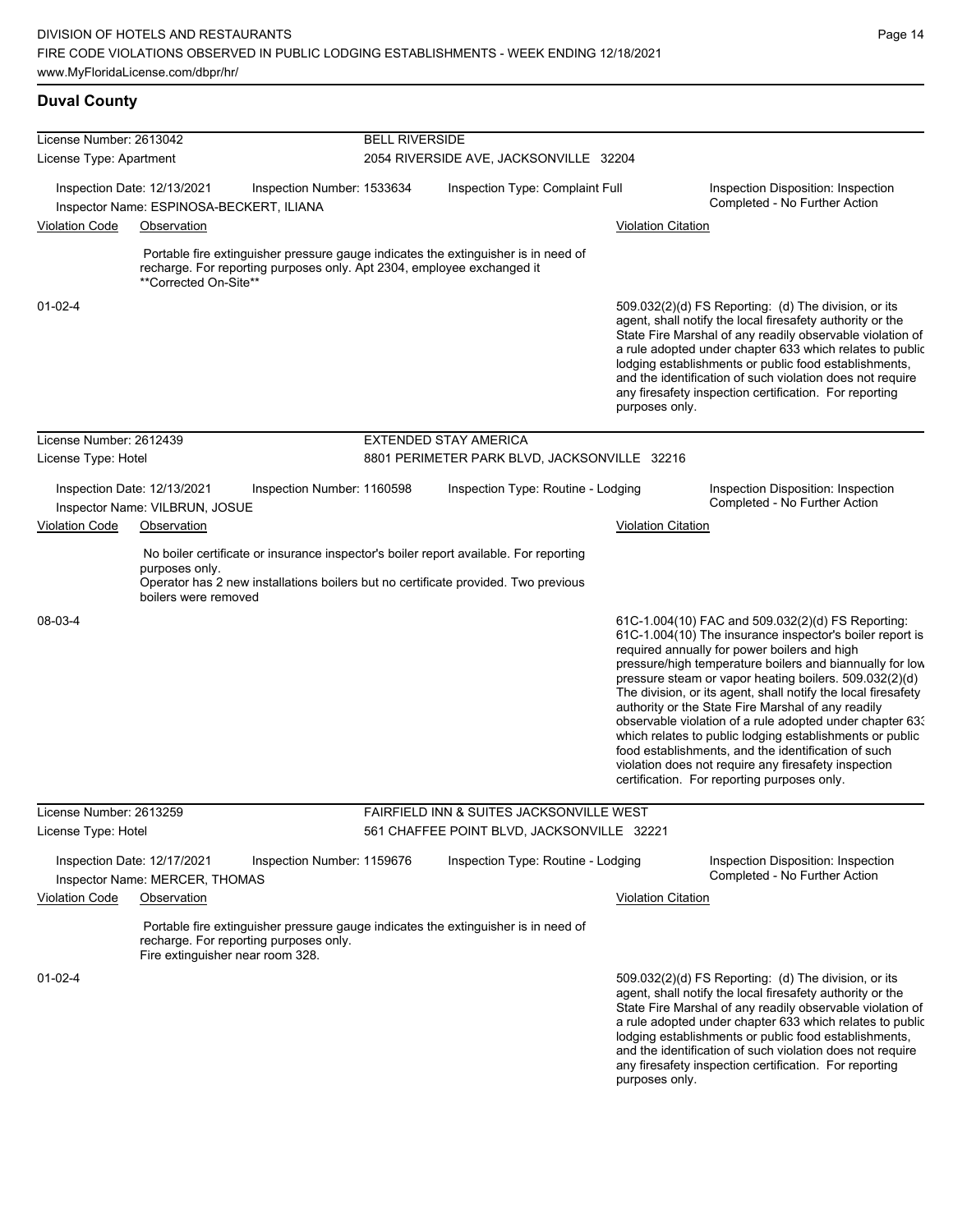## **Hamilton County**

| License Number: 3400014 |                                                                 | <b>AMERICAN INN</b>                                                                                                                                                                                                                                 |                           |                                    |                           |                                                                                                                                                                                                                                                                                                                                                                                                                            |  |
|-------------------------|-----------------------------------------------------------------|-----------------------------------------------------------------------------------------------------------------------------------------------------------------------------------------------------------------------------------------------------|---------------------------|------------------------------------|---------------------------|----------------------------------------------------------------------------------------------------------------------------------------------------------------------------------------------------------------------------------------------------------------------------------------------------------------------------------------------------------------------------------------------------------------------------|--|
| License Type: Motel     |                                                                 |                                                                                                                                                                                                                                                     | 8072 SR 6 W, JASPER 32052 |                                    |                           |                                                                                                                                                                                                                                                                                                                                                                                                                            |  |
|                         |                                                                 |                                                                                                                                                                                                                                                     |                           |                                    |                           |                                                                                                                                                                                                                                                                                                                                                                                                                            |  |
|                         | Inspection Date: 12/17/2021<br>Inspector Name: BAILEY, KIMBERLY | Inspection Number: 1220003                                                                                                                                                                                                                          |                           | Inspection Type: Routine - Lodging |                           | Inspection Disposition: Inspection<br>Completed - No Further Action                                                                                                                                                                                                                                                                                                                                                        |  |
| <b>Violation Code</b>   | Observation                                                     |                                                                                                                                                                                                                                                     |                           |                                    | Violation Citation        |                                                                                                                                                                                                                                                                                                                                                                                                                            |  |
|                         |                                                                 | Portable fire extinguisher pressure gauge indicates the extinguisher is in need of<br>recharge. For reporting purposes only. Left side front side extinguisher.                                                                                     |                           |                                    |                           |                                                                                                                                                                                                                                                                                                                                                                                                                            |  |
| $01 - 02 - 4$           |                                                                 |                                                                                                                                                                                                                                                     |                           |                                    |                           | 509.032(2)(d) FS Reporting: (d) The division, or its                                                                                                                                                                                                                                                                                                                                                                       |  |
|                         |                                                                 |                                                                                                                                                                                                                                                     |                           |                                    | purposes only.            | agent, shall notify the local firesafety authority or the<br>State Fire Marshal of any readily observable violation of<br>a rule adopted under chapter 633 which relates to public<br>lodging establishments or public food establishments,<br>and the identification of such violation does not require<br>any firesafety inspection certification. For reporting                                                         |  |
| 01-03-4                 |                                                                 |                                                                                                                                                                                                                                                     |                           |                                    | purposes only.            | 509.032(2)(d) FS Reporting: (d) The division, or its<br>agent, shall notify the local firesafety authority or the<br>State Fire Marshal of any readily observable violation of<br>a rule adopted under chapter 633 which relates to public<br>lodging establishments or public food establishments,<br>and the identification of such violation does not require<br>any firesafety inspection certification. For reporting |  |
| License Number: 3400112 |                                                                 |                                                                                                                                                                                                                                                     |                           | <b>BUDGET INN OF JASPER</b>        |                           |                                                                                                                                                                                                                                                                                                                                                                                                                            |  |
| License Type: Motel     |                                                                 |                                                                                                                                                                                                                                                     |                           | 8182 SR 6 W, JASPER 32052          |                           |                                                                                                                                                                                                                                                                                                                                                                                                                            |  |
|                         | Inspection Date: 12/17/2021<br>Inspector Name: BAILEY, KIMBERLY | Inspection Number: 3176416                                                                                                                                                                                                                          |                           | Inspection Type: Complaint Full    |                           | Inspection Disposition: Inspection<br>Completed - No Further Action                                                                                                                                                                                                                                                                                                                                                        |  |
| <b>Violation Code</b>   | Observation                                                     |                                                                                                                                                                                                                                                     |                           |                                    | <b>Violation Citation</b> |                                                                                                                                                                                                                                                                                                                                                                                                                            |  |
|                         | Violation**                                                     | Portable fire extinguisher missing from it's designated location (sign present<br>indicating designated location). For reporting purposes only. In front of room 305.<br>Operator placed extinguisher at location. ** Corrected On-Site** ** Repeat |                           |                                    |                           |                                                                                                                                                                                                                                                                                                                                                                                                                            |  |
| 01-03-4                 |                                                                 |                                                                                                                                                                                                                                                     |                           |                                    | purposes only.            | 509.032(2)(d) FS Reporting: (d) The division, or its<br>agent, shall notify the local firesafety authority or the<br>State Fire Marshal of any readily observable violation of<br>a rule adopted under chapter 633 which relates to public<br>lodging establishments or public food establishments,<br>and the identification of such violation does not require<br>any firesafety inspection certification. For reporting |  |
| License Number: 3400163 |                                                                 |                                                                                                                                                                                                                                                     | <b>MUSTANG INN</b>        |                                    |                           |                                                                                                                                                                                                                                                                                                                                                                                                                            |  |
| License Type: Motel     |                                                                 |                                                                                                                                                                                                                                                     |                           | 8055 SR 6 W, JASPER 32052          |                           |                                                                                                                                                                                                                                                                                                                                                                                                                            |  |
|                         | Inspection Date: 12/17/2021                                     | Inspection Number: 1219784                                                                                                                                                                                                                          |                           | Inspection Type: Routine - Lodging |                           | Inspection Disposition: Inspection<br>Completed - No Further Action                                                                                                                                                                                                                                                                                                                                                        |  |
| <b>Violation Code</b>   | Inspector Name: BAILEY, KIMBERLY<br>Observation                 |                                                                                                                                                                                                                                                     |                           |                                    | <b>Violation Citation</b> |                                                                                                                                                                                                                                                                                                                                                                                                                            |  |
|                         | **Repeat Violation**                                            | Portable fire extinguisher missing from it's designated location (sign present<br>indicating designated location). For reporting purposes only. Next to 157.                                                                                        |                           |                                    |                           |                                                                                                                                                                                                                                                                                                                                                                                                                            |  |
| 01-03-4                 |                                                                 |                                                                                                                                                                                                                                                     |                           |                                    |                           | 509.032(2)(d) FS Reporting: (d) The division, or its<br>agent, shall notify the local firesafety authority or the<br>State Fire Marshal of any readily observable violation of<br>a rule adopted under chapter 633 which relates to public<br>lodging establishments or public food establishments,<br>and the identification of such violation does not require<br>any firesafety inspection certification. For reporting |  |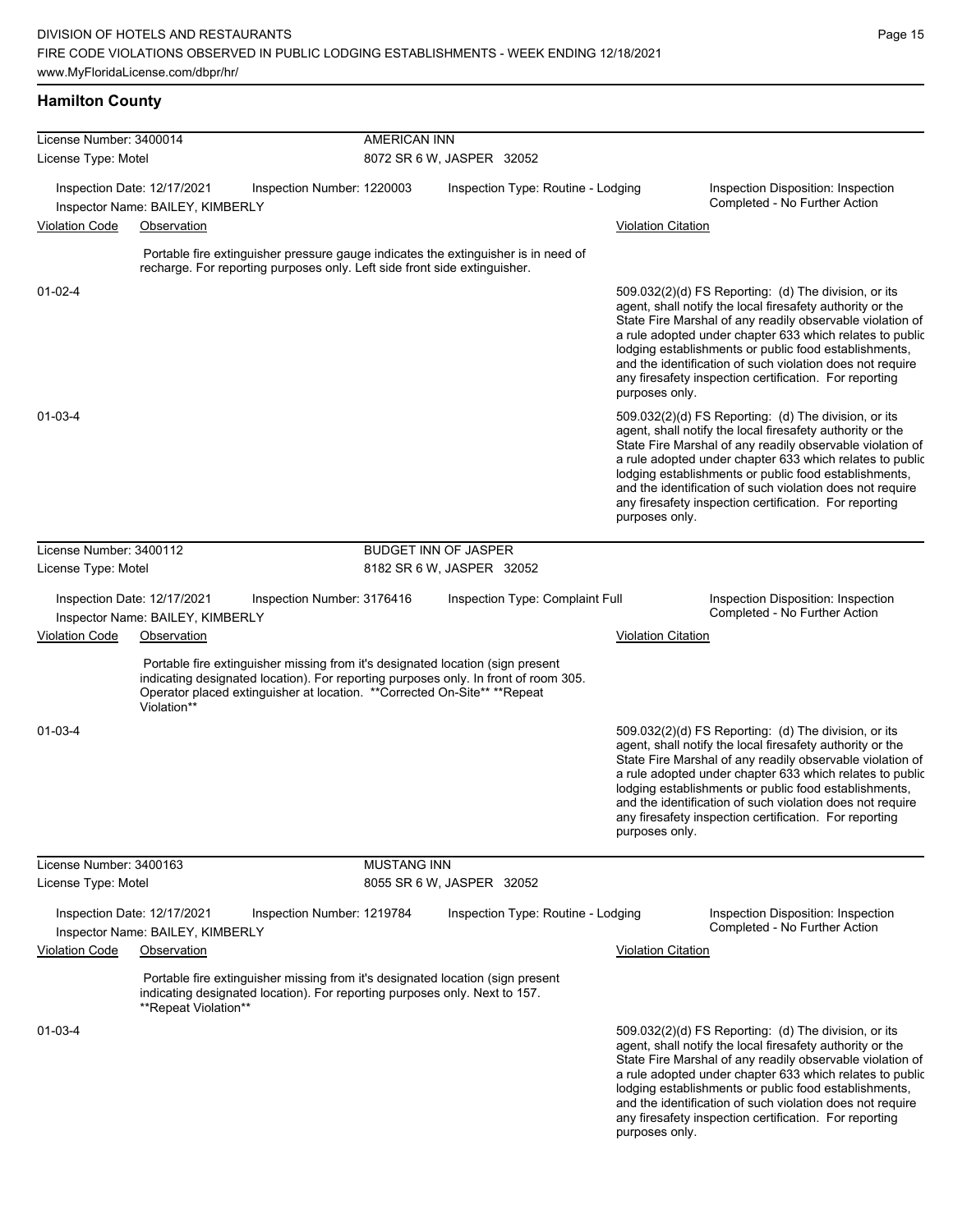#### **Hillsborough County**

| License Number: 3902549 |                                                              |                                                                                                                                                                                                                                                                                                            | PALM AVENUE APARTMENTS          |                           |                                                                                                                                                                                                                                                                                                                                                                                                                            |
|-------------------------|--------------------------------------------------------------|------------------------------------------------------------------------------------------------------------------------------------------------------------------------------------------------------------------------------------------------------------------------------------------------------------|---------------------------------|---------------------------|----------------------------------------------------------------------------------------------------------------------------------------------------------------------------------------------------------------------------------------------------------------------------------------------------------------------------------------------------------------------------------------------------------------------------|
| License Type: Apartment |                                                              |                                                                                                                                                                                                                                                                                                            | 10610 N 30 ST, TAMPA 33612      |                           |                                                                                                                                                                                                                                                                                                                                                                                                                            |
|                         | Inspection Date: 12/10/2021<br>Inspector Name: CESAR, RACHEL | Inspection Number: 1533716                                                                                                                                                                                                                                                                                 | Inspection Type: Complaint Full |                           | Inspection Disposition: Call Back -<br>Admin. complaint recommended                                                                                                                                                                                                                                                                                                                                                        |
| <b>Violation Code</b>   | Observation                                                  |                                                                                                                                                                                                                                                                                                            |                                 | <b>Violation Citation</b> |                                                                                                                                                                                                                                                                                                                                                                                                                            |
|                         |                                                              |                                                                                                                                                                                                                                                                                                            |                                 |                           |                                                                                                                                                                                                                                                                                                                                                                                                                            |
|                         | only.<br>Building 39 unit C.<br>Extended**                   | - From initial inspection : Portable fire extinguisher missing from it's designated<br>location (sign present indicating designated location). For reporting purposes<br>- From follow-up inspection 2021-12-10: **Time                                                                                    |                                 |                           |                                                                                                                                                                                                                                                                                                                                                                                                                            |
| $01 - 03 - 4$           |                                                              |                                                                                                                                                                                                                                                                                                            |                                 | purposes only.            | 509.032(2)(d) FS Reporting: (d) The division, or its<br>agent, shall notify the local firesafety authority or the<br>State Fire Marshal of any readily observable violation of<br>a rule adopted under chapter 633 which relates to public<br>lodging establishments or public food establishments,<br>and the identification of such violation does not require<br>any firesafety inspection certification. For reporting |
|                         | Inspection Date: 12/13/2021<br>Inspector Name: CESAR, RACHEL | Inspection Number: 1533716                                                                                                                                                                                                                                                                                 | Inspection Type: Complaint Full |                           | Inspection Disposition: Call Back -<br>Admin. complaint recommended                                                                                                                                                                                                                                                                                                                                                        |
| <b>Violation Code</b>   | Observation                                                  |                                                                                                                                                                                                                                                                                                            |                                 | <b>Violation Citation</b> |                                                                                                                                                                                                                                                                                                                                                                                                                            |
|                         | only.<br>Extended**                                          | - From initial inspection : Portable fire extinguisher missing from it's designated<br>location (sign present indicating designated location). For reporting purposes<br>Building 39 unit C. - From follow-up inspection 2021-12-10: ** Time<br>- From follow-up inspection 2021-12-13: ** Time Extended** |                                 |                           |                                                                                                                                                                                                                                                                                                                                                                                                                            |
| $01 - 03 - 4$           |                                                              |                                                                                                                                                                                                                                                                                                            |                                 |                           | 509.032(2)(d) FS Reporting: (d) The division, or its<br>agent, shall notify the local firesafety authority or the                                                                                                                                                                                                                                                                                                          |

agent, shall notify the local firesafety authority or the State Fire Marshal of any readily observable violation of a rule adopted under chapter 633 which relates to public lodging establishments or public food establishments, and the identification of such violation does not require any firesafety inspection certification. For reporting purposes only.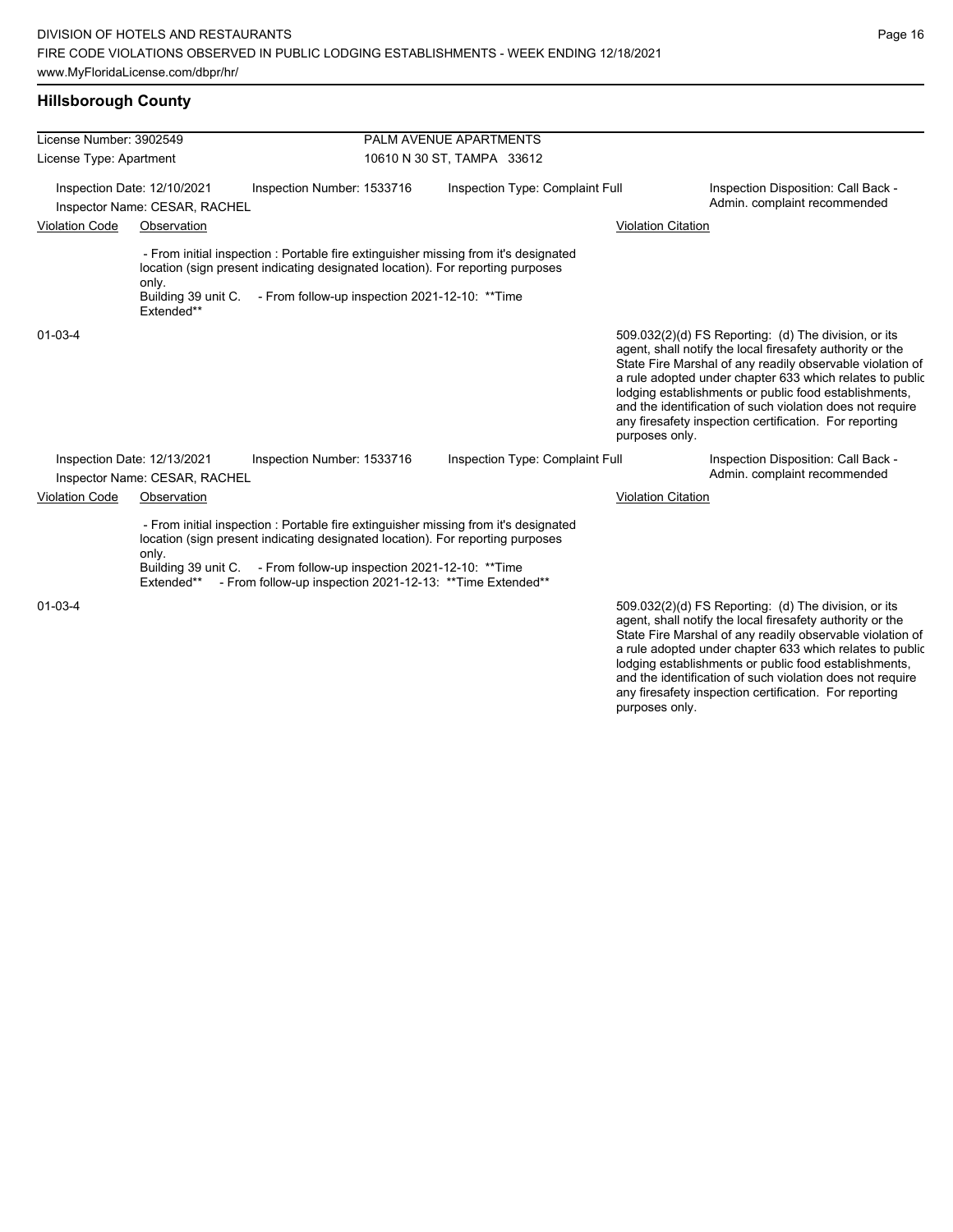lodging establishments or public food establishments, and the identification of such violation does not require any firesafety inspection certification. For reporting

purposes only.

## **Lee County**

| License Number: 4600402                                      |  | ROCK LAKE II                                                                                                                                                                                                                   |                                          |  |                                                                                                                                                                                                                                        |  |  |
|--------------------------------------------------------------|--|--------------------------------------------------------------------------------------------------------------------------------------------------------------------------------------------------------------------------------|------------------------------------------|--|----------------------------------------------------------------------------------------------------------------------------------------------------------------------------------------------------------------------------------------|--|--|
| License Type: Motel                                          |  |                                                                                                                                                                                                                                | 2937 PALM BCH BLVD, FORT MYERS 339161504 |  |                                                                                                                                                                                                                                        |  |  |
| Inspection Date: 12/13/2021<br>Inspector Name: FREED, JOSEPH |  | Inspection Number: 1218749                                                                                                                                                                                                     | Inspection Type: Routine - Lodging       |  | Inspection Disposition: Inspection<br>Completed - No Further Action                                                                                                                                                                    |  |  |
| <b>Violation Code</b><br>Observation                         |  |                                                                                                                                                                                                                                | <b>Violation Citation</b>                |  |                                                                                                                                                                                                                                        |  |  |
|                                                              |  | Smoke detector/alarm in quest room/unit damaged as to appear to be<br>inoperable. For reporting purposes only. Observed smoke alarm dangling from<br>wires in laundry room between Room #26 and Room #25. **Repeat Violation** |                                          |  |                                                                                                                                                                                                                                        |  |  |
| $04 - 03 - 4$                                                |  |                                                                                                                                                                                                                                |                                          |  | 509.032(2)(d) FS Reporting: The division, or its agent,<br>shall notify the local firesafety authority or the State Fire<br>Marshal of any readily observable violation of a rule<br>adopted under chapter 633 which relates to public |  |  |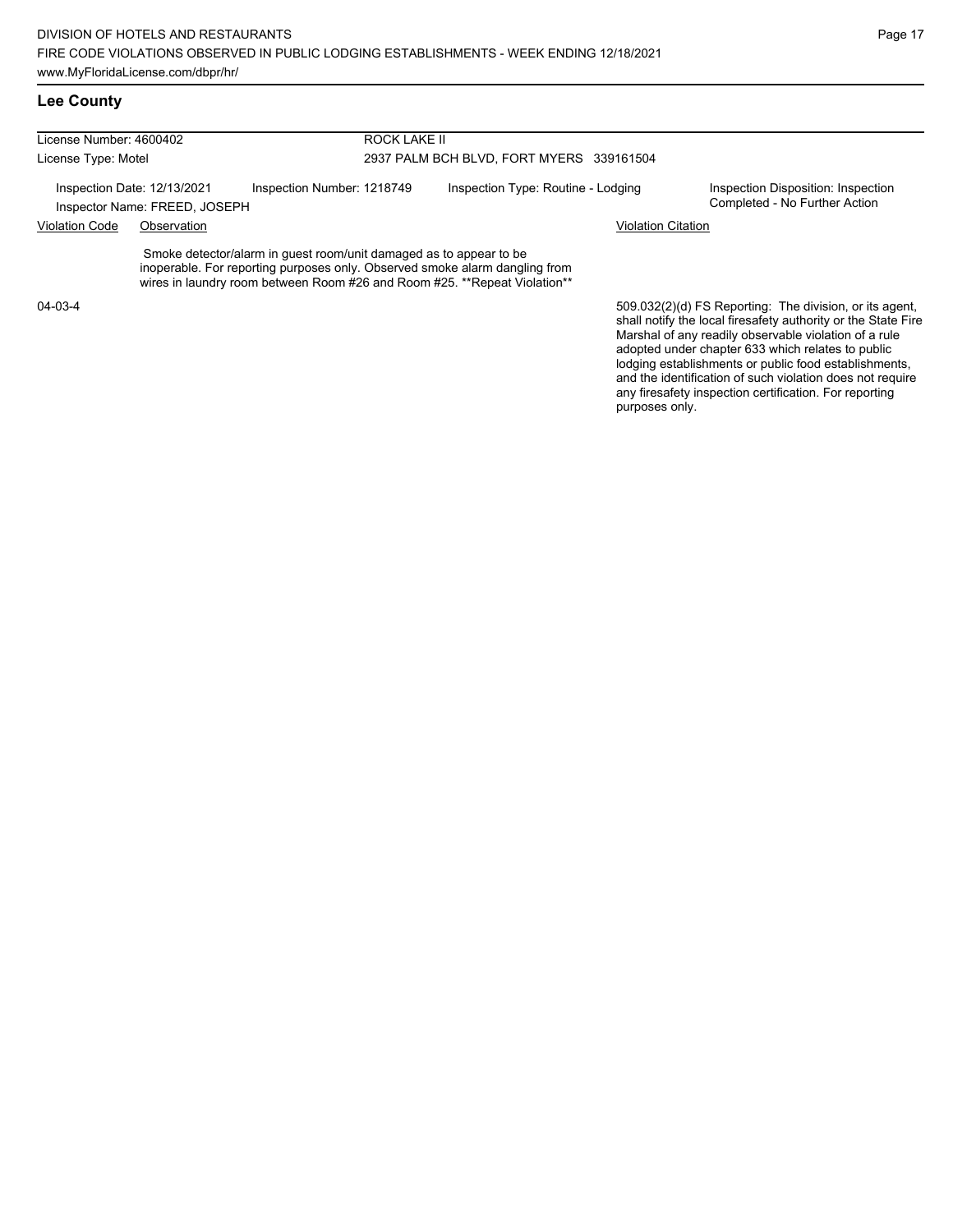lodging establishments or public food establishments, and the identification of such violation does not require any firesafety inspection certification. For reporting

purposes only.

## **Leon County**

| License Number: 4701676 |                                                                   |                                                                                                                                                      | TALLAHASSEE CAPITAL COURTYARD          |                           |                                                                                                                                                                                                                                                                                                                                                                                                                                                                                                                                                                                                                                                                                                  |
|-------------------------|-------------------------------------------------------------------|------------------------------------------------------------------------------------------------------------------------------------------------------|----------------------------------------|---------------------------|--------------------------------------------------------------------------------------------------------------------------------------------------------------------------------------------------------------------------------------------------------------------------------------------------------------------------------------------------------------------------------------------------------------------------------------------------------------------------------------------------------------------------------------------------------------------------------------------------------------------------------------------------------------------------------------------------|
| License Type: Hotel     |                                                                   |                                                                                                                                                      | 1018 APALACHEE PKWY, TALLAHASSEE 32301 |                           |                                                                                                                                                                                                                                                                                                                                                                                                                                                                                                                                                                                                                                                                                                  |
|                         | Inspection Date: 12/16/2021<br>Inspector Name: STESLOW, KEVIN     | Inspection Number: 1161656                                                                                                                           | Inspection Type: Routine - Lodging     |                           | Inspection Disposition: Warning<br>Issued                                                                                                                                                                                                                                                                                                                                                                                                                                                                                                                                                                                                                                                        |
| <b>Violation Code</b>   | Observation                                                       |                                                                                                                                                      |                                        | <b>Violation Citation</b> |                                                                                                                                                                                                                                                                                                                                                                                                                                                                                                                                                                                                                                                                                                  |
|                         | purposes only.                                                    | Boiler certificate or insurance inspector's boiler report expired. For reporting                                                                     |                                        |                           |                                                                                                                                                                                                                                                                                                                                                                                                                                                                                                                                                                                                                                                                                                  |
|                         |                                                                   | Boiler certificate expired. Manager stated they had a boiler inspection scheduled<br>for Monday ** Corrective Action Taken** ** Warning**            |                                        |                           |                                                                                                                                                                                                                                                                                                                                                                                                                                                                                                                                                                                                                                                                                                  |
| $08 - 01 - 4$           |                                                                   |                                                                                                                                                      |                                        |                           | 61C-1.004(10) FAC and 509.032(2)(d) FS Reporting:<br>61C-1.004(10) The insurance inspector's boiler report is<br>required annually for power boilers and high<br>pressure/high temperature boilers and biannually for low<br>pressure steam or vapor heating boilers. 509.032(2)(d)<br>The division, or its agent, shall notify the local firesafety<br>authority or the State Fire Marshal of any readily<br>observable violation of a rule adopted under chapter 633<br>which relates to public lodging establishments or public<br>food establishments, and the identification of such<br>violation does not require any firesafety inspection<br>certification. For reporting purposes only. |
| License Number: 4703225 |                                                                   |                                                                                                                                                      | PATRICK AVENUE APARTMENTS              |                           |                                                                                                                                                                                                                                                                                                                                                                                                                                                                                                                                                                                                                                                                                                  |
| License Type: Apartment |                                                                   |                                                                                                                                                      | 1526 PATRICK AVE, TALLAHASSEE 32310    |                           |                                                                                                                                                                                                                                                                                                                                                                                                                                                                                                                                                                                                                                                                                                  |
|                         | Inspection Date: 04/08/2021<br>Inspector Name: JEFFERS, MARY-BETH | Inspection Number: 1533763                                                                                                                           | Inspection Type: Routine - Lodging     |                           | Inspection Disposition: Warning<br>Issued                                                                                                                                                                                                                                                                                                                                                                                                                                                                                                                                                                                                                                                        |
| <b>Violation Code</b>   | Observation                                                       |                                                                                                                                                      |                                        | <b>Violation Citation</b> |                                                                                                                                                                                                                                                                                                                                                                                                                                                                                                                                                                                                                                                                                                  |
|                         | APT #1524                                                         | OBSERVED: GAS CAN WITH GASOLINE STORED UNDER A STAIRWELL.<br>FOR REPORTING PURPOSES ONLY.<br>GAS CONTAINER WITH GASOLINE STORED UNDER STAIRWELL NEAR |                                        |                           |                                                                                                                                                                                                                                                                                                                                                                                                                                                                                                                                                                                                                                                                                                  |
|                         | <b>PRIORITY: REPORTING</b>                                        |                                                                                                                                                      |                                        |                           |                                                                                                                                                                                                                                                                                                                                                                                                                                                                                                                                                                                                                                                                                                  |
| 02-08-4                 |                                                                   |                                                                                                                                                      |                                        |                           | 509.032(2)(d) FS Reporting: (d) The division, or its<br>agent, shall notify the local firesafety authority or the<br>State Fire Marshal of any readily observable violation of<br>a rule adopted under chapter 633 which relates to public                                                                                                                                                                                                                                                                                                                                                                                                                                                       |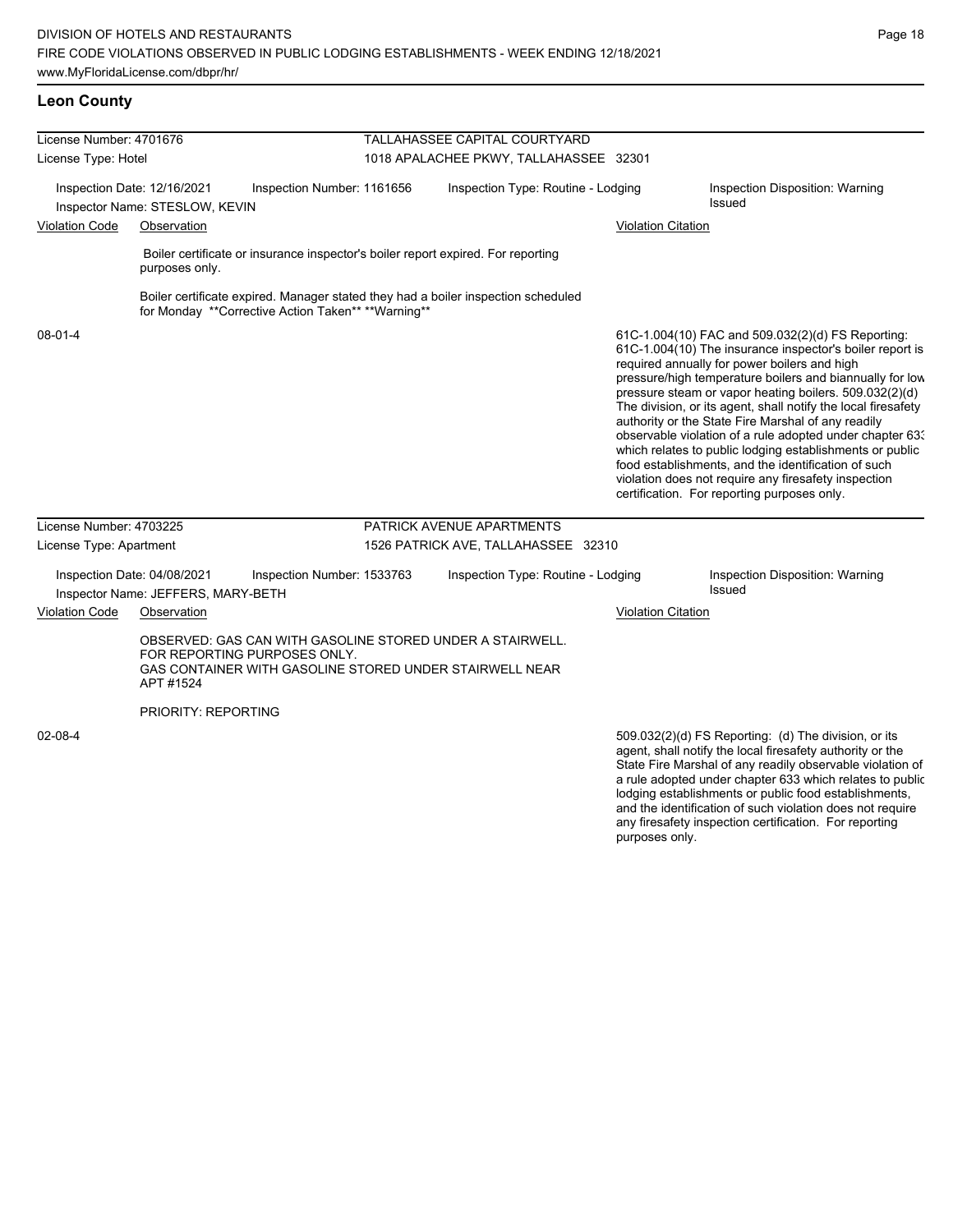#### **Martin County**

| License Number: 5300742       |                                                                |                                                                                       | HUTCHINSON ISLAND MARRIOTT BEACH RESORT & MARINA |                                                                                                                                                                                                                                                                                     |  |  |  |
|-------------------------------|----------------------------------------------------------------|---------------------------------------------------------------------------------------|--------------------------------------------------|-------------------------------------------------------------------------------------------------------------------------------------------------------------------------------------------------------------------------------------------------------------------------------------|--|--|--|
| License Type: Hotel           |                                                                |                                                                                       | 555 NE OCEAN BLVD, STUART 34996                  |                                                                                                                                                                                                                                                                                     |  |  |  |
|                               | Inspection Date: 12/13/2021<br>Inspector Name: PETROW, MICHAEL | Inspection Number: 1160959                                                            | Inspection Type: Routine - Lodging               | Inspection Disposition: Warning<br>Issued                                                                                                                                                                                                                                           |  |  |  |
| Violation Code<br>Observation |                                                                |                                                                                       | <b>Violation Citation</b>                        |                                                                                                                                                                                                                                                                                     |  |  |  |
|                               | purposes only.                                                 | No boiler certificate or insurance inspector's boiler report available. For reporting |                                                  |                                                                                                                                                                                                                                                                                     |  |  |  |
| 08-03-4                       |                                                                |                                                                                       |                                                  | 61C-1.004(10) FAC and 509.032(2)(d) FS Reporting:<br>61C-1.004(10) The insurance inspector's boiler report is<br>required annually for power boilers and high<br>pressure/high temperature boilers and biannually for low<br>pressure steam or vapor heating boilers. 509.032(2)(d) |  |  |  |

pressure steam or vapor heating boilers. 509.032(2)(d) The division, or its agent, shall notify the local firesafety authority or the State Fire Marshal of any readily observable violation of a rule adopted under chapter 633 which relates to public lodging establishments or public food establishments, and the identification of such violation does not require any firesafety inspection certification. For reporting purposes only.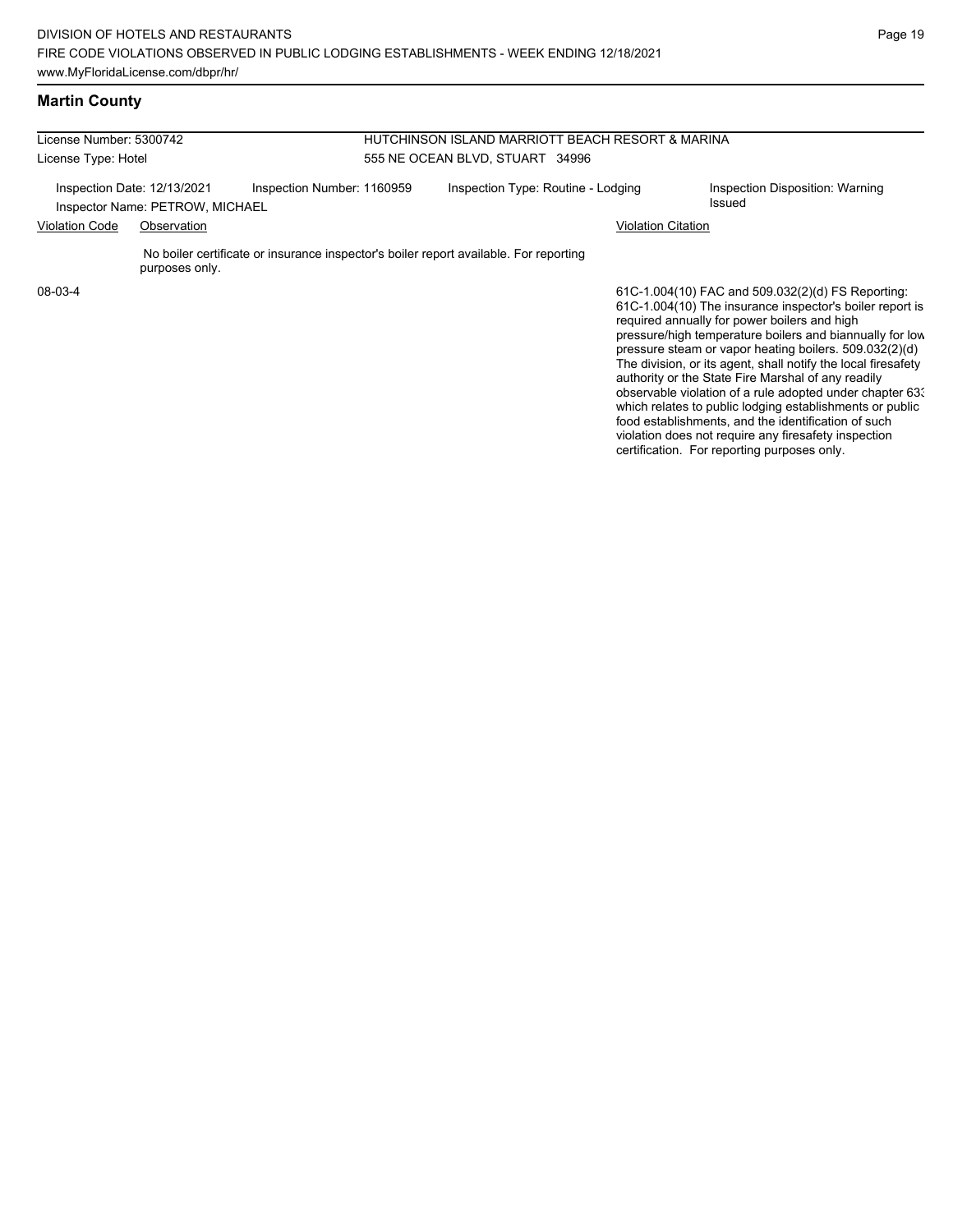and the identification of such violation does not require any firesafety inspection certification. For reporting

purposes only.

Page 20

## **Monroe County**

| License Number: 5403191 |                                   |                                                                                                                                                                                                                                                                                                                                     | CASA MARINA A WALDORF ASTORIA RESORT |                                                                                                                                                                                                                                                                                                 |
|-------------------------|-----------------------------------|-------------------------------------------------------------------------------------------------------------------------------------------------------------------------------------------------------------------------------------------------------------------------------------------------------------------------------------|--------------------------------------|-------------------------------------------------------------------------------------------------------------------------------------------------------------------------------------------------------------------------------------------------------------------------------------------------|
| License Type: Hotel     |                                   |                                                                                                                                                                                                                                                                                                                                     | 1500 REYNOLDS ST. KEY WEST 33040     |                                                                                                                                                                                                                                                                                                 |
|                         | Inspection Date: 12/13/2021       | Inspection Number: 1163299                                                                                                                                                                                                                                                                                                          | Inspection Type: Complaint Full      | Inspection Disposition: Call Back -<br>Extension given, pending                                                                                                                                                                                                                                 |
|                         | Inspector Name: ORDONEZ, CATALINA |                                                                                                                                                                                                                                                                                                                                     |                                      |                                                                                                                                                                                                                                                                                                 |
| <b>Violation Code</b>   | Observation                       |                                                                                                                                                                                                                                                                                                                                     |                                      | Violation Citation                                                                                                                                                                                                                                                                              |
|                         | Extended**                        | - From initial inspection: Trouble/alarm light illuminated on the fire alarm control<br>panel. For reporting purposes only. - From follow-up inspection 2021-12-13:<br>Trouble/alarm light illuminated on the fire alarm control panel. Operator provided<br>invoice tickets from Johnson Controls company, awaiting parts. ** Time |                                      |                                                                                                                                                                                                                                                                                                 |
| $04 - 01 - 4$           |                                   |                                                                                                                                                                                                                                                                                                                                     |                                      | 509.032(2)(d) FS Reporting: The division, or its agent.<br>shall notify the local firesafety authority or the State Fire<br>Marshal of any readily observable violation of a rule<br>adopted under chapter 633 which relates to public<br>lodging establishments or public food establishments, |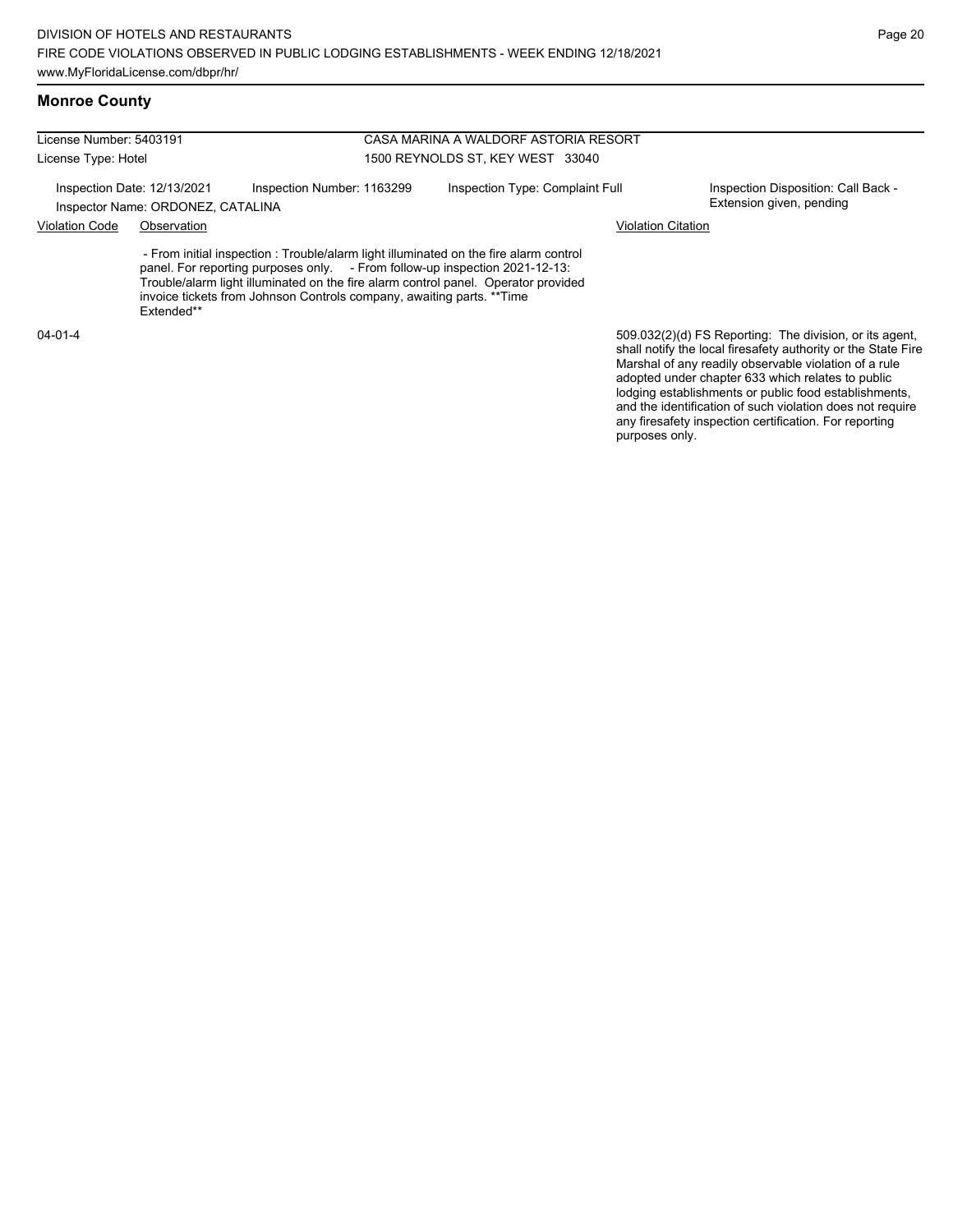## **Nassau County**

| License Number: 5500977 |                                                                 |                                                                                                                                                                                      | <b>CABANA VILLAS</b>                        |                           |                                                                                                                                                                                                                                                                                                                                                                                                                                                                                                                                                                                                                                                                                                                                                                                                                      |  |  |
|-------------------------|-----------------------------------------------------------------|--------------------------------------------------------------------------------------------------------------------------------------------------------------------------------------|---------------------------------------------|---------------------------|----------------------------------------------------------------------------------------------------------------------------------------------------------------------------------------------------------------------------------------------------------------------------------------------------------------------------------------------------------------------------------------------------------------------------------------------------------------------------------------------------------------------------------------------------------------------------------------------------------------------------------------------------------------------------------------------------------------------------------------------------------------------------------------------------------------------|--|--|
| License Type: Apartment |                                                                 |                                                                                                                                                                                      | 545765 US HIGHWAY 1, CALLAHAN 32011         |                           |                                                                                                                                                                                                                                                                                                                                                                                                                                                                                                                                                                                                                                                                                                                                                                                                                      |  |  |
|                         | Inspection Date: 12/14/2021<br>Inspector Name: ROZIER, TORRANCE | Inspection Number: 1521936                                                                                                                                                           | Inspection Type: Routine - Lodging          |                           | Inspection Disposition: Inspection<br>Completed - No Further Action                                                                                                                                                                                                                                                                                                                                                                                                                                                                                                                                                                                                                                                                                                                                                  |  |  |
| <b>Violation Code</b>   | Observation                                                     |                                                                                                                                                                                      |                                             | <b>Violation Citation</b> |                                                                                                                                                                                                                                                                                                                                                                                                                                                                                                                                                                                                                                                                                                                                                                                                                      |  |  |
|                         |                                                                 | Propane (LP gas) tank having a water capacity greater than 2.7 lbs. . For                                                                                                            |                                             |                           |                                                                                                                                                                                                                                                                                                                                                                                                                                                                                                                                                                                                                                                                                                                                                                                                                      |  |  |
|                         | reporting purposes only.                                        | Stored in-front of door six and door five                                                                                                                                            |                                             |                           |                                                                                                                                                                                                                                                                                                                                                                                                                                                                                                                                                                                                                                                                                                                                                                                                                      |  |  |
| 02-08-4                 |                                                                 |                                                                                                                                                                                      |                                             | purposes only.            | 509.032(2)(d) FS Reporting: (d) The division, or its<br>agent, shall notify the local firesafety authority or the<br>State Fire Marshal of any readily observable violation of<br>a rule adopted under chapter 633 which relates to public<br>lodging establishments or public food establishments,<br>and the identification of such violation does not require<br>any firesafety inspection certification. For reporting                                                                                                                                                                                                                                                                                                                                                                                           |  |  |
| License Number: 5500262 |                                                                 | <b>OCEANS AMELIA</b>                                                                                                                                                                 |                                             |                           |                                                                                                                                                                                                                                                                                                                                                                                                                                                                                                                                                                                                                                                                                                                                                                                                                      |  |  |
| License Type: Apartment |                                                                 |                                                                                                                                                                                      | 1990 S FLETCHER AVE, FERNANDINA BEACH 32034 |                           |                                                                                                                                                                                                                                                                                                                                                                                                                                                                                                                                                                                                                                                                                                                                                                                                                      |  |  |
|                         | Inspection Date: 12/13/2021<br>Inspector Name: ROZIER, TORRANCE | Inspection Number: 1521728                                                                                                                                                           | Inspection Type: Routine - Lodging          |                           | Inspection Disposition: Inspection<br>Completed - No Further Action                                                                                                                                                                                                                                                                                                                                                                                                                                                                                                                                                                                                                                                                                                                                                  |  |  |
| <b>Violation Code</b>   | Observation                                                     |                                                                                                                                                                                      |                                             | <b>Violation Citation</b> |                                                                                                                                                                                                                                                                                                                                                                                                                                                                                                                                                                                                                                                                                                                                                                                                                      |  |  |
|                         |                                                                 | Propane (LP gas) tank having a water capacity greater than 2.7 lbs. stored<br>under a stairwell. For reporting purposes only.<br>Propane gas tank stored near sliding door of unit 1 |                                             |                           |                                                                                                                                                                                                                                                                                                                                                                                                                                                                                                                                                                                                                                                                                                                                                                                                                      |  |  |
| 02-08-4                 |                                                                 |                                                                                                                                                                                      |                                             | purposes only.            | 509.032(2)(d) FS Reporting: (d) The division, or its<br>agent, shall notify the local firesafety authority or the<br>State Fire Marshal of any readily observable violation of<br>a rule adopted under chapter 633 which relates to public<br>lodging establishments or public food establishments,<br>and the identification of such violation does not require<br>any firesafety inspection certification. For reporting                                                                                                                                                                                                                                                                                                                                                                                           |  |  |
| License Number: 5500303 |                                                                 | <b>DIXIE MOTEL</b>                                                                                                                                                                   |                                             |                           |                                                                                                                                                                                                                                                                                                                                                                                                                                                                                                                                                                                                                                                                                                                                                                                                                      |  |  |
| License Type: Motel     |                                                                 |                                                                                                                                                                                      | 551664 US HWY 1, HILLIARD 32046             |                           |                                                                                                                                                                                                                                                                                                                                                                                                                                                                                                                                                                                                                                                                                                                                                                                                                      |  |  |
|                         | Inspection Date: 12/17/2021<br>Inspector Name: ROZIER, TORRANCE | Inspection Number: 1221937                                                                                                                                                           | Inspection Type: Complaint Full             |                           | Inspection Disposition: Inspection<br>Completed - No Further Action                                                                                                                                                                                                                                                                                                                                                                                                                                                                                                                                                                                                                                                                                                                                                  |  |  |
| Violation Code          | Observation                                                     |                                                                                                                                                                                      |                                             | Violation Citation        |                                                                                                                                                                                                                                                                                                                                                                                                                                                                                                                                                                                                                                                                                                                                                                                                                      |  |  |
|                         |                                                                 | No smoke detector provided in guest room/unit. For reporting purposes only.<br>1and 8. Employee placed smoke detectors in rooms. ** Corrected On-Site**                              |                                             |                           |                                                                                                                                                                                                                                                                                                                                                                                                                                                                                                                                                                                                                                                                                                                                                                                                                      |  |  |
| 04-02-4                 |                                                                 |                                                                                                                                                                                      |                                             |                           | 509.215(1) and (2) and 509.032(2)(d) FS Reporting:<br>509.215(1) Each guest room shall be equipped with an<br>approved listed single-station smoke detector meeting<br>the minimum requirements of NFPA-74 Standards for<br>the Installation, Maintenance and Use of Household Fire<br>Warning Equipment. (2) The building has smoke<br>detectors in each guest room individually annunciating<br>to a panel at a supervised location. $509.032(2)(d)$ The<br>division, or its agent, shall notify the local firesafety<br>authority or the State Fire Marshal of any readily<br>observable violation of a rule adopted under chapter 63:<br>which relates to public lodging establishments or public<br>food establishments, and the identification of such<br>violation does not require any firesafety inspection |  |  |

certification. For reporting purposes only.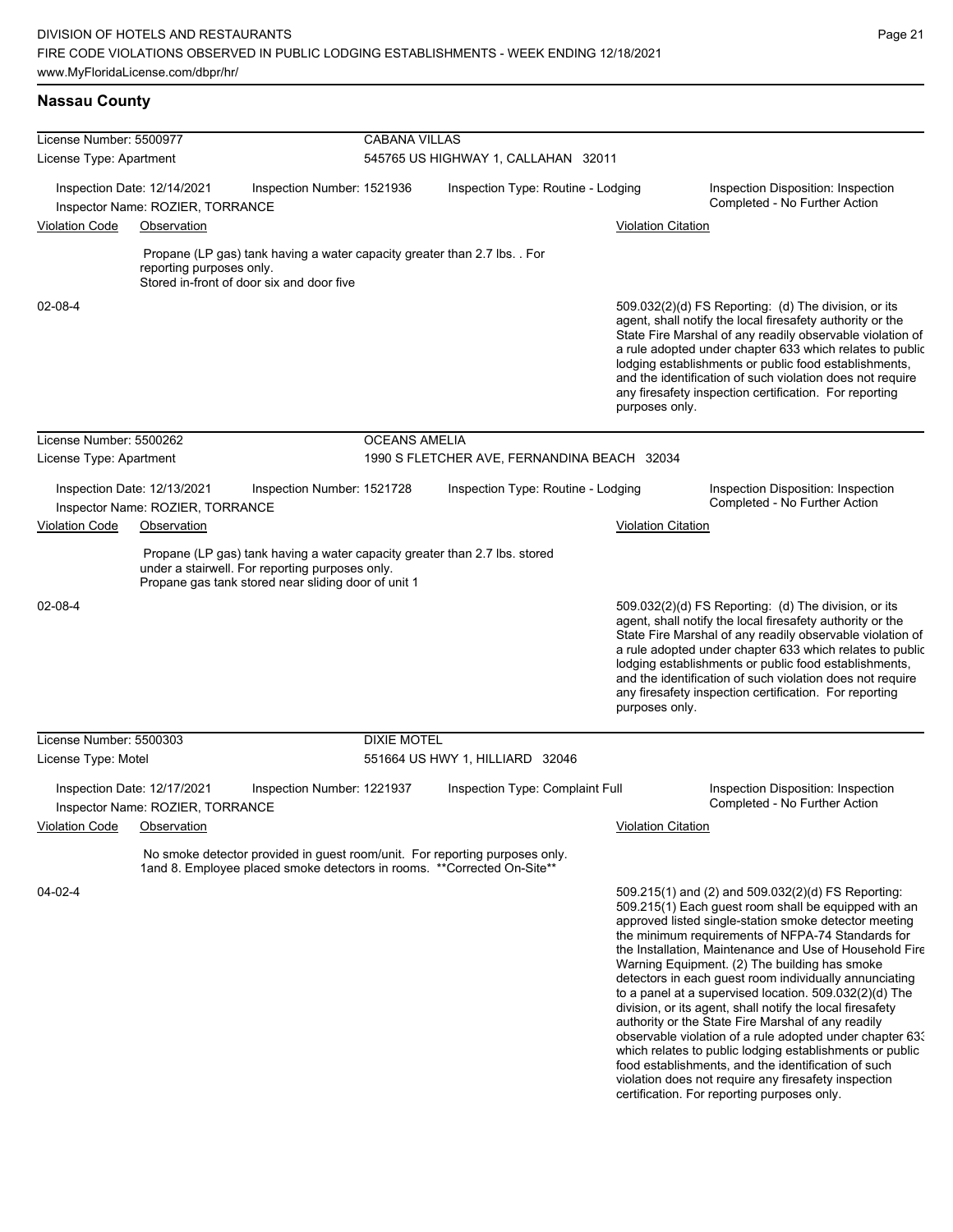| License Number: 5600157<br>License Type: Motel<br>Inspection Date: 12/17/2021<br>Inspector Name: ADAMSON, ROBERT |                  |                                                                                                                                                         | <b>ECONOMY MOTEL</b>                           |                                                                                                                                                                                                                                            |  |  |  |
|------------------------------------------------------------------------------------------------------------------|------------------|---------------------------------------------------------------------------------------------------------------------------------------------------------|------------------------------------------------|--------------------------------------------------------------------------------------------------------------------------------------------------------------------------------------------------------------------------------------------|--|--|--|
|                                                                                                                  |                  |                                                                                                                                                         | SE MIRACLE STRIP PKWY, FT WALTON BCH 325485815 |                                                                                                                                                                                                                                            |  |  |  |
|                                                                                                                  |                  | Inspection Number: 1219355                                                                                                                              | Inspection Type: Routine - Lodging             | Inspection Disposition: Inspection<br>Completed - No Further Action                                                                                                                                                                        |  |  |  |
| <b>Violation Code</b><br>Observation                                                                             |                  |                                                                                                                                                         | <b>Violation Citation</b>                      |                                                                                                                                                                                                                                            |  |  |  |
|                                                                                                                  | there is a leak. | Fire sprinkler head obstructed/covered. For reporting purposes only.<br>Sprinkler head in bathroom of room 103 with paper towel inside. Operator states |                                                |                                                                                                                                                                                                                                            |  |  |  |
| $03-04-4$                                                                                                        |                  |                                                                                                                                                         |                                                | 509.032(2)(d) FS Reporting: (d) The division, or its<br>agent, shall notify the local firesafety authority or the<br>State Fire Marshal of any readily observable violation of<br>a rule adopted under chapter 633 which relates to public |  |  |  |

lodging establishments or public food establishments, and the identification of such violation does not require any firesafety inspection certification. For reporting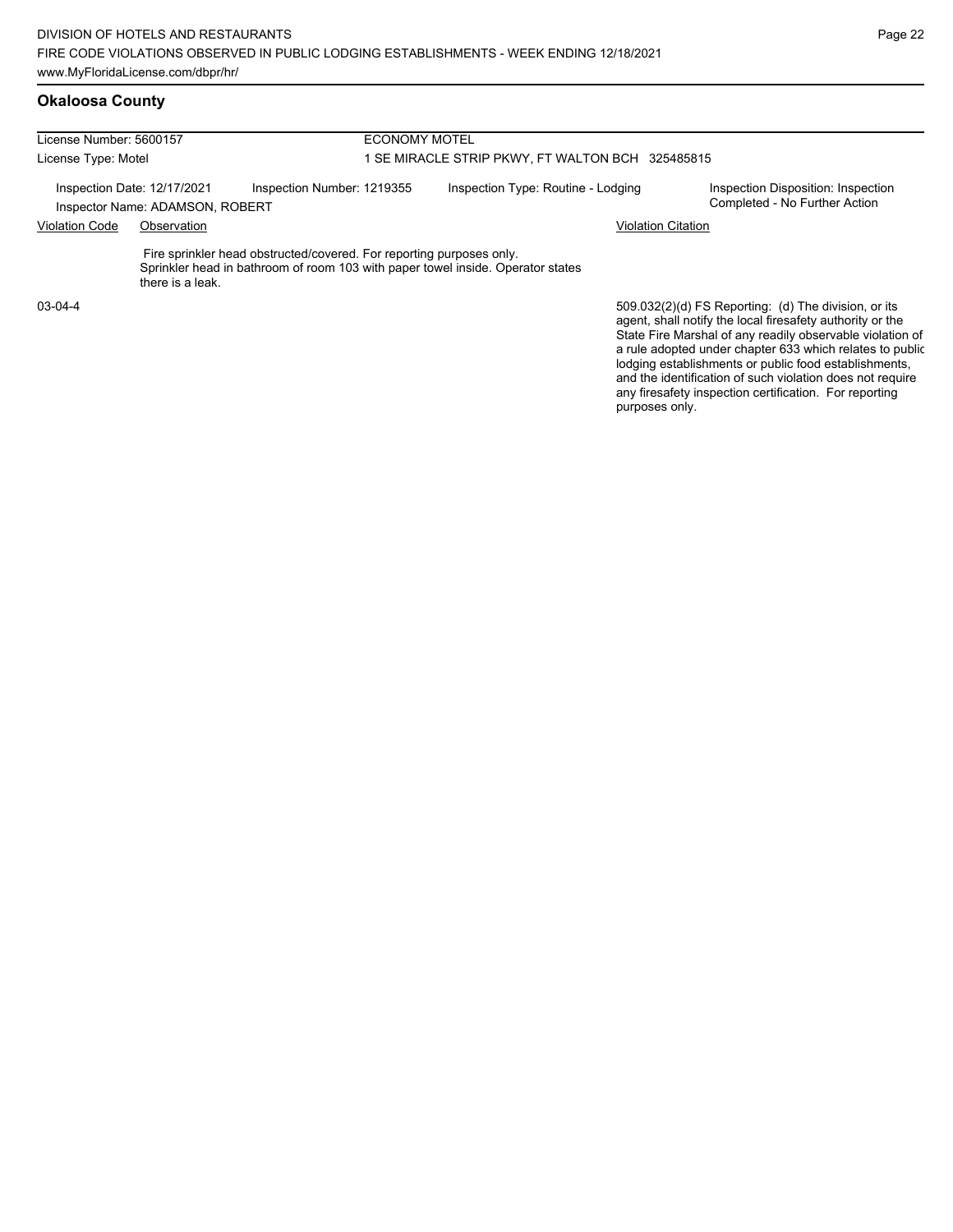## **Orange County**

| License Number: 5803221 |                                                                   |                                                                                                                                                                                                                                                   | <b>INDIGO WINTER PARK</b>               |                           |                                                                                                                                                                                                                                                                                                                                                                                                                                                                                                                                                                                                                                                                                                  |
|-------------------------|-------------------------------------------------------------------|---------------------------------------------------------------------------------------------------------------------------------------------------------------------------------------------------------------------------------------------------|-----------------------------------------|---------------------------|--------------------------------------------------------------------------------------------------------------------------------------------------------------------------------------------------------------------------------------------------------------------------------------------------------------------------------------------------------------------------------------------------------------------------------------------------------------------------------------------------------------------------------------------------------------------------------------------------------------------------------------------------------------------------------------------------|
| License Type: Apartment |                                                                   |                                                                                                                                                                                                                                                   | 220 S SEMORAN BLVD, WINTER PARK 32792   |                           |                                                                                                                                                                                                                                                                                                                                                                                                                                                                                                                                                                                                                                                                                                  |
|                         | Inspection Date: 12/17/2021<br>Inspector Name: MONTGOMERY, DOREEN | Inspection Number: 1533691                                                                                                                                                                                                                        | Inspection Type: Complaint Full         |                           | Inspection Disposition: Call Back -<br>Extension given, pending                                                                                                                                                                                                                                                                                                                                                                                                                                                                                                                                                                                                                                  |
| <b>Violation Code</b>   | Observation                                                       |                                                                                                                                                                                                                                                   |                                         | <b>Violation Citation</b> |                                                                                                                                                                                                                                                                                                                                                                                                                                                                                                                                                                                                                                                                                                  |
|                         |                                                                   | - From initial inspection : Boiler certificate or insurance inspector's boiler report<br>expired. For reporting purposes only.                                                                                                                    |                                         |                           |                                                                                                                                                                                                                                                                                                                                                                                                                                                                                                                                                                                                                                                                                                  |
|                         |                                                                   | Boiler room 3 (1) certificate expired 2/10/18<br>Boiler room 2 (1) certificate expired 2/10/18<br>Boiler room 5 (1) certificate expired 2/10/18<br>Boiler room 4 (1) certificate expired 2/10/18<br>Boiler room 1 (1) certificate expired 2/10/18 |                                         |                           |                                                                                                                                                                                                                                                                                                                                                                                                                                                                                                                                                                                                                                                                                                  |
|                         | Extended**                                                        | 5 boilers no certificates - From follow-up inspection 2021-12-17: **Time                                                                                                                                                                          |                                         |                           |                                                                                                                                                                                                                                                                                                                                                                                                                                                                                                                                                                                                                                                                                                  |
| 08-01-4                 |                                                                   |                                                                                                                                                                                                                                                   |                                         |                           | 61C-1.004(10) FAC and 509.032(2)(d) FS Reporting:<br>61C-1.004(10) The insurance inspector's boiler report is<br>required annually for power boilers and high<br>pressure/high temperature boilers and biannually for low<br>pressure steam or vapor heating boilers. 509.032(2)(d)<br>The division, or its agent, shall notify the local firesafety<br>authority or the State Fire Marshal of any readily<br>observable violation of a rule adopted under chapter 63.<br>which relates to public lodging establishments or public<br>food establishments, and the identification of such<br>violation does not require any firesafety inspection<br>certification. For reporting purposes only. |
| 08-03-4                 |                                                                   |                                                                                                                                                                                                                                                   |                                         |                           | 61C-1.004(10) FAC and 509.032(2)(d) FS Reporting:<br>61C-1.004(10) The insurance inspector's boiler report is<br>required annually for power boilers and high<br>pressure/high temperature boilers and biannually for low<br>pressure steam or vapor heating boilers. 509.032(2)(d)<br>The division, or its agent, shall notify the local firesafety<br>authority or the State Fire Marshal of any readily<br>observable violation of a rule adopted under chapter 63.<br>which relates to public lodging establishments or public<br>food establishments, and the identification of such<br>violation does not require any firesafety inspection<br>certification. For reporting purposes only. |
| License Number: 5804539 |                                                                   |                                                                                                                                                                                                                                                   | LA QUINTA INN ORLANDO AIRPORT WEST #642 |                           |                                                                                                                                                                                                                                                                                                                                                                                                                                                                                                                                                                                                                                                                                                  |
| License Type: Motel     |                                                                   |                                                                                                                                                                                                                                                   | 7931 DAETWYLER DR, ORLANDO 32812        |                           |                                                                                                                                                                                                                                                                                                                                                                                                                                                                                                                                                                                                                                                                                                  |
|                         | Inspection Date: 12/17/2021<br>Inspector Name: LINDSAY, SHARON    | Inspection Number: 1219491                                                                                                                                                                                                                        | Inspection Type: Routine - Lodging      |                           | Inspection Disposition: Inspection<br>Completed - No Further Action                                                                                                                                                                                                                                                                                                                                                                                                                                                                                                                                                                                                                              |
| Violation Code          | Observation                                                       | Trouble/alarm light illuminated on the fire alarm control panel. For reporting                                                                                                                                                                    |                                         | <b>Violation Citation</b> |                                                                                                                                                                                                                                                                                                                                                                                                                                                                                                                                                                                                                                                                                                  |
|                         |                                                                   | purposes only./ trouble and supervisory. **Repeat Violation**                                                                                                                                                                                     |                                         |                           |                                                                                                                                                                                                                                                                                                                                                                                                                                                                                                                                                                                                                                                                                                  |
| 04-01-4                 |                                                                   |                                                                                                                                                                                                                                                   |                                         |                           | 509.032(2)(d) FS Reporting: The division, or its agent,<br>shall notify the local firesafety authority or the State Fire<br>Marshal of any readily observable violation of a rule<br>adopted under chapter 633 which relates to public<br>lodging establishments or public food establishments,<br>and the identification of such violation does not require                                                                                                                                                                                                                                                                                                                                     |

any firesafety inspection certification. For reporting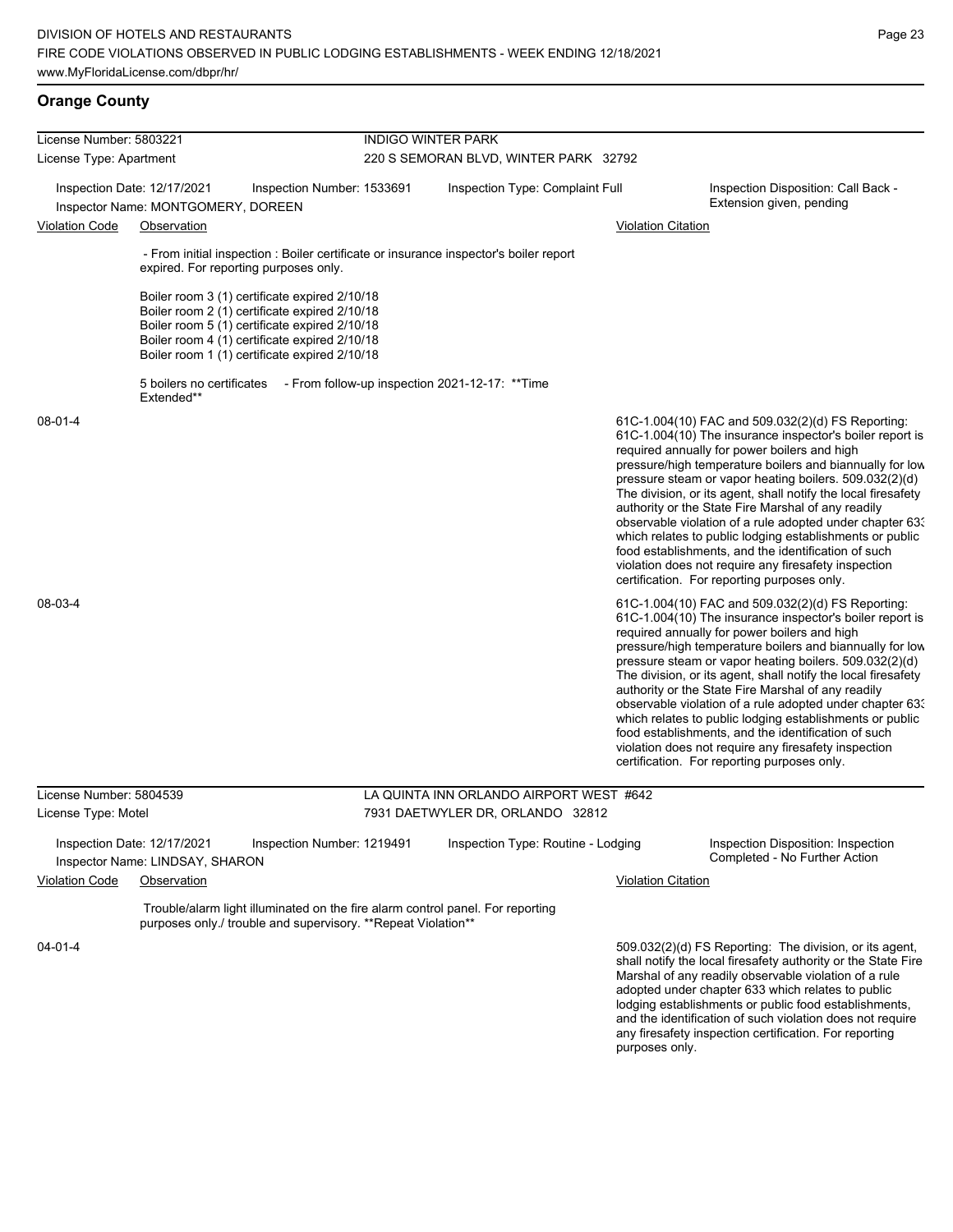| License Number: 5809006 |                                                               |                                                    |                                    | EXTENDED STAY AMERICA #9809                                                                                                                                            |                           |                                                                                                                                                                                                                                                                                                                                                                                                                                                                                                                                                                                                                                                                                                  |  |
|-------------------------|---------------------------------------------------------------|----------------------------------------------------|------------------------------------|------------------------------------------------------------------------------------------------------------------------------------------------------------------------|---------------------------|--------------------------------------------------------------------------------------------------------------------------------------------------------------------------------------------------------------------------------------------------------------------------------------------------------------------------------------------------------------------------------------------------------------------------------------------------------------------------------------------------------------------------------------------------------------------------------------------------------------------------------------------------------------------------------------------------|--|
| License Type: Hotel     |                                                               |                                                    | 8687 COMMODITY CIR, ORLANDO 32819  |                                                                                                                                                                        |                           |                                                                                                                                                                                                                                                                                                                                                                                                                                                                                                                                                                                                                                                                                                  |  |
|                         | Inspection Date: 12/17/2021                                   | Inspection Number: 1159695                         | Inspection Type: Routine - Lodging |                                                                                                                                                                        |                           | Inspection Disposition: Call Back -                                                                                                                                                                                                                                                                                                                                                                                                                                                                                                                                                                                                                                                              |  |
|                         | Inspector Name: LUI, SUK HAN                                  |                                                    |                                    |                                                                                                                                                                        |                           | Complied                                                                                                                                                                                                                                                                                                                                                                                                                                                                                                                                                                                                                                                                                         |  |
| <b>Violation Code</b>   | Observation                                                   |                                                    |                                    |                                                                                                                                                                        | <b>Violation Citation</b> |                                                                                                                                                                                                                                                                                                                                                                                                                                                                                                                                                                                                                                                                                                  |  |
|                         | **Time Extended**                                             |                                                    |                                    | - From initial inspection : Boiler certificate or insurance inspector's boiler report<br>expired. For reporting purposes only. - From follow-up inspection 2021-12-17: |                           |                                                                                                                                                                                                                                                                                                                                                                                                                                                                                                                                                                                                                                                                                                  |  |
| $08 - 01 - 4$           |                                                               |                                                    |                                    |                                                                                                                                                                        |                           | 61C-1.004(10) FAC and 509.032(2)(d) FS Reporting:<br>61C-1.004(10) The insurance inspector's boiler report is<br>required annually for power boilers and high<br>pressure/high temperature boilers and biannually for low<br>pressure steam or vapor heating boilers. 509.032(2)(d)<br>The division, or its agent, shall notify the local firesafety<br>authority or the State Fire Marshal of any readily<br>observable violation of a rule adopted under chapter 63.<br>which relates to public lodging establishments or public<br>food establishments, and the identification of such<br>violation does not require any firesafety inspection<br>certification. For reporting purposes only. |  |
| License Number: 5811295 |                                                               |                                                    |                                    | <b>ANCORA APARTMENTS</b>                                                                                                                                               |                           |                                                                                                                                                                                                                                                                                                                                                                                                                                                                                                                                                                                                                                                                                                  |  |
| License Type: Apartment |                                                               |                                                    |                                    | 10107 ANCORA CIR, ORLANDO 32821                                                                                                                                        |                           |                                                                                                                                                                                                                                                                                                                                                                                                                                                                                                                                                                                                                                                                                                  |  |
|                         | Inspection Date: 12/16/2021<br>Inspector Name: NIEVES, RAFAEL | Inspection Number: 1524709                         |                                    | Inspection Type: Routine - Lodging                                                                                                                                     |                           | Inspection Disposition: Inspection<br>Completed - No Further Action                                                                                                                                                                                                                                                                                                                                                                                                                                                                                                                                                                                                                              |  |
| <b>Violation Code</b>   | Observation                                                   |                                                    |                                    |                                                                                                                                                                        | <b>Violation Citation</b> |                                                                                                                                                                                                                                                                                                                                                                                                                                                                                                                                                                                                                                                                                                  |  |
|                         | purposes only.                                                |                                                    |                                    | Trouble/alarm light illuminated on the fire alarm control panel. For reporting                                                                                         |                           |                                                                                                                                                                                                                                                                                                                                                                                                                                                                                                                                                                                                                                                                                                  |  |
|                         |                                                               | Observed at alarm panel located in leasing office. |                                    |                                                                                                                                                                        |                           |                                                                                                                                                                                                                                                                                                                                                                                                                                                                                                                                                                                                                                                                                                  |  |
| $04 - 01 - 4$           |                                                               |                                                    |                                    |                                                                                                                                                                        | purposes only.            | 509.032(2)(d) FS Reporting: The division, or its agent,<br>shall notify the local firesafety authority or the State Fire<br>Marshal of any readily observable violation of a rule<br>adopted under chapter 633 which relates to public<br>lodging establishments or public food establishments,<br>and the identification of such violation does not require<br>any firesafety inspection certification. For reporting                                                                                                                                                                                                                                                                           |  |
| License Number: 5805932 |                                                               |                                                    |                                    | <b>INTOWN SUITES ORLANDO SOUTH LLC</b>                                                                                                                                 |                           |                                                                                                                                                                                                                                                                                                                                                                                                                                                                                                                                                                                                                                                                                                  |  |
| License Type: Hotel     |                                                               |                                                    |                                    | 1951 CENTRAL FLORIDA PKWY, ORLANDO 32837                                                                                                                               |                           |                                                                                                                                                                                                                                                                                                                                                                                                                                                                                                                                                                                                                                                                                                  |  |
|                         | Inspection Date: 12/17/2021<br>Inspector Name: ALVIS, DAVID   | Inspection Number: 1160983                         |                                    | Inspection Type: Routine - Lodging                                                                                                                                     |                           | Inspection Disposition: Warning<br>Issued                                                                                                                                                                                                                                                                                                                                                                                                                                                                                                                                                                                                                                                        |  |
| <b>Violation Code</b>   | Observation                                                   |                                                    |                                    |                                                                                                                                                                        | <b>Violation Citation</b> |                                                                                                                                                                                                                                                                                                                                                                                                                                                                                                                                                                                                                                                                                                  |  |
|                         | purposes only.                                                |                                                    |                                    | Trouble/alarm light illuminated on the fire alarm control panel. For reporting                                                                                         |                           |                                                                                                                                                                                                                                                                                                                                                                                                                                                                                                                                                                                                                                                                                                  |  |
| $04 - 01 - 4$           |                                                               |                                                    |                                    |                                                                                                                                                                        | purposes only.            | 509.032(2)(d) FS Reporting: The division, or its agent,<br>shall notify the local firesafety authority or the State Fire<br>Marshal of any readily observable violation of a rule<br>adopted under chapter 633 which relates to public<br>lodging establishments or public food establishments,<br>and the identification of such violation does not require<br>any firesafety inspection certification. For reporting                                                                                                                                                                                                                                                                           |  |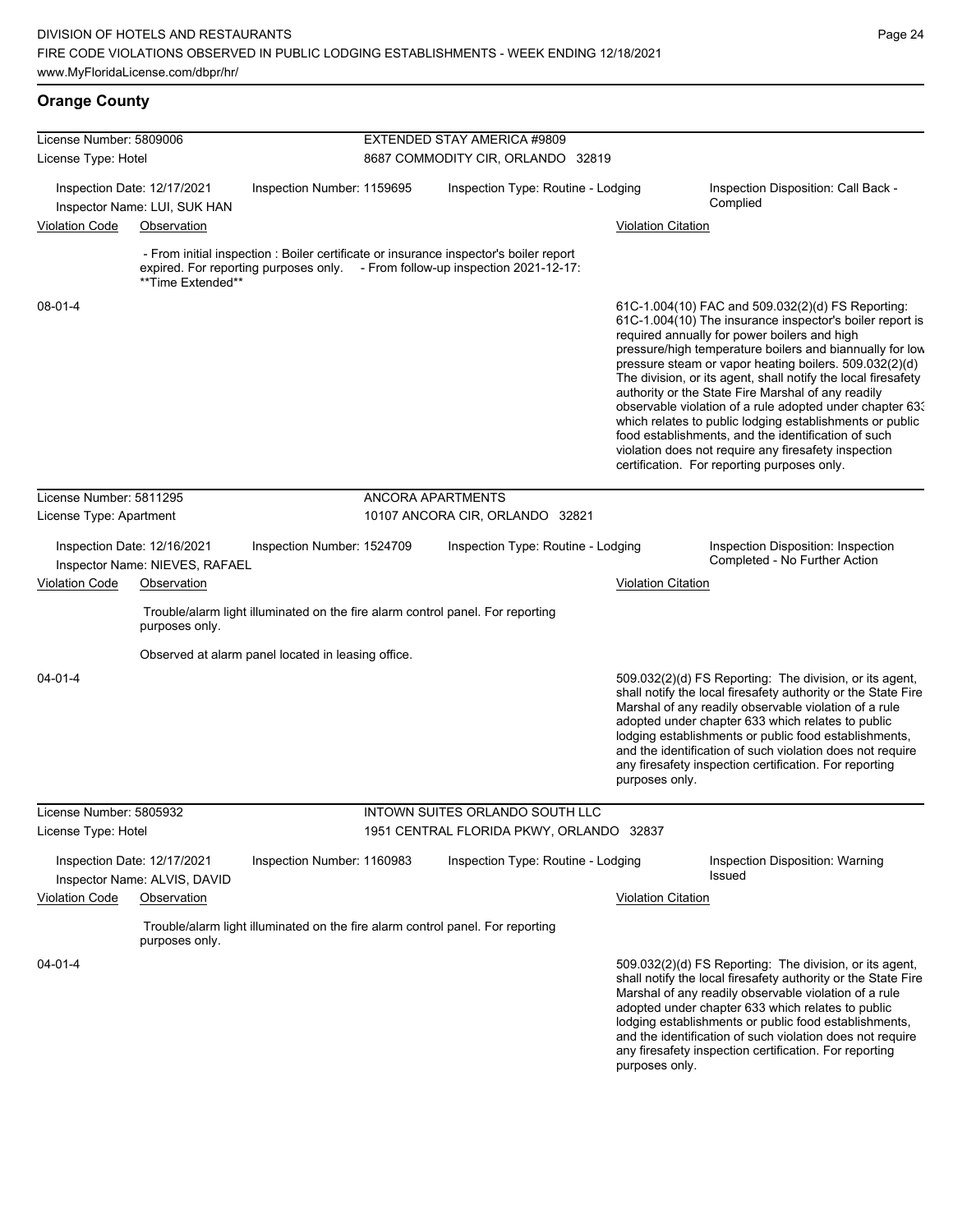#### **Orange County**

| License Number: 5811098<br>License Type: Apartment<br>Inspection Date: 12/16/2021<br>Inspector Name: PASIECKI, VICTORIA<br><b>Violation Code</b><br>Observation |                |                                                                                                                   | HERITAGE ON MILLENIA APARTMENTS<br>3757 MILLENIA BLVD, ORLANDO 32839 |                                                                                                                                                                                    |  |  |  |
|-----------------------------------------------------------------------------------------------------------------------------------------------------------------|----------------|-------------------------------------------------------------------------------------------------------------------|----------------------------------------------------------------------|------------------------------------------------------------------------------------------------------------------------------------------------------------------------------------|--|--|--|
|                                                                                                                                                                 |                | Inspection Number: 1521544                                                                                        | Inspection Type: Routine - Lodging                                   | Inspection Disposition: Inspection<br>Completed - No Further Action                                                                                                                |  |  |  |
|                                                                                                                                                                 |                |                                                                                                                   | <b>Violation Citation</b>                                            |                                                                                                                                                                                    |  |  |  |
|                                                                                                                                                                 | purposes only. | Trouble/alarm light illuminated on the fire alarm control panel. For reporting<br>At building 4847, 3763 and 3775 |                                                                      |                                                                                                                                                                                    |  |  |  |
| $04 - 01 - 4$                                                                                                                                                   |                |                                                                                                                   |                                                                      | 509.032(2)(d) FS Reporting: The division, or its agent,<br>shall notify the local firesafety authority or the State Fire<br>Marabal of any roadily aboan rable violation of a rule |  |  |  |

Marshal of any readily observable violation of a rule adopted under chapter 633 which relates to public lodging establishments or public food establishments, and the identification of such violation does not require any firesafety inspection certification. For reporting purposes only.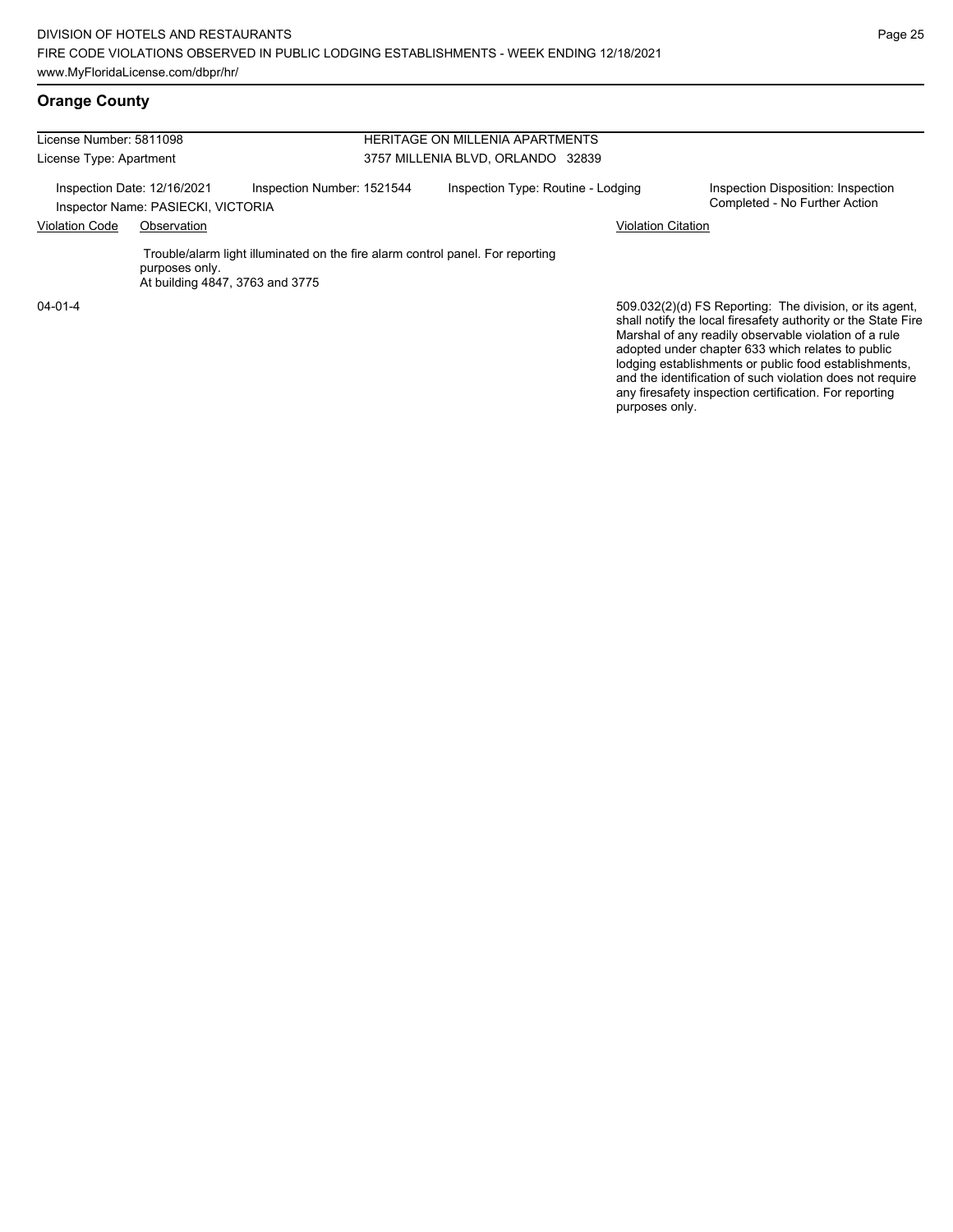## **Osceola County**

| License Number: 5913608<br>License Type: Apartment         |                |                                                                                | <b>MAINGATE VILLAGE LLC</b><br>2851 MAINGATE CIR, KISSIMMEE 34747 |                                                                                                                                                                                                                                        |  |  |  |
|------------------------------------------------------------|----------------|--------------------------------------------------------------------------------|-------------------------------------------------------------------|----------------------------------------------------------------------------------------------------------------------------------------------------------------------------------------------------------------------------------------|--|--|--|
|                                                            |                |                                                                                |                                                                   |                                                                                                                                                                                                                                        |  |  |  |
| Inspection Date: 12/14/2021<br>Inspector Name: IRVEN, RYAN |                | Inspection Number: 1524885                                                     | Inspection Type: Routine - Lodging                                | Inspection Disposition: Warning<br>Issued                                                                                                                                                                                              |  |  |  |
| <b>Violation Code</b><br>Observation                       |                |                                                                                | <b>Violation Citation</b>                                         |                                                                                                                                                                                                                                        |  |  |  |
|                                                            | purposes only. | Trouble/alarm light illuminated on the fire alarm control panel. For reporting |                                                                   |                                                                                                                                                                                                                                        |  |  |  |
| $04 - 01 - 4$                                              |                |                                                                                |                                                                   | 509.032(2)(d) FS Reporting: The division, or its agent,<br>shall notify the local firesafety authority or the State Fire<br>Marshal of any readily observable violation of a rule<br>adopted under chapter 633 which relates to public |  |  |  |

lodging establishments or public food establishments, and the identification of such violation does not require any firesafety inspection certification. For reporting purposes only.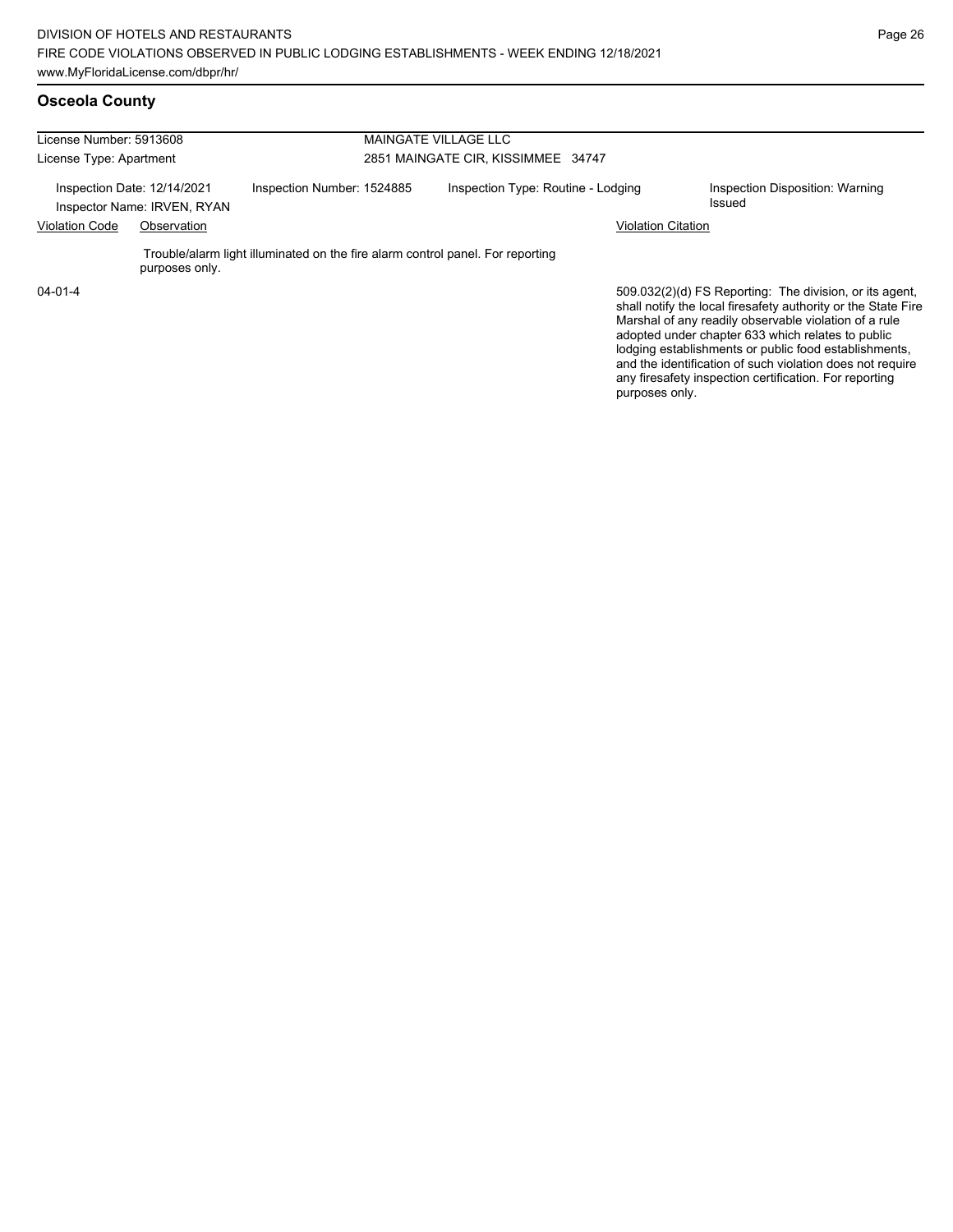## **Palm Beach County**

| License Number: 6005201 |                                                                   |                                                                                 | OHIO STREET APARTMENTS LLC          |                                                                                    |                           |                                                                                                                                                                                                                                                                                                                                                                                                                            |  |  |
|-------------------------|-------------------------------------------------------------------|---------------------------------------------------------------------------------|-------------------------------------|------------------------------------------------------------------------------------|---------------------------|----------------------------------------------------------------------------------------------------------------------------------------------------------------------------------------------------------------------------------------------------------------------------------------------------------------------------------------------------------------------------------------------------------------------------|--|--|
| License Type: Apartment |                                                                   |                                                                                 | 2787 OHIO ST, WEST PALM BEACH 33406 |                                                                                    |                           |                                                                                                                                                                                                                                                                                                                                                                                                                            |  |  |
|                         | Inspection Date: 12/14/2021<br>Inspector Name: MONTILLA, NATHALIE | Inspection Number: 1517509                                                      |                                     | Inspection Type: Routine - Lodging                                                 |                           | Inspection Disposition: Inspection<br>Completed - No Further Action                                                                                                                                                                                                                                                                                                                                                        |  |  |
| <b>Violation Code</b>   | Observation                                                       |                                                                                 |                                     |                                                                                    | <b>Violation Citation</b> |                                                                                                                                                                                                                                                                                                                                                                                                                            |  |  |
|                         |                                                                   | recharge. For reporting purposes only.<br>Located in between apartments 2 and 3 |                                     | Portable fire extinguisher pressure gauge indicates the extinguisher is in need of |                           |                                                                                                                                                                                                                                                                                                                                                                                                                            |  |  |
| $01 - 02 - 4$           |                                                                   |                                                                                 |                                     |                                                                                    | purposes only.            | 509.032(2)(d) FS Reporting: (d) The division, or its<br>agent, shall notify the local firesafety authority or the<br>State Fire Marshal of any readily observable violation of<br>a rule adopted under chapter 633 which relates to public<br>lodging establishments or public food establishments,<br>and the identification of such violation does not require<br>any firesafety inspection certification. For reporting |  |  |
| License Number: 6007118 |                                                                   |                                                                                 |                                     |                                                                                    |                           |                                                                                                                                                                                                                                                                                                                                                                                                                            |  |  |
| License Type: Motel     |                                                                   |                                                                                 |                                     | 1600 N FEDERAL HWY STE 112, DELRAY BEACH 33483                                     |                           |                                                                                                                                                                                                                                                                                                                                                                                                                            |  |  |
|                         | Inspection Date: 12/17/2021<br>Inspector Name: GOODWIN, NICHOLAS  | Inspection Number: 1217853                                                      |                                     | Inspection Type: Routine - Lodging                                                 |                           | Inspection Disposition: Inspection<br>Completed - No Further Action                                                                                                                                                                                                                                                                                                                                                        |  |  |
| <b>Violation Code</b>   | Observation                                                       |                                                                                 |                                     |                                                                                    | <b>Violation Citation</b> |                                                                                                                                                                                                                                                                                                                                                                                                                            |  |  |
|                         | room out south side of property                                   | Propane (LP gas) tank having a water capacity greater than 2.7 lbs. stored      |                                     | inside the building. For reporting purposes only. Observed stored inside storage   |                           |                                                                                                                                                                                                                                                                                                                                                                                                                            |  |  |
| $02 - 04 - 4$           |                                                                   |                                                                                 |                                     |                                                                                    |                           | 509.032(2)(d) FS Reporting: (d) The division, or its<br>agent, shall notify the local firesafety authority or the<br>State Fire Marshal of any readily observable violation of<br>a rule adopted under chapter 633 which relates to public<br>lodging establishments or public food establishments,<br>and the identification of such violation does not require                                                           |  |  |

any firesafety inspection certification. For reporting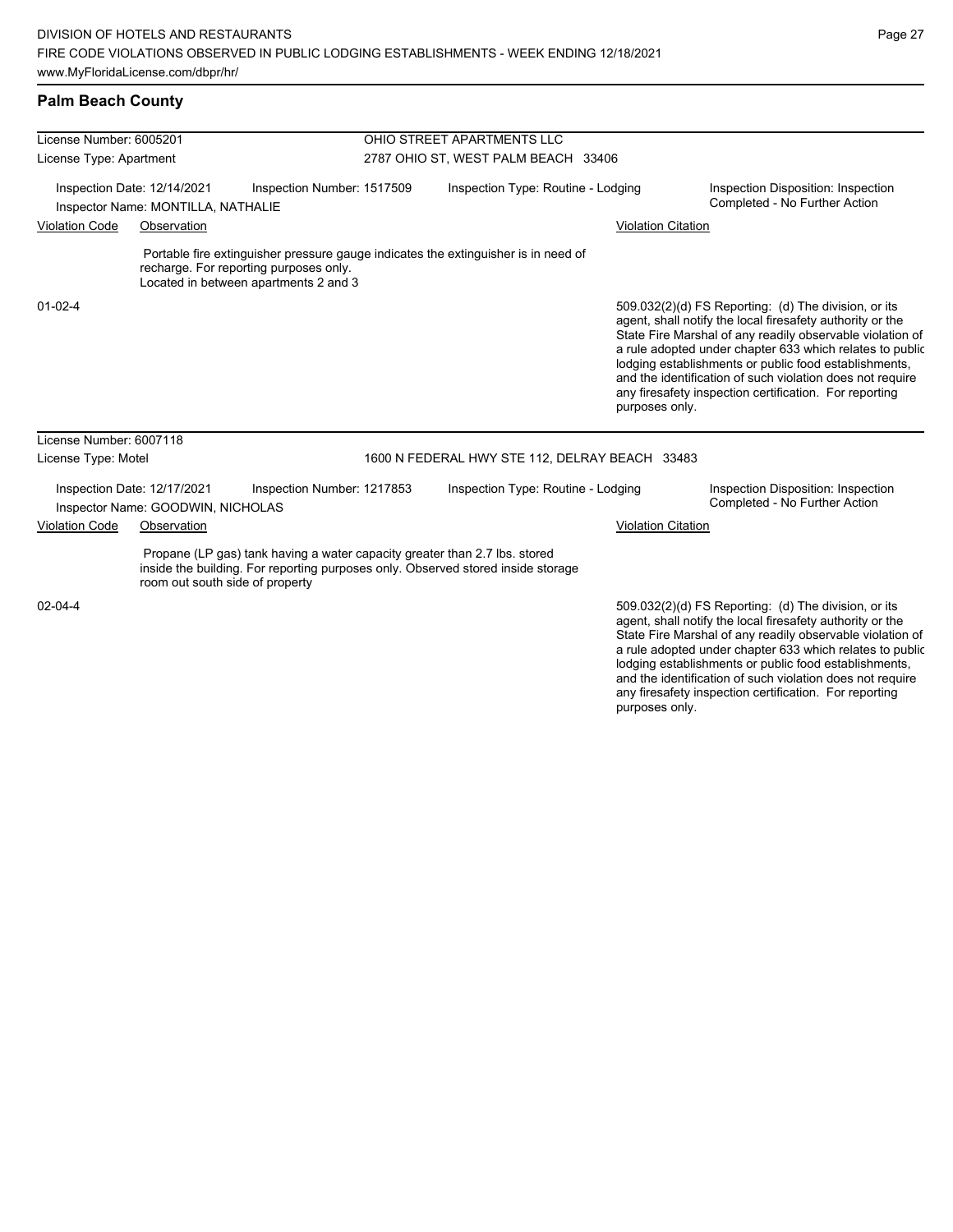# **Pinellas County**

| License Number: 6206024 |                                                                                                                                                           |                            | PARTHENON APTS<br>3720 N 76 ST, ST PETERSBURG 337101276                            |                           |                                                                                                                                                                                                                                                                                                                                                                                                                            |  |  |  |
|-------------------------|-----------------------------------------------------------------------------------------------------------------------------------------------------------|----------------------------|------------------------------------------------------------------------------------|---------------------------|----------------------------------------------------------------------------------------------------------------------------------------------------------------------------------------------------------------------------------------------------------------------------------------------------------------------------------------------------------------------------------------------------------------------------|--|--|--|
| License Type: Apartment |                                                                                                                                                           |                            |                                                                                    |                           |                                                                                                                                                                                                                                                                                                                                                                                                                            |  |  |  |
|                         | Inspection Date: 12/15/2021<br>Inspector Name: HOBBS, ANDREW                                                                                              | Inspection Number: 1530113 | Inspection Type: Routine - Lodging                                                 |                           | Inspection Disposition: Warning<br><b>Issued</b>                                                                                                                                                                                                                                                                                                                                                                           |  |  |  |
| <b>Violation Code</b>   | Observation                                                                                                                                               |                            |                                                                                    | <b>Violation Citation</b> |                                                                                                                                                                                                                                                                                                                                                                                                                            |  |  |  |
|                         | recharge. For reporting purposes only. Near north elevator                                                                                                |                            | Portable fire extinguisher pressure gauge indicates the extinguisher is in need of |                           |                                                                                                                                                                                                                                                                                                                                                                                                                            |  |  |  |
| $01 - 02 - 4$           |                                                                                                                                                           |                            |                                                                                    | purposes only.            | 509.032(2)(d) FS Reporting: (d) The division, or its<br>agent, shall notify the local firesafety authority or the<br>State Fire Marshal of any readily observable violation of<br>a rule adopted under chapter 633 which relates to public<br>lodging establishments or public food establishments,<br>and the identification of such violation does not require<br>any firesafety inspection certification. For reporting |  |  |  |
| License Number: 6201655 |                                                                                                                                                           |                            | ALTA MAR AT BRODWATER                                                              |                           |                                                                                                                                                                                                                                                                                                                                                                                                                            |  |  |  |
| License Type: Apartment |                                                                                                                                                           |                            | 3901 38 AVE S, ST. PETERSBURG 33711                                                |                           |                                                                                                                                                                                                                                                                                                                                                                                                                            |  |  |  |
|                         | Inspection Date: 12/16/2021<br>Inspector Name: HEFFNER, CHRISTOPHER                                                                                       | Inspection Number: 1533760 | Inspection Type: Complaint Full                                                    |                           | Inspection Disposition: Warning<br><b>Issued</b>                                                                                                                                                                                                                                                                                                                                                                           |  |  |  |
| <b>Violation Code</b>   | Observation                                                                                                                                               |                            |                                                                                    | <b>Violation Citation</b> |                                                                                                                                                                                                                                                                                                                                                                                                                            |  |  |  |
| 12-04-4                 | Balconies have been boarded off.<br>Unable access balconies from inside or outside of unit.<br>All stairwells have been boarded off as well. ** Warning** |                            |                                                                                    | good repair.              | 61C-1.004(5) FAC High Priority: All building structural<br>components, attachments and fixtures shall be kept in                                                                                                                                                                                                                                                                                                           |  |  |  |
| License Number: 6202042 |                                                                                                                                                           |                            | <b>ATRIUM APARTMENTS</b>                                                           |                           |                                                                                                                                                                                                                                                                                                                                                                                                                            |  |  |  |
| License Type: Apartment |                                                                                                                                                           |                            | 3434 N 4 AVE, ST PETERSBURG 337139053                                              |                           |                                                                                                                                                                                                                                                                                                                                                                                                                            |  |  |  |
|                         | Inspection Date: 12/13/2021<br>Inspector Name: HEFFNER, CHRISTOPHER                                                                                       | Inspection Number: 1513504 | Inspection Type: Routine - Lodging                                                 |                           | Inspection Disposition: Inspection<br>Completed - No Further Action                                                                                                                                                                                                                                                                                                                                                        |  |  |  |
| Violation Code          | Observation                                                                                                                                               |                            |                                                                                    | <b>Violation Citation</b> |                                                                                                                                                                                                                                                                                                                                                                                                                            |  |  |  |
|                         | recharge. For reporting purposes only.<br>Outside of apartment 205.<br>Outside of apartment 111.                                                          |                            | Portable fire extinguisher pressure gauge indicates the extinguisher is in need of |                           |                                                                                                                                                                                                                                                                                                                                                                                                                            |  |  |  |
| $01 - 02 - 4$           |                                                                                                                                                           |                            |                                                                                    |                           | 509.032(2)(d) FS Reporting: (d) The division, or its<br>agent, shall notify the local firesafety authority or the<br>State Fire Marshal of any readily observable violation of<br>a rule adopted under chapter 633 which relates to public<br>lodging establishments or public food establishments,<br>and the identification of such violation does not require<br>any firesafety inspection certification. For reporting |  |  |  |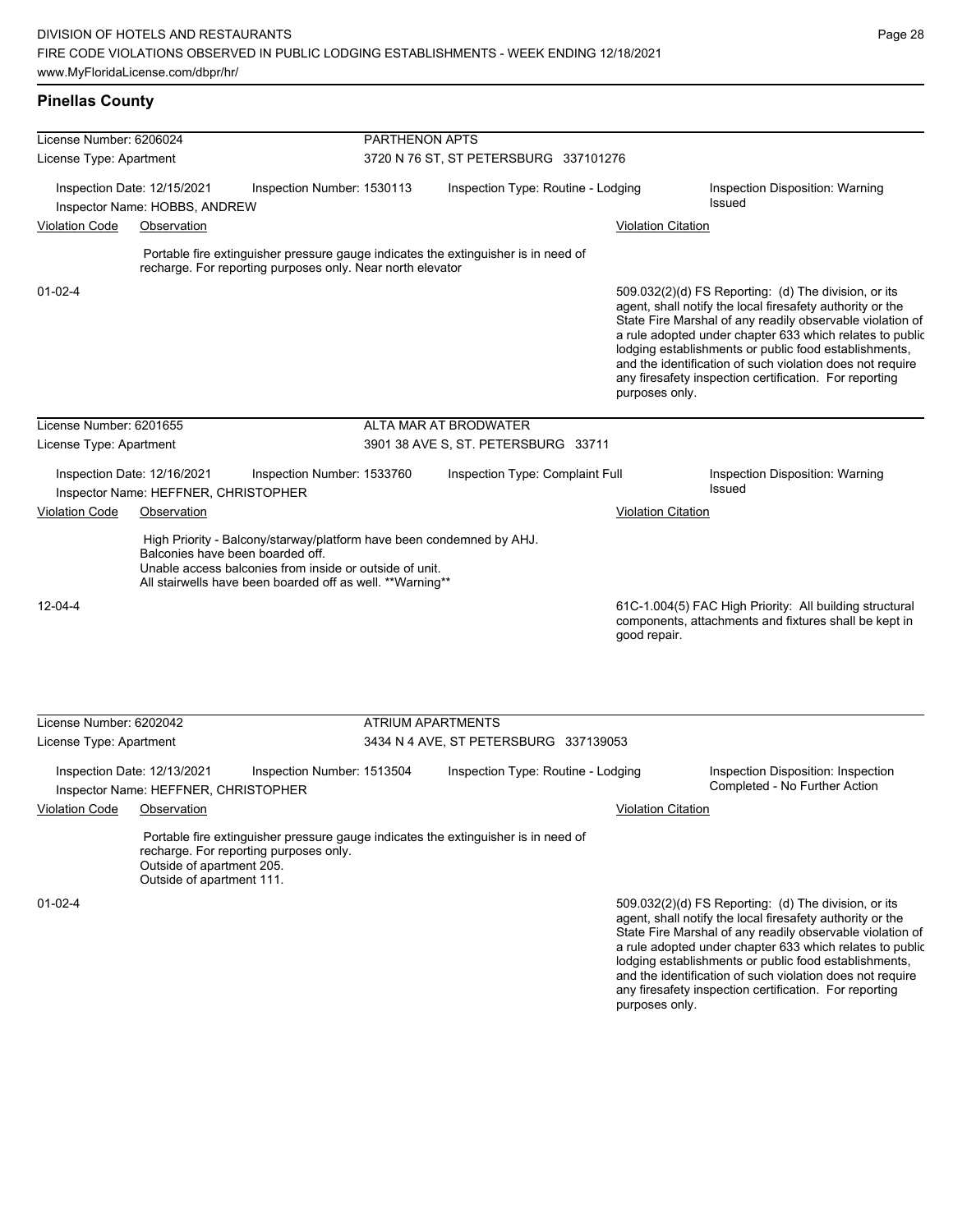| License Number: 6215772 |                                                                |                                                                                                                                                                                                           | <b>INTOWN SUITES</b>                  |  |                                          |                           |                                                                                                                                                                                                                                                                                                                                                                                                                        |  |
|-------------------------|----------------------------------------------------------------|-----------------------------------------------------------------------------------------------------------------------------------------------------------------------------------------------------------|---------------------------------------|--|------------------------------------------|---------------------------|------------------------------------------------------------------------------------------------------------------------------------------------------------------------------------------------------------------------------------------------------------------------------------------------------------------------------------------------------------------------------------------------------------------------|--|
| License Type: Hotel     |                                                                |                                                                                                                                                                                                           | 2833 ROOSEVELT BLVD, CLEARWATER 33760 |  |                                          |                           |                                                                                                                                                                                                                                                                                                                                                                                                                        |  |
|                         | Inspection Date: 12/16/2021<br>Inspector Name: WILMOT, TASHARA | Inspection Number: 1160705                                                                                                                                                                                |                                       |  | Inspection Type: Routine - Lodging       |                           | Inspection Disposition: Warning<br>Issued                                                                                                                                                                                                                                                                                                                                                                              |  |
| <b>Violation Code</b>   | Observation                                                    |                                                                                                                                                                                                           |                                       |  |                                          | <b>Violation Citation</b> |                                                                                                                                                                                                                                                                                                                                                                                                                        |  |
|                         | purposes only.                                                 | Hearing-impaired smoke detector is not functioning when tested. For reporting<br>-hearing impaired smoke detector not mounted to the wall and doesn't have a<br>plug attached to be plugged into the wall |                                       |  |                                          |                           |                                                                                                                                                                                                                                                                                                                                                                                                                        |  |
| $05-02-5$               |                                                                |                                                                                                                                                                                                           |                                       |  |                                          | purposes only.            | 509.032(2)(d) FS Reporting: The division, or its agent,<br>shall notify the local firesafety authority or the State Fire<br>Marshal of any readily observable violation of a rule<br>adopted under chapter 633 which relates to public<br>lodging establishments or public food establishments,<br>and the identification of such violation does not require<br>any firesafety inspection certification. For reporting |  |
| License Number: 6207861 |                                                                |                                                                                                                                                                                                           | <b>RODEWAY INN</b>                    |  |                                          |                           |                                                                                                                                                                                                                                                                                                                                                                                                                        |  |
| License Type: Motel     |                                                                |                                                                                                                                                                                                           |                                       |  | 16405 US HWY 19 N, CLEARWATER 33764-6703 |                           |                                                                                                                                                                                                                                                                                                                                                                                                                        |  |
|                         | Inspection Date: 12/17/2021<br>Inspector Name: WILMOT, TASHARA | Inspection Number: 1218801                                                                                                                                                                                |                                       |  | Inspection Type: Routine - Lodging       |                           | Inspection Disposition: Warning<br>Issued                                                                                                                                                                                                                                                                                                                                                                              |  |
| <b>Violation Code</b>   | Observation                                                    |                                                                                                                                                                                                           |                                       |  |                                          | <b>Violation Citation</b> |                                                                                                                                                                                                                                                                                                                                                                                                                        |  |
|                         | purposes only.<br>-no flashing lights                          | Hearing-impaired smoke detector is not functioning when tested. For reporting                                                                                                                             |                                       |  |                                          |                           |                                                                                                                                                                                                                                                                                                                                                                                                                        |  |
| $05-02-5$               |                                                                |                                                                                                                                                                                                           |                                       |  |                                          |                           | 509.032(2)(d) FS Reporting: The division, or its agent,<br>shall notify the local firesafety authority or the State Fire<br>Marshal of any readily observable violation of a rule<br>adopted under chapter 633 which relates to public<br>lodging establishments or public food establishments,<br>and the identification of such violation does not require                                                           |  |

any firesafety inspection certification. For reporting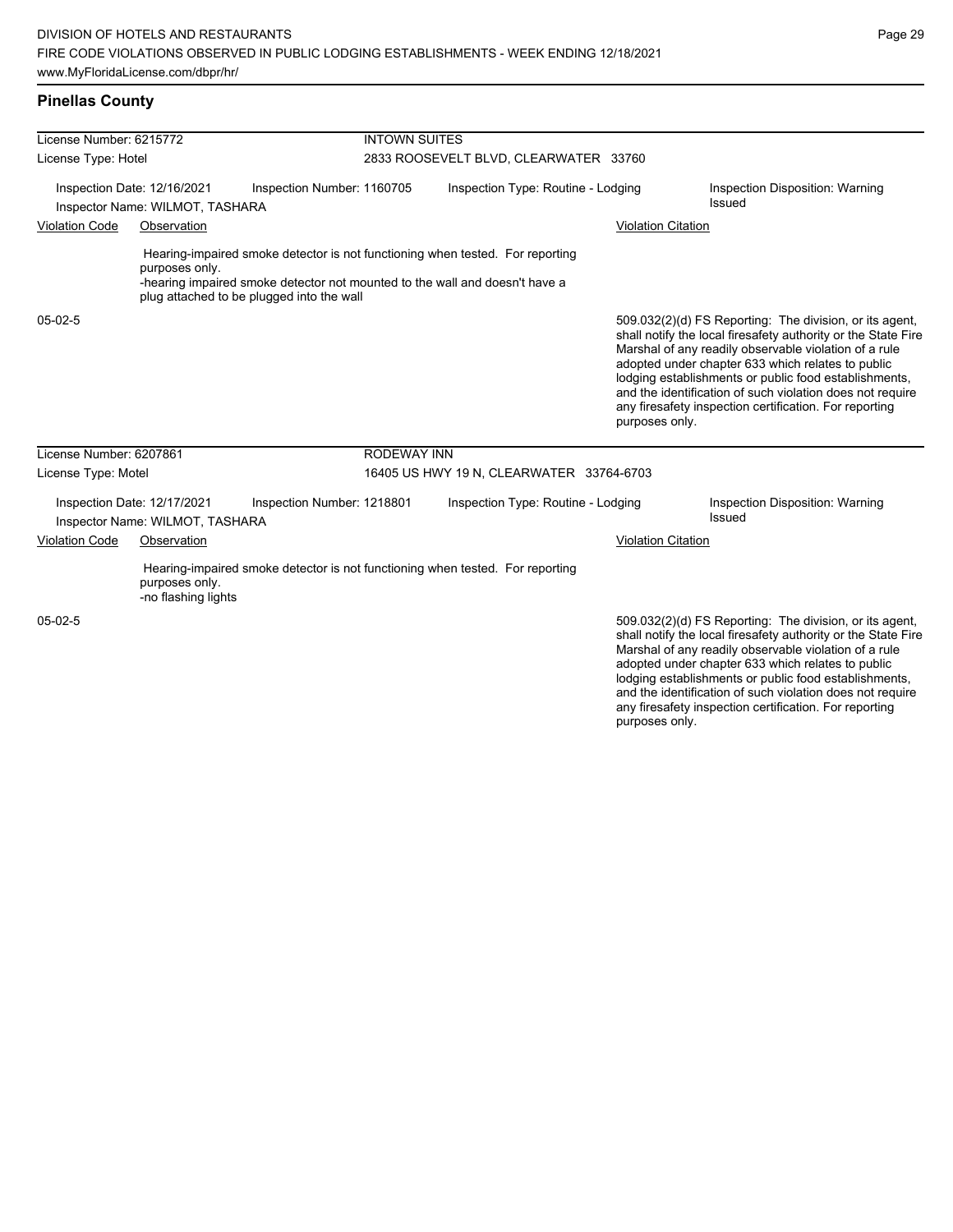| License Number: 6300723 |                                                              |                                                                                                                                                                 | <b>COZY COURT MOTEL</b>            |                                                                                                                                                                                                                                                                                                                                                              |  |  |  |
|-------------------------|--------------------------------------------------------------|-----------------------------------------------------------------------------------------------------------------------------------------------------------------|------------------------------------|--------------------------------------------------------------------------------------------------------------------------------------------------------------------------------------------------------------------------------------------------------------------------------------------------------------------------------------------------------------|--|--|--|
| License Type: Motel     |                                                              |                                                                                                                                                                 | 407 WOODLAND AVE, LAKELAND 33801   |                                                                                                                                                                                                                                                                                                                                                              |  |  |  |
|                         | Inspection Date: 12/16/2021<br>Inspector Name: POWELL, DAVID | Inspection Number: 1217953                                                                                                                                      | Inspection Type: Routine - Lodging | Inspection Disposition: Warning<br>Issued                                                                                                                                                                                                                                                                                                                    |  |  |  |
| <b>Violation Code</b>   | Observation                                                  |                                                                                                                                                                 | <b>Violation Citation</b>          |                                                                                                                                                                                                                                                                                                                                                              |  |  |  |
|                         | button does not function.                                    | Hearing-impaired smoke detector is not functioning when tested. For reporting<br>purposes only. Unable to test functioning of hearing impaired device. The test |                                    |                                                                                                                                                                                                                                                                                                                                                              |  |  |  |
| $05-02-5$               |                                                              |                                                                                                                                                                 |                                    | 509.032(2)(d) FS Reporting: The division, or its agent,<br>shall notify the local firesafety authority or the State Fire<br>Marshal of any readily observable violation of a rule<br>adopted under chapter 633 which relates to public<br>lodging establishments or public food establishments,<br>and the identification of such violation does not require |  |  |  |

any firesafety inspection certification. For reporting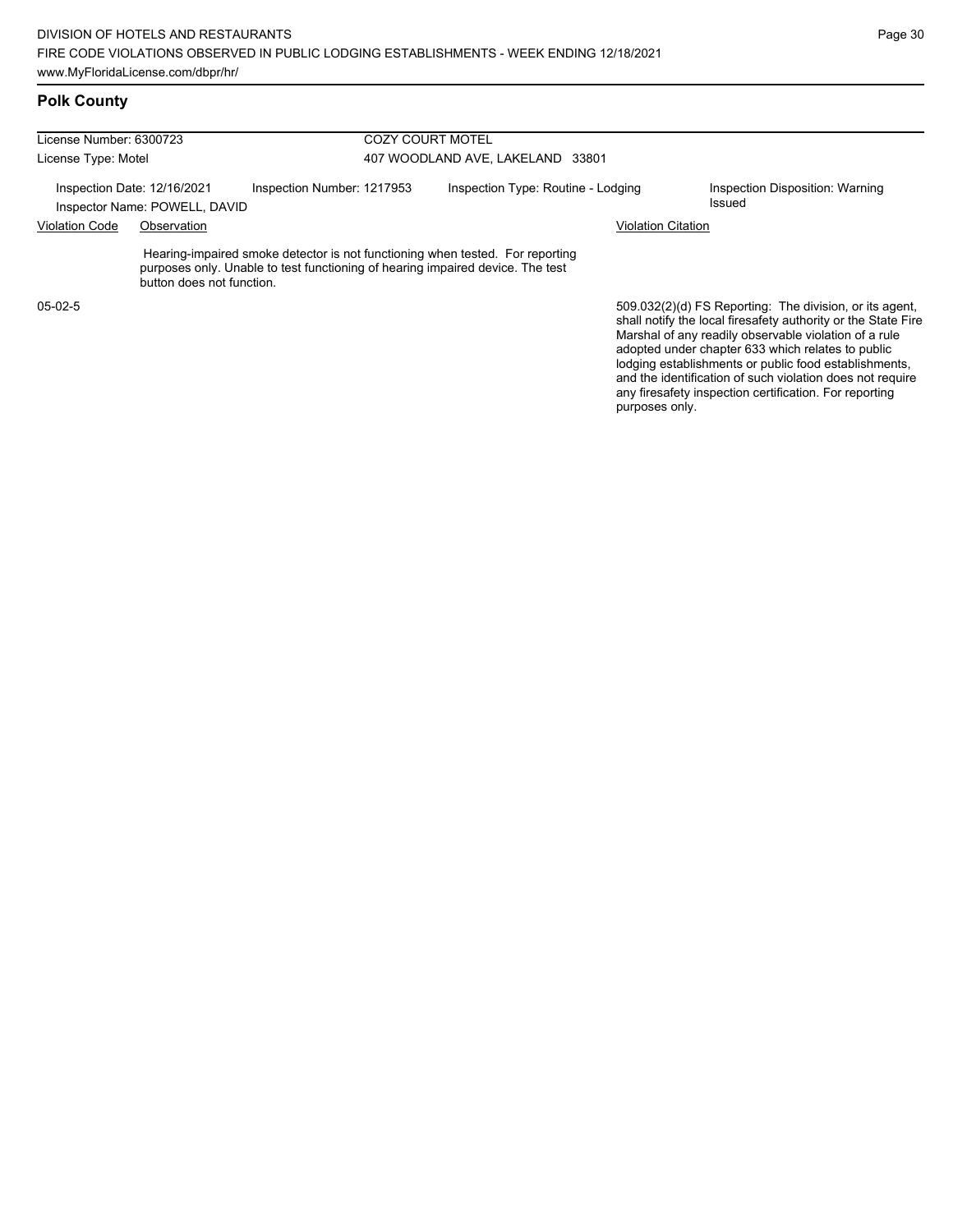## **Seminole County**

| License Number: 6900076                                     |                                 |                                                                                | <b>FLORIDA HOTEL</b><br>500 S OAK AVE, SANFORD 327711880 |                                                                                                                                                                                                                                        |  |  |  |
|-------------------------------------------------------------|---------------------------------|--------------------------------------------------------------------------------|----------------------------------------------------------|----------------------------------------------------------------------------------------------------------------------------------------------------------------------------------------------------------------------------------------|--|--|--|
| License Type: Hotel                                         |                                 |                                                                                |                                                          |                                                                                                                                                                                                                                        |  |  |  |
| Inspection Date: 12/15/2021<br>Inspector Name: ANGEL, TERRY |                                 | Inspection Number: 1161237                                                     | Inspection Type: Routine - Lodging                       | Inspection Disposition: Inspection<br>Completed - No Further Action                                                                                                                                                                    |  |  |  |
| <b>Violation Code</b>                                       | Observation                     |                                                                                |                                                          | <b>Violation Citation</b>                                                                                                                                                                                                              |  |  |  |
|                                                             | purposes only.<br>Memory light. | Trouble/alarm light illuminated on the fire alarm control panel. For reporting |                                                          |                                                                                                                                                                                                                                        |  |  |  |
| $04 - 01 - 4$                                               |                                 |                                                                                |                                                          | 509.032(2)(d) FS Reporting: The division, or its agent,<br>shall notify the local firesafety authority or the State Fire<br>Marshal of any readily observable violation of a rule<br>adopted under chapter 633 which relates to public |  |  |  |

lodging establishments or public food establishments, and the identification of such violation does not require any firesafety inspection certification. For reporting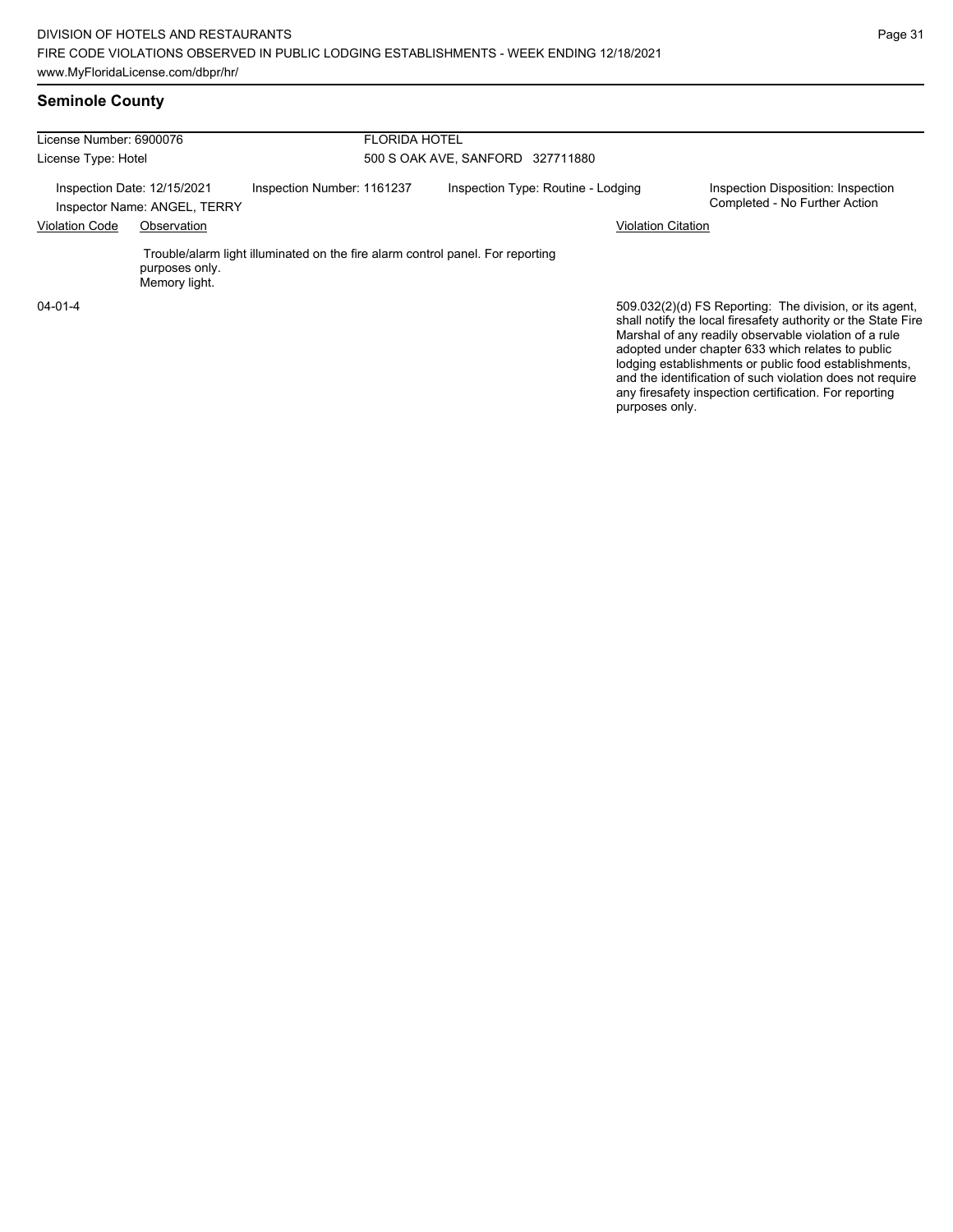| License Number: 7406495 |                                                             |                                                           | <b>HOLIDAY INN DAYTONA BEACH LPGA</b> |                                                                                                                                                                    |  |                                                                                                                                                                                                                                                                                                 |  |
|-------------------------|-------------------------------------------------------------|-----------------------------------------------------------|---------------------------------------|--------------------------------------------------------------------------------------------------------------------------------------------------------------------|--|-------------------------------------------------------------------------------------------------------------------------------------------------------------------------------------------------------------------------------------------------------------------------------------------------|--|
| License Type: Hotel     |                                                             |                                                           |                                       | 137 AUTOMALL CIR, DAYTONA BEACH 32124                                                                                                                              |  |                                                                                                                                                                                                                                                                                                 |  |
|                         | Inspection Date: 12/13/2021<br>Inspector Name: COREY, DEREK | Inspection Number: 1162202                                |                                       | Inspection Type: Complaint Full                                                                                                                                    |  | Inspection Disposition: Call Back -<br>Complied                                                                                                                                                                                                                                                 |  |
| <b>Violation Code</b>   | Observation                                                 |                                                           | <b>Violation Citation</b>             |                                                                                                                                                                    |  |                                                                                                                                                                                                                                                                                                 |  |
|                         | panel. For reporting purposes only.                         | **Time Extended** - From follow-up inspection 2021-12-13: |                                       | - From initial inspection : Trouble/alarm light illuminated on the fire alarm control<br>System trouble and system silence - From follow-up inspection 2021-11-10: |  |                                                                                                                                                                                                                                                                                                 |  |
| $04 - 01 - 4$           |                                                             |                                                           |                                       |                                                                                                                                                                    |  | 509.032(2)(d) FS Reporting: The division, or its agent,<br>shall notify the local firesafety authority or the State Fire<br>Marshal of any readily observable violation of a rule<br>adopted under chapter 633 which relates to public<br>lodging establishments or public food establishments, |  |

Page 32

and the identification of such violation does not require any firesafety inspection certification. For reporting